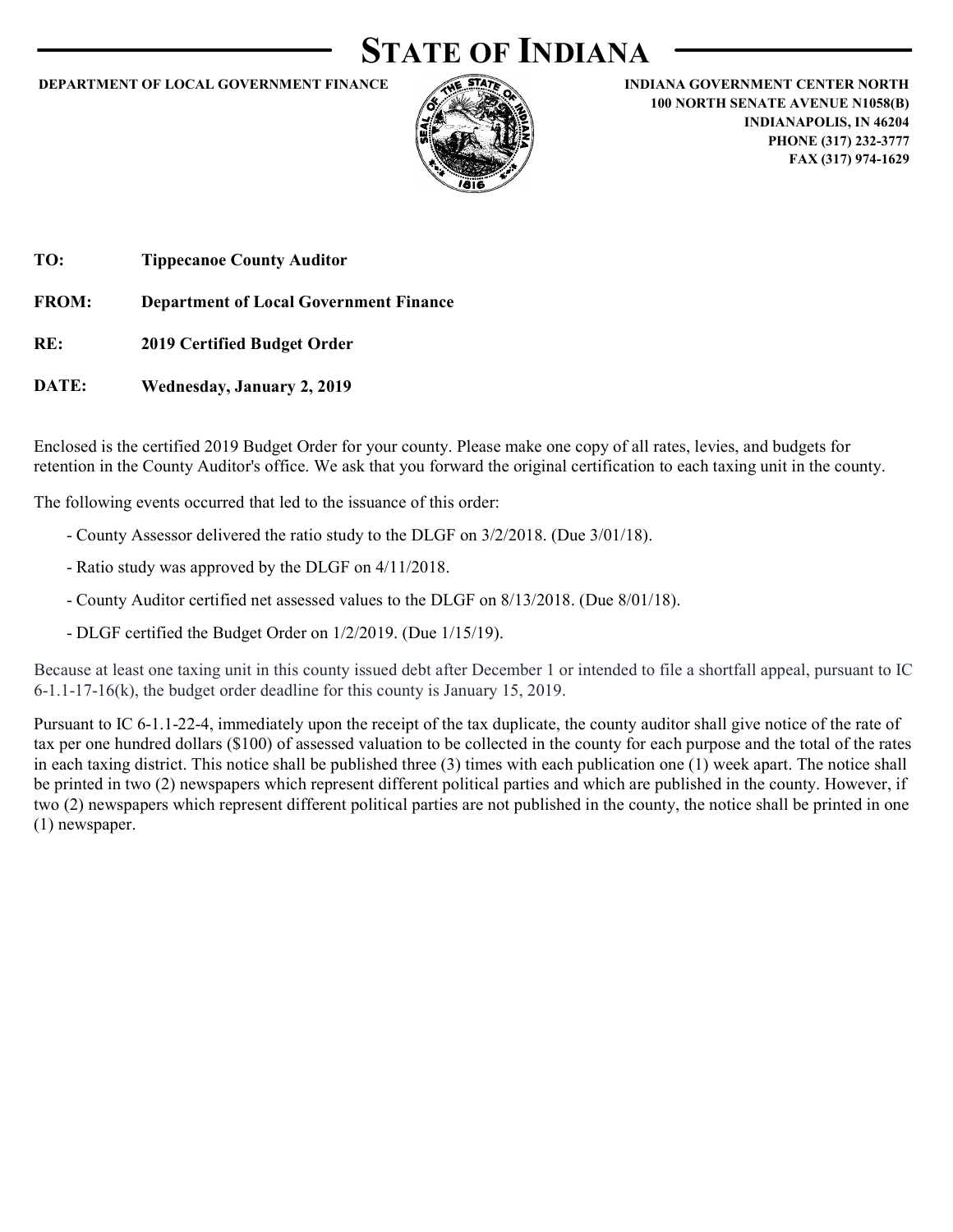### **ORDER**

### IN THE MATTER OF THE BUDGET AND TAX RATES FOR 2018 PAYABLE 2019 FOR TIPPECANOE COUNTY

THIS DEPARTMENT NOW ORDERS the attached budgets and rates for the various taxing units in the abovementioned county shall be the budgets and rates for the year 2019. The County Auditor is directed to prepare the tax duplicate in accordance with this Order. Each of the several legislative bodies and the administrative officers of each of the municipal corporations are directed to allocate the funds to be derived in such a manner that the expenditures for the ensuing year shall not exceed the amount to be derived from the attached rates and no expenditures shall exceed the maximum included in the separate and several budget classifications. Nor may alterations be made in any budget or any separate budget classifications, other than specified in this Order, except as provided for in IC 6-1.1-18-5.

The County Auditor is directed to make this Order a part of the permanent record to be used in the preparation of the tax duplicate. The Auditor shall furnish to the administrative head of each taxing unit a certificate of information concerning the final rate and budget as certified by the order of the Department of Local Government Finance.

muare Dated this *i* 

DEPARTMENT OF LOCAL GOVERNMENT FINANCE

Wesley R. Benne ommissioner!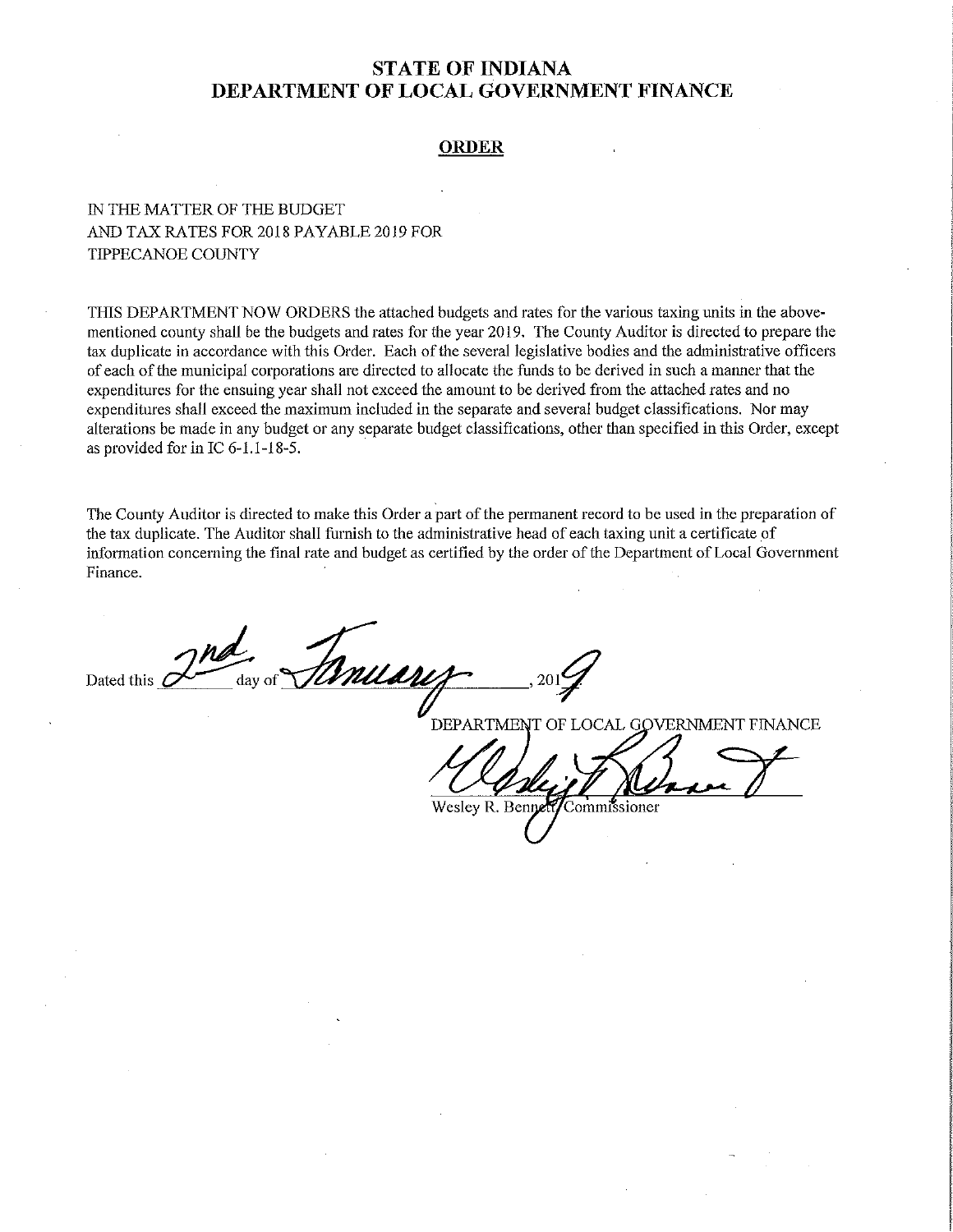### 2019 TAX RATES (Per Taxing District)

|                          | 2019 TAX RATES<br>(Per Taxing District)              |                      |                                      |
|--------------------------|------------------------------------------------------|----------------------|--------------------------------------|
| Year: 2019<br>County: 79 | Tippecanoe                                           |                      | <b>FOR COMPARISON</b><br><b>ONLY</b> |
|                          |                                                      | 2019                 | 2018                                 |
|                          | <b>Taxing District</b>                               | <b>District Rate</b> | <b>District Rate</b>                 |
| 001                      | <b>FAIRFIELD TWP-LSC-B</b>                           | 1.6504               | 1.5545                               |
| 002                      | <b>FAIRFIELD TWP-TSC</b>                             | 1.4595               | 1.4411                               |
| 003                      | <b>FAIRFIELD TWP-TSC-B</b>                           | 1.5091               | 1.4901                               |
| 004                      | LAFAYETTE-FAIRFIELD TWP-LSC-B                        | 2.6608               | 2.5899                               |
| 005                      | LAFAYETTE-FAIRFIELD TWP-TSC-B                        | 2.5195               | 2.5255                               |
| 006                      | <b>JACKSON TWP-TSC</b>                               | 1.4423               | 1.4348                               |
| 007                      | <b>LAURAMIE TWP</b>                                  | 1.4530               | 1.4477                               |
| 008                      | <b>CLARKS HILL TOWN</b>                              | 2.2775               | 2.2923                               |
| 009                      | PERRY TOWNSHIP-TSC                                   | 1.4213               | 1.4212                               |
| 010                      | PERRY TOWNSHIP-TSC-B                                 | 1.4709               | 1.4702                               |
| 011                      | RANDOLPH TOWNSHIP-TSC                                | 1.4971               | 1.4875                               |
| 012                      | SHEFFIELD TOWNSHIP-TSC                               | 1.4260               | 1.4262                               |
| 013                      | DAYTON TOWN-TSC                                      | 1.8350               | 1.8341                               |
| 014                      | SHELBY TOWNSHIP-BSC                                  | 1.1542               | 1.1170                               |
| 015                      | SHELBY TOWNSHIP-TSC                                  | 1.4012               | 1.4004                               |
| 016                      | OTTERBEIN TOWN-BSC                                   | 2.4066               | 2.3942                               |
| 017                      | TIPPECANOE TOWNSHIP-TSC                              | 1.4263               | 1.4267                               |
| 018                      | TIPPECANOE TOWNSHIP-TSC-B                            | 1.4759               | 1.4757                               |
| 019                      | <b>BATTLE GROUND TOWN-TSC</b>                        | 2.0764               | 2.0726                               |
| 020                      | SHADELAND TOWN-TSC                                   | 1.6614               | 1.6489                               |
| 021                      | SHADELAND-TSC-B                                      | 1.7110               | 1.6979                               |
| 022                      | WABASH TOWNSHIP-TSC                                  | 1.4365               | 1.4152                               |
| 023                      | WABASH TOWNSHIP-TSC-B                                | 1.4861               | 1.4642                               |
| 024                      | WABASH TOWNSHIP-WLCS-B                               | 1.9061               | 1.8763                               |
| 025                      | WEST LAFAYETTE CITY-TSC-B                            | 2.4830               | 2.4624                               |
| 026                      | WEST LAFAYETTE CITY-WLSC-B                           | 2.9030               | 2.8745                               |
| 027                      | WASHINGTON TOWNSHIP-TSC                              | 1.4875               | 1.4879                               |
| 028                      | <b>WAYNE TOWNSHIP</b>                                | 1.5050               | 1.4651                               |
| 029                      | WEST LAFAYETTE - WABASH -TSC B                       | 2.3403               |                                      |
|                          |                                                      |                      | 2.3280                               |
| 030                      | WEA TOWNSHIP-TSC                                     | 1.4486               | 1.4498                               |
| 031<br>032               | WEA TOWNSHIP-TSC-B<br>LAFAYETTE CITY-WEA TOWNSHIP-LS | 1.4982<br>2.6646     | 1.4988<br>2.5941                     |

### NOTE: If applicable, conservancy district special assessment rates are not included in the above taxing district rates.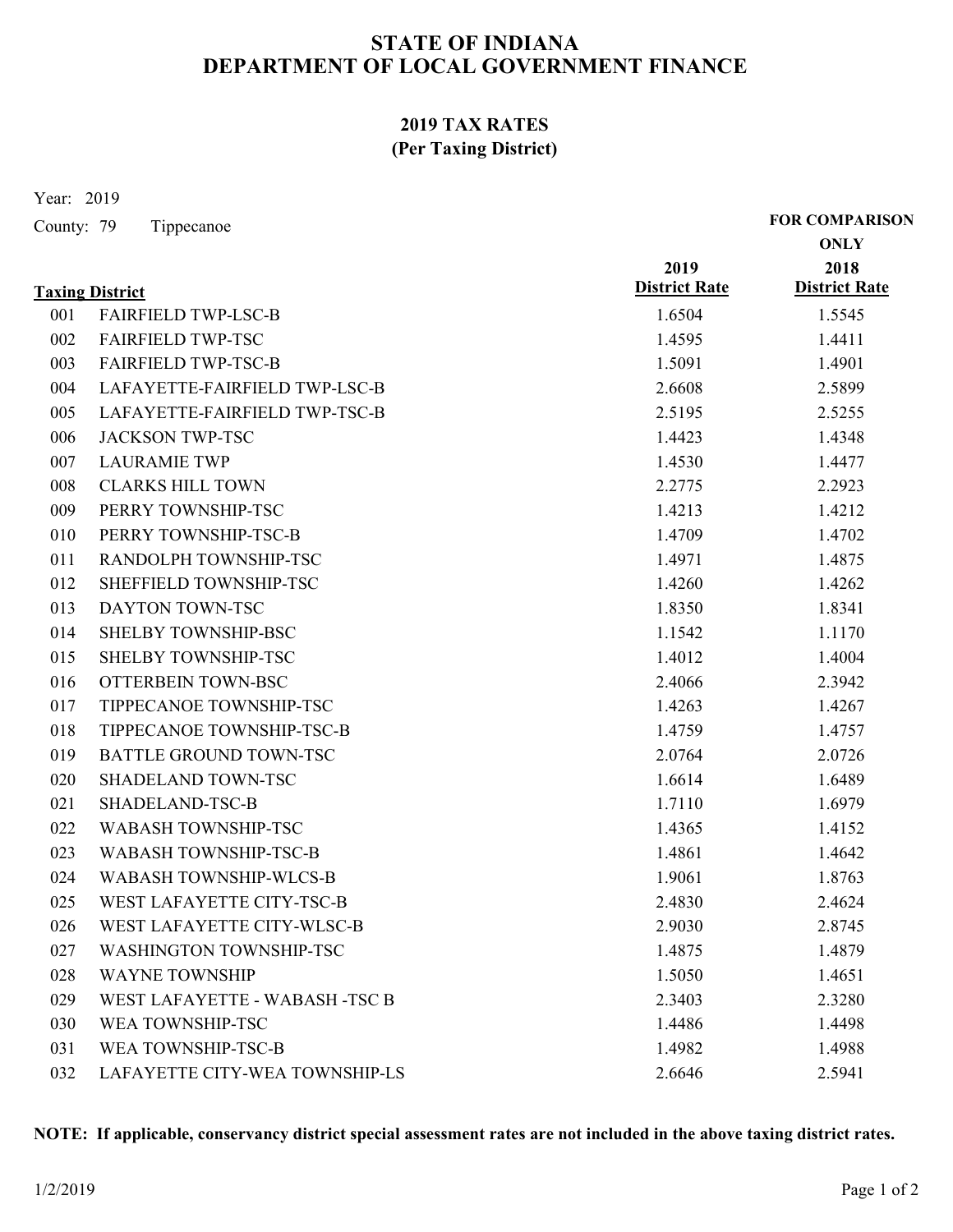### 2019 TAX RATES (Per Taxing District)

Year: 2019

STATE OF INDIANA<br>
DEPARTMENT OF LOCAL GOVERNMENT F<br>
2019 TAX RATES<br>
(Per Taxing District)<br>
Year: 2019<br>
County: 79 Tippecanoe<br>
Taxing District<br>
033 LAFAYETTE CITY-WEA TOWNSHIP-TS **Taxing District Rate** 2019 2018 **District Rate** 2018 ONLY FOR COMPARISON STATE OF INDIANA<br>
DEPARTMENT OF LOCAL GOVERNMENT FINANCE<br>
2019 TAX RATES<br>
(Per Taxing District)<br>
2019 Tippecanoe<br>
FOR COMPARISON<br>
0NLY<br>
2019 District<br>
2019 District<br>
2019 District<br>
2.5233 2.5297<br>
WEST LAFAYETTE CITY-TSC-B-STATE OF INDIANA<br>
DEPARTMENT OF LOCAL GOVERNMENT FINANCE<br>
2019 TAX RATES<br>
(Per Taxing District)<br>
2019 FOR COMPARISON<br>
2019 FOR COMPARISON<br>
2019 DESTLATATE CITY-WEA TOWNSHIP-TS<br>
23233 LAFAYETTE CITY-WEA TOWNSHIP-TS<br>
23233 L STATE OF INDIANA<br>
DEPARTMENT OF LOCAL GOVERNMENT FINANCE<br>
2019 TAX RATES<br>
(Per Taxing District)<br>
2019 FOR COMPARISON<br>
2019 FOR COMPARISON<br>
2019 FOR COMPARISON<br>
2019 WEST LAFAYETTE CITY-TSC-B-C 2.52403<br>
2.5240<br>
2.7401<br>
2.74 STATE OF INDIANA<br>
DEPARTMENT OF LOCAL GOVERNMENT FINANCE<br>
2019 TAX RATES<br>
(Per Taxing District)<br>
2019 POR COMPARISON<br>
2019 POR COMPARISON<br>
2019 DESPECTED TO Tippecanoe<br>
2.52297<br>
2.52297<br>
2.52297<br>
2.52297<br>
2.52139 LAFAYETTE  $\begin{array}{cccc} \textbf{STATE OF INDIANA} & \textbf{DEPARTMENT OF LOCAL GOVERNMENT FINANCE} \\ & \textbf{2019 TAX RATES} \\ & \textbf{2019 TAX RATES} \\ & \textbf{2019 TAX RATES} \\ & \textbf{2019} \\ & \textbf{2019} \\ & \textbf{2019} \\ & \textbf{2019} \\ & \textbf{2019} \\ & \textbf{2019} \\ & \textbf{2019} \\ & \textbf{2019} \\ & \textbf{2019} \\ & \textbf{2019} \\ & \textbf{2019} \\ & \textbf{2019} \\ & \textbf{2$ STATE OF INDIANA<br>
DEPARTMENT OF LOCAL GOVERNMENT FINANCE<br>
2019 TAX RATES<br>
(Per Taxing District)<br>
2019 Fippecanoe<br>
2019 For COMPARISON<br>
2019 For COMPARISON<br>
2018 MEST LAFAYETTE CITY-WEA TOWNSHIP-TS<br>
2.5233 2.5297<br>
2.5297<br>
2 **DEPARTMENT OF LOCAL GOVERNMENT FINANCE**<br>
2019 TAX RATES<br>
(Per Taxing District)<br>
2019<br>
2019 Bonty: 79 Tippecanoe<br>
2019 Bonty<br>
2019 District Rate<br>
2019 LAFAYETTE CITY-WEA TOWNSHIP-TS<br>
2333 LAFAYETTE CITY-WEA TOWNSHIP-TS<br>
2.

NOTE: If applicable, conservancy district special assessment rates are not included in the above taxing district rates.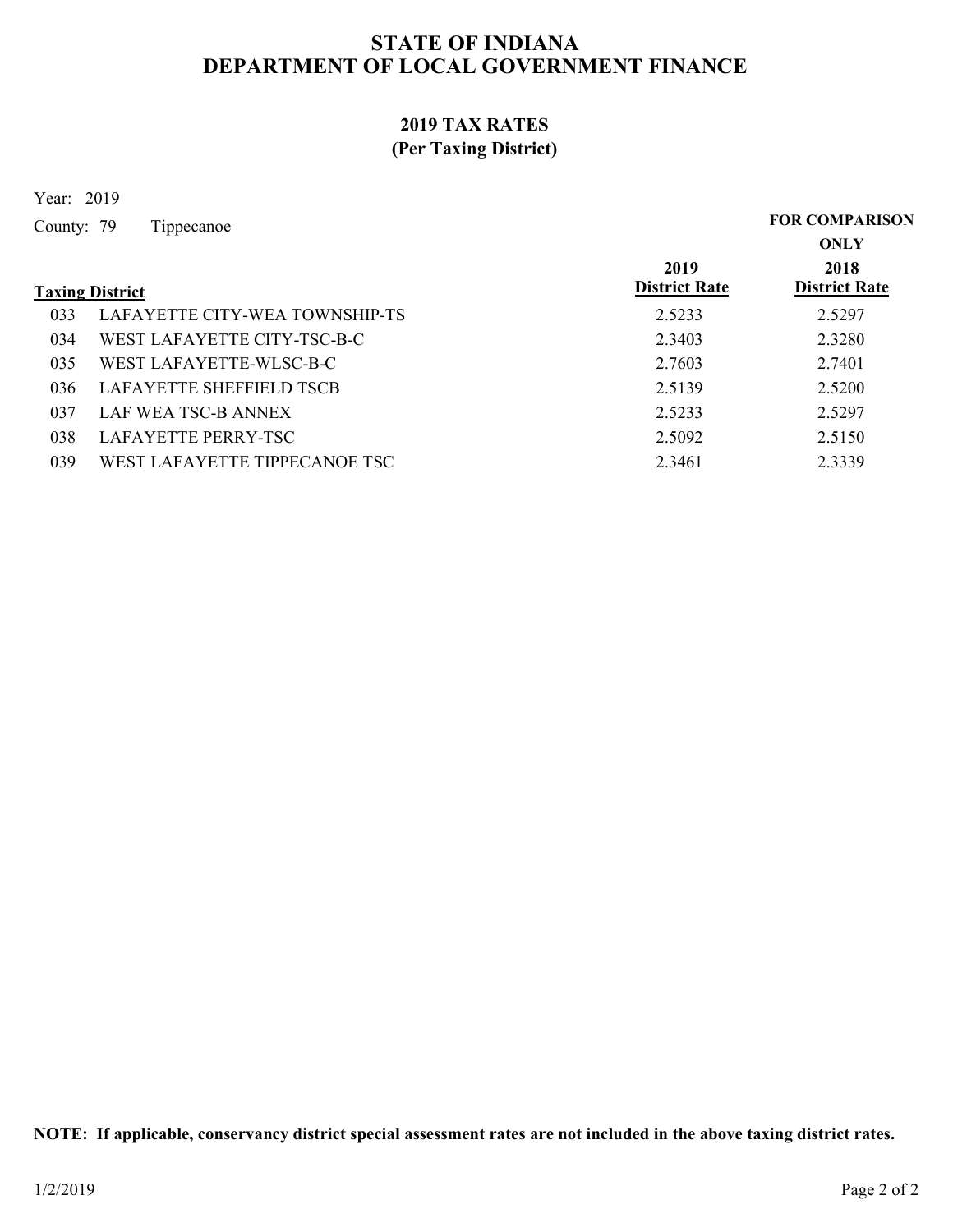# STATE OF INDIANA DEPARTMENT OF LOCAL GOVERNMENT FINANCE STATE OF INDIANA<br>
DEPARTMENT OF LOCAL GOVERNMENT I<br>
2019 BUDGET ORDER<br>
Year: 2019<br>
County 79 Tippecanoe<br>
Unit: 0000 TIPPECANOE COUNTY<br>
<u>Fund</u> Certified Budget Certified AV</u>

### 2019 BUDGET ORDER

| <b>2019 BUDGET ORDER</b><br>Year: 2019<br>County 79<br>Tippecanoe<br>Unit: 0000<br>TIPPECANOE COUNTY<br><b>Certified Budget</b><br>Fund<br>Certified AV<br><b>Certified Levy</b><br><b>Certified Rate</b><br>0101<br><b>GENERAL</b><br>\$50,550,071<br>\$26,864,845<br>\$0.3520<br>\$7,632,058,237<br>Budget approved for displayed amount.<br>Rate reduced to remain within statutory levy limitation.<br>2015 REASSESS<br>0124<br>\$469,992<br>\$7,632,058,237<br>\$343,443<br>\$0.0045<br>Budget approved for displayed amount.<br>Rate reduced due to increased assessed valuation.<br>0702<br><b>HIGHWAY</b><br>\$5,543,517<br>\$0<br>\$0.0000<br>\$7,632,058,237<br>Budget approved for displayed amount.<br>LR &S<br>0706<br>\$0<br>\$1,834,500<br>\$7,632,058,237<br>\$0.0000<br>Budget approved for displayed amount.<br><b>CUM BRIDGE</b><br>0790<br>\$2,735,939<br>\$7,632,058,237<br>\$2,671,220<br>\$0.0350<br>Budget approved for displayed amount.<br>Rate Approved.<br><b>CO. MAJOR BRIDG</b><br>0792<br>\$250,000<br>\$7,632,058,237<br>\$763,206<br>\$0.0100<br>Budget approved for displayed amount.<br>Rate Approved.<br><b>JAIL L/R</b><br>1185 |  | DEPARTMENT OF LOCAL GOVERNMENT FINANCE |                 |             |          |
|----------------------------------------------------------------------------------------------------------------------------------------------------------------------------------------------------------------------------------------------------------------------------------------------------------------------------------------------------------------------------------------------------------------------------------------------------------------------------------------------------------------------------------------------------------------------------------------------------------------------------------------------------------------------------------------------------------------------------------------------------------------------------------------------------------------------------------------------------------------------------------------------------------------------------------------------------------------------------------------------------------------------------------------------------------------------------------------------------------------------------------------------------------------------|--|----------------------------------------|-----------------|-------------|----------|
|                                                                                                                                                                                                                                                                                                                                                                                                                                                                                                                                                                                                                                                                                                                                                                                                                                                                                                                                                                                                                                                                                                                                                                      |  |                                        |                 |             |          |
|                                                                                                                                                                                                                                                                                                                                                                                                                                                                                                                                                                                                                                                                                                                                                                                                                                                                                                                                                                                                                                                                                                                                                                      |  |                                        |                 |             |          |
|                                                                                                                                                                                                                                                                                                                                                                                                                                                                                                                                                                                                                                                                                                                                                                                                                                                                                                                                                                                                                                                                                                                                                                      |  |                                        |                 |             |          |
|                                                                                                                                                                                                                                                                                                                                                                                                                                                                                                                                                                                                                                                                                                                                                                                                                                                                                                                                                                                                                                                                                                                                                                      |  |                                        |                 |             |          |
|                                                                                                                                                                                                                                                                                                                                                                                                                                                                                                                                                                                                                                                                                                                                                                                                                                                                                                                                                                                                                                                                                                                                                                      |  |                                        |                 |             |          |
|                                                                                                                                                                                                                                                                                                                                                                                                                                                                                                                                                                                                                                                                                                                                                                                                                                                                                                                                                                                                                                                                                                                                                                      |  |                                        |                 |             |          |
|                                                                                                                                                                                                                                                                                                                                                                                                                                                                                                                                                                                                                                                                                                                                                                                                                                                                                                                                                                                                                                                                                                                                                                      |  |                                        |                 |             |          |
|                                                                                                                                                                                                                                                                                                                                                                                                                                                                                                                                                                                                                                                                                                                                                                                                                                                                                                                                                                                                                                                                                                                                                                      |  |                                        |                 |             |          |
|                                                                                                                                                                                                                                                                                                                                                                                                                                                                                                                                                                                                                                                                                                                                                                                                                                                                                                                                                                                                                                                                                                                                                                      |  |                                        |                 |             |          |
|                                                                                                                                                                                                                                                                                                                                                                                                                                                                                                                                                                                                                                                                                                                                                                                                                                                                                                                                                                                                                                                                                                                                                                      |  |                                        |                 |             |          |
|                                                                                                                                                                                                                                                                                                                                                                                                                                                                                                                                                                                                                                                                                                                                                                                                                                                                                                                                                                                                                                                                                                                                                                      |  |                                        |                 |             |          |
|                                                                                                                                                                                                                                                                                                                                                                                                                                                                                                                                                                                                                                                                                                                                                                                                                                                                                                                                                                                                                                                                                                                                                                      |  |                                        |                 |             |          |
|                                                                                                                                                                                                                                                                                                                                                                                                                                                                                                                                                                                                                                                                                                                                                                                                                                                                                                                                                                                                                                                                                                                                                                      |  |                                        |                 |             |          |
|                                                                                                                                                                                                                                                                                                                                                                                                                                                                                                                                                                                                                                                                                                                                                                                                                                                                                                                                                                                                                                                                                                                                                                      |  |                                        |                 |             |          |
|                                                                                                                                                                                                                                                                                                                                                                                                                                                                                                                                                                                                                                                                                                                                                                                                                                                                                                                                                                                                                                                                                                                                                                      |  |                                        |                 |             |          |
|                                                                                                                                                                                                                                                                                                                                                                                                                                                                                                                                                                                                                                                                                                                                                                                                                                                                                                                                                                                                                                                                                                                                                                      |  |                                        |                 |             |          |
|                                                                                                                                                                                                                                                                                                                                                                                                                                                                                                                                                                                                                                                                                                                                                                                                                                                                                                                                                                                                                                                                                                                                                                      |  |                                        |                 |             |          |
|                                                                                                                                                                                                                                                                                                                                                                                                                                                                                                                                                                                                                                                                                                                                                                                                                                                                                                                                                                                                                                                                                                                                                                      |  | \$1,157,000                            | \$7,632,058,237 | \$1,053,224 | \$0.0138 |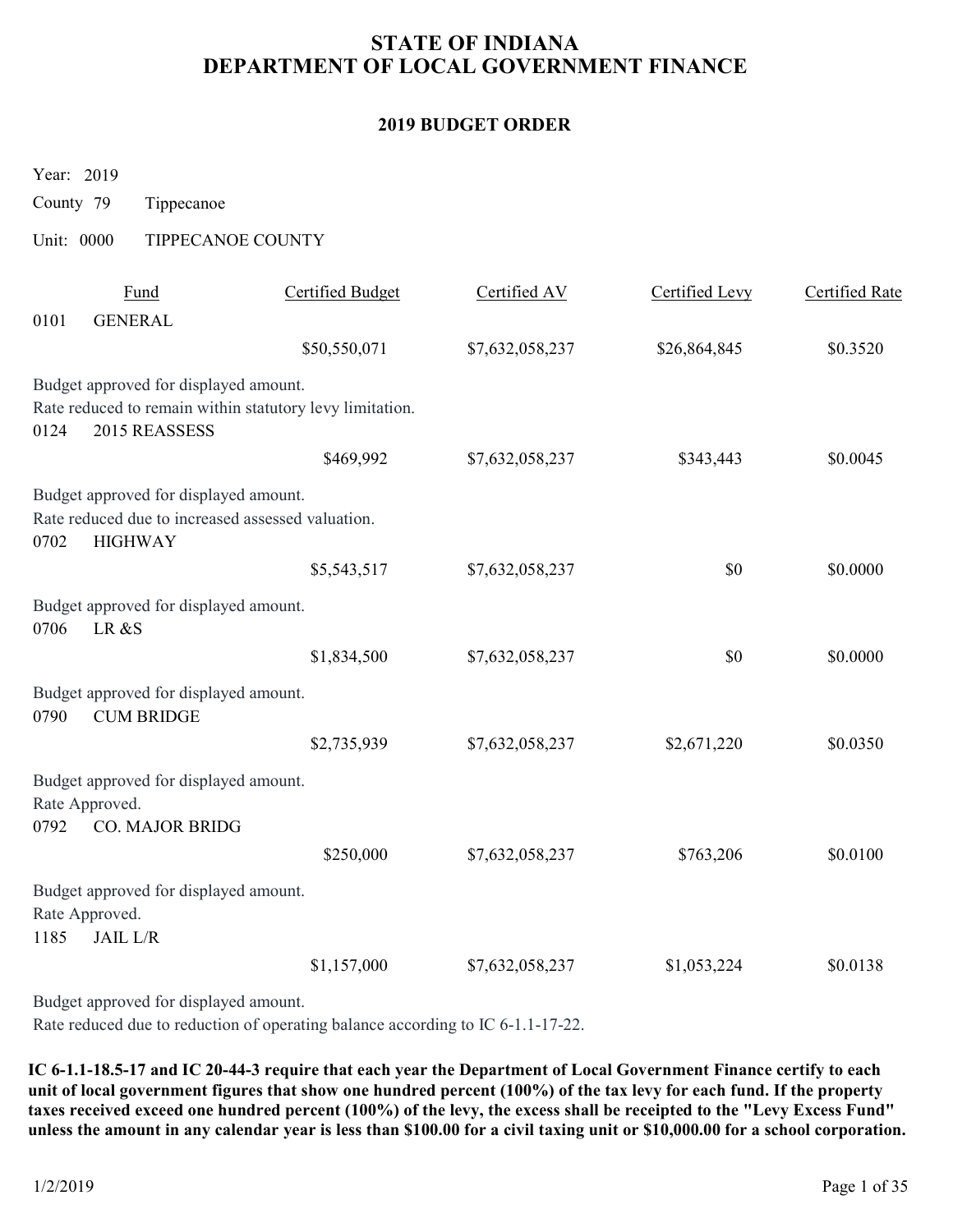# STATE OF INDIANA DEPARTMENT OF LOCAL GOVERNMENT FINANCE STATE OF INDIANA<br>
DEPARTMENT OF LOCAL GOVERNMENT I<br>
2019 BUDGET ORDER<br>
Year: 2019<br>
County 79 Tippecanoe<br>
Unit: 0000 TIPPECANOE COUNTY<br>
<u>Fund</u> Certified Budget Certified AV</u>

### 2019 BUDGET ORDER

|                                                         |                         | <b>STATE OF INDIANA</b><br>DEPARTMENT OF LOCAL GOVERNMENT FINANCE |                |                       |
|---------------------------------------------------------|-------------------------|-------------------------------------------------------------------|----------------|-----------------------|
|                                                         |                         | <b>2019 BUDGET ORDER</b>                                          |                |                       |
| Year: 2019<br>County 79<br>Tippecanoe                   |                         |                                                                   |                |                       |
| Unit: 0000<br>TIPPECANOE COUNTY                         |                         |                                                                   |                |                       |
| Fund<br>2391<br>CCD                                     | <b>Certified Budget</b> | Certified AV                                                      | Certified Levy | <b>Certified Rate</b> |
|                                                         | \$2,466,420             | \$7,632,058,237                                                   | \$1,908,015    | \$0.0250              |
| Budget approved for displayed amount.<br>Rate Approved. |                         |                                                                   |                |                       |
|                                                         |                         | <b>Unit Total:</b>                                                | \$33,603,953   | \$0.4403              |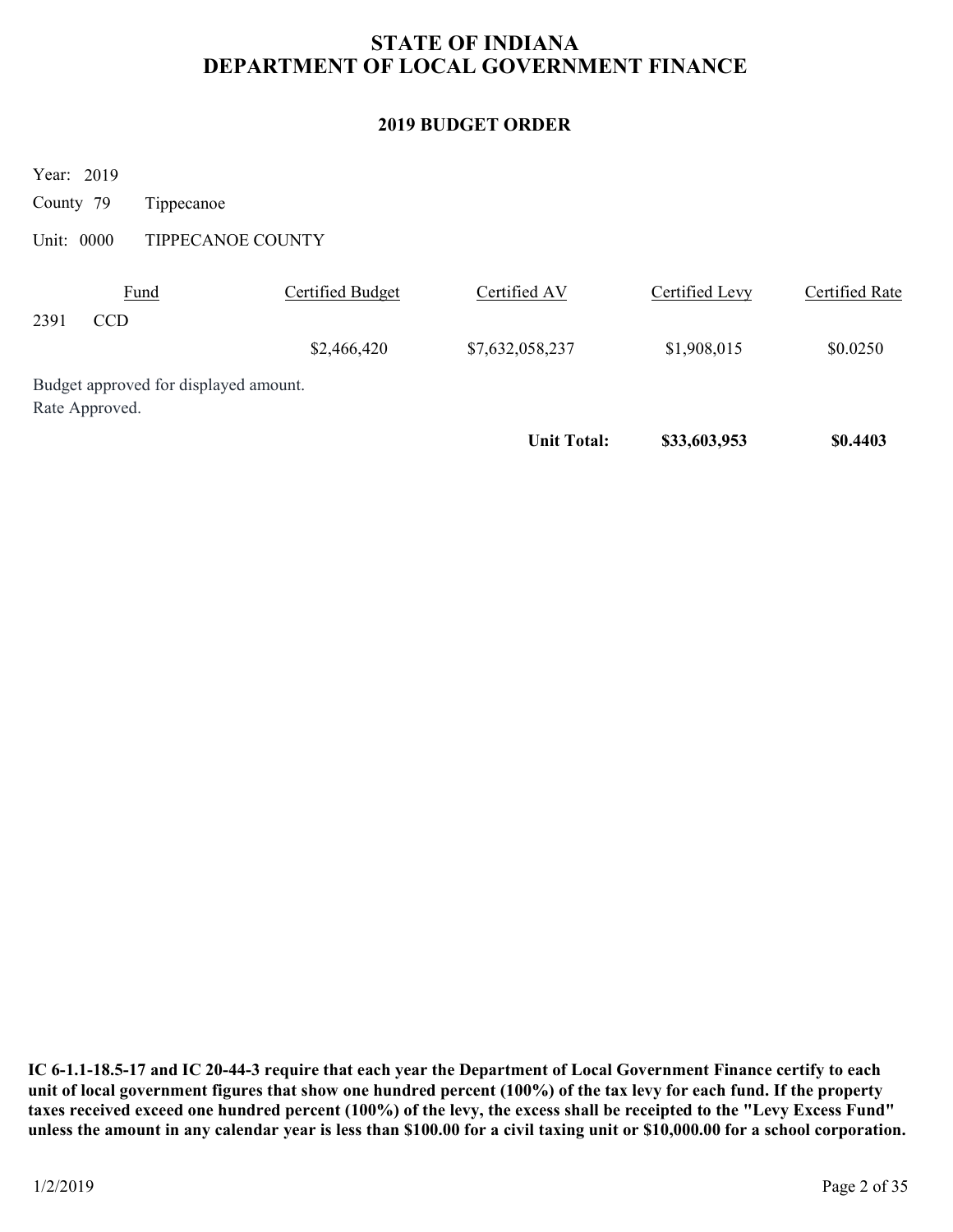# STATE OF INDIANA DEPARTMENT OF LOCAL GOVERNMENT FINANCE STATE OF INDIANA<br>
DEPARTMENT OF LOCAL GOVERNMENT I<br>
2019 BUDGET ORDER<br>
Year: 2019<br>
County 79 Tippecanoe<br>
Unit: 0001 FAIRFIELD TOWNSHIP<br>
<u>Fund</u> Certified Budget Certified AV</u>

### 2019 BUDGET ORDER

|                                                                                                   |                         | <b>STATE OF INDIANA</b><br>DEPARTMENT OF LOCAL GOVERNMENT FINANCE |                |                       |
|---------------------------------------------------------------------------------------------------|-------------------------|-------------------------------------------------------------------|----------------|-----------------------|
|                                                                                                   |                         | <b>2019 BUDGET ORDER</b>                                          |                |                       |
| Year: 2019                                                                                        |                         |                                                                   |                |                       |
| County 79<br>Tippecanoe                                                                           |                         |                                                                   |                |                       |
| <b>FAIRFIELD TOWNSHIP</b><br>Unit: 0001                                                           |                         |                                                                   |                |                       |
| Fund                                                                                              | <b>Certified Budget</b> | Certified AV                                                      | Certified Levy | <b>Certified Rate</b> |
| 0061<br><b>RAINY DAY</b>                                                                          |                         |                                                                   |                |                       |
|                                                                                                   | \$163,225               | \$2,483,954,205                                                   | \$0            | \$0.0000              |
| Budget approved for displayed amount.<br><b>GENERAL</b><br>0101                                   |                         |                                                                   |                |                       |
|                                                                                                   | \$228,652               | \$2,483,954,205                                                   | \$106,810      | \$0.0043              |
| Budget approved for displayed amount.                                                             |                         |                                                                   |                |                       |
| Rate reduced due to increased assessed valuation.                                                 |                         |                                                                   |                |                       |
| TWP ASSISTANCE<br>0840                                                                            | \$295,195               | \$2,483,954,205                                                   | \$240,944      | \$0.0097              |
| Budget has been decreased because projected revenues are insufficient to fund the adopted budget. |                         |                                                                   |                |                       |
| Rate reduced due to increased assessed valuation.                                                 |                         |                                                                   |                |                       |
| <b>FIRE</b><br>1111                                                                               |                         |                                                                   |                |                       |
|                                                                                                   | \$300,000               | \$239,203,636                                                     | \$197,582      | \$0.0826              |
| Budget approved for displayed amount.<br>Rate reduced due to increased assessed valuation.        |                         |                                                                   |                |                       |
| <b>RECREATION</b><br>1312                                                                         |                         |                                                                   |                |                       |
|                                                                                                   | \$6,000                 | \$2,483,954,205                                                   | \$0            | \$0.0000              |
| Budget approved for displayed amount.                                                             |                         |                                                                   |                |                       |
|                                                                                                   |                         | <b>Unit Total:</b>                                                | \$545,336      | \$0.0966              |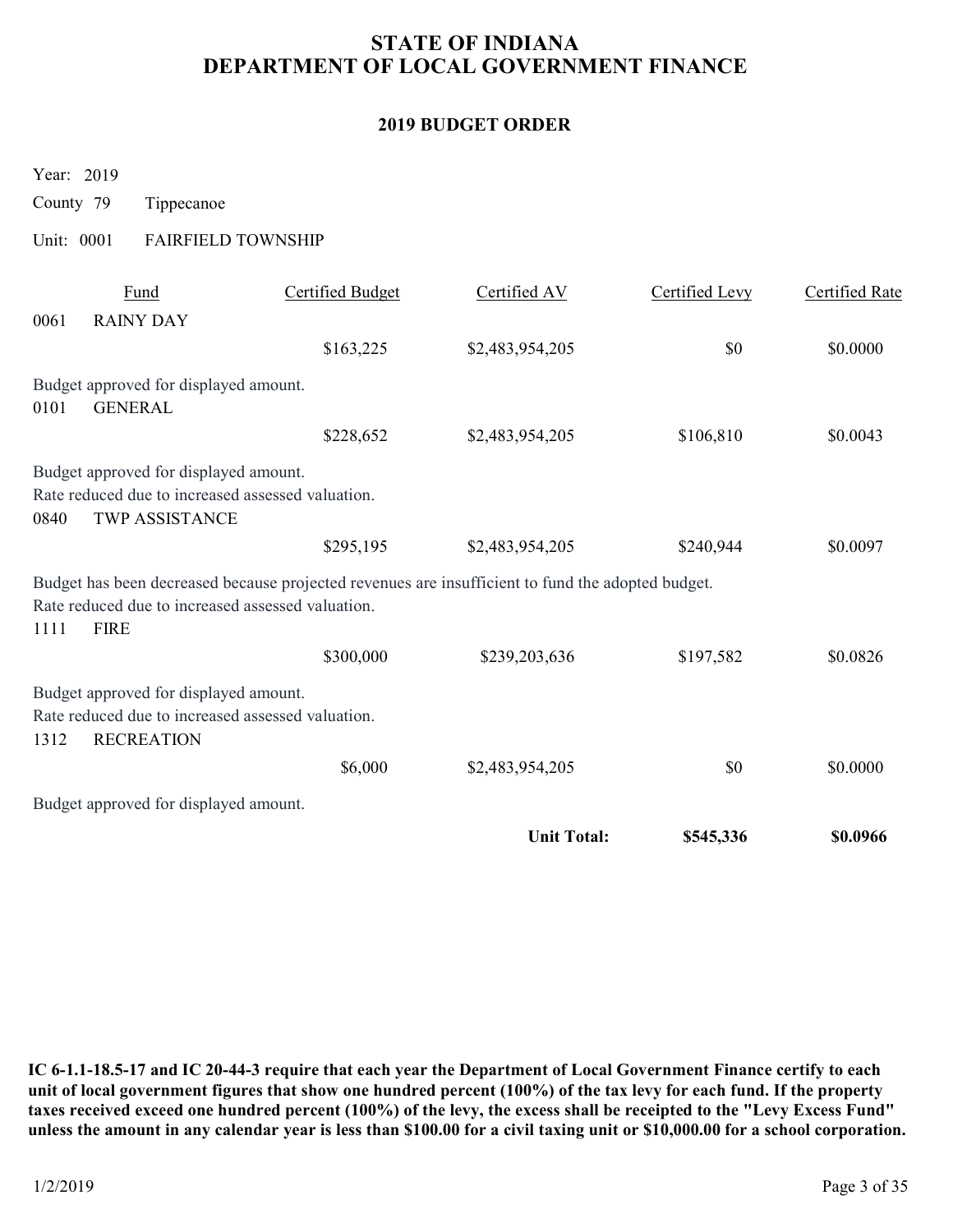# STATE OF INDIANA DEPARTMENT OF LOCAL GOVERNMENT FINANCE STATE OF INDIANA<br>
DEPARTMENT OF LOCAL GOVERNMENT I<br>
2019 BUDGET ORDER<br>
Year: 2019<br>
County 79 Tippecanoe<br>
Unit: 0002 JACKSON TOWNSHIP<br>
This unit qualified for an abbreviated review by the Department of Local Government Fina

### 2019 BUDGET ORDER

|                         |                                                                                                              |                         | <b>2019 BUDGET ORDER</b>                                                                                                    |                       |                       |
|-------------------------|--------------------------------------------------------------------------------------------------------------|-------------------------|-----------------------------------------------------------------------------------------------------------------------------|-----------------------|-----------------------|
| Year: 2019<br>County 79 | Tippecanoe                                                                                                   |                         |                                                                                                                             |                       |                       |
| Unit: 0002              | <b>JACKSON TOWNSHIP</b>                                                                                      |                         |                                                                                                                             |                       |                       |
|                         |                                                                                                              |                         | This unit qualified for an abbreviated review by the Department of Local Government Finance, pursuant to IC 6-1.1-17-16(c). |                       |                       |
| 0061                    | Fund<br><b>RAINY DAY</b>                                                                                     | <b>Certified Budget</b> | Certified AV                                                                                                                | <b>Certified Levy</b> | <b>Certified Rate</b> |
|                         |                                                                                                              | \$1,500                 | \$71,679,094                                                                                                                | \$0                   | \$0.0000              |
| 0101                    | Budget approved for displayed amount.<br><b>GENERAL</b>                                                      |                         |                                                                                                                             |                       |                       |
|                         |                                                                                                              | \$47,083                | \$71,679,094                                                                                                                | \$30,464              | \$0.0425              |
| 0840                    | Budget approved for displayed amount.<br>Rate reduced due to increased assessed valuation.<br>TWP ASSISTANCE |                         |                                                                                                                             |                       |                       |
|                         |                                                                                                              | \$7,440                 | \$71,679,094                                                                                                                | \$0\$                 | \$0.0000              |
|                         | Budget approved for displayed amount.<br><b>FIRE</b>                                                         |                         |                                                                                                                             |                       |                       |
| 1111                    |                                                                                                              | \$28,000                | \$71,679,094                                                                                                                | \$26,450              | \$0.0369              |
|                         |                                                                                                              |                         |                                                                                                                             |                       |                       |
|                         | Budget approved for displayed amount.<br>Rate reduced due to increased assessed valuation.                   |                         |                                                                                                                             |                       |                       |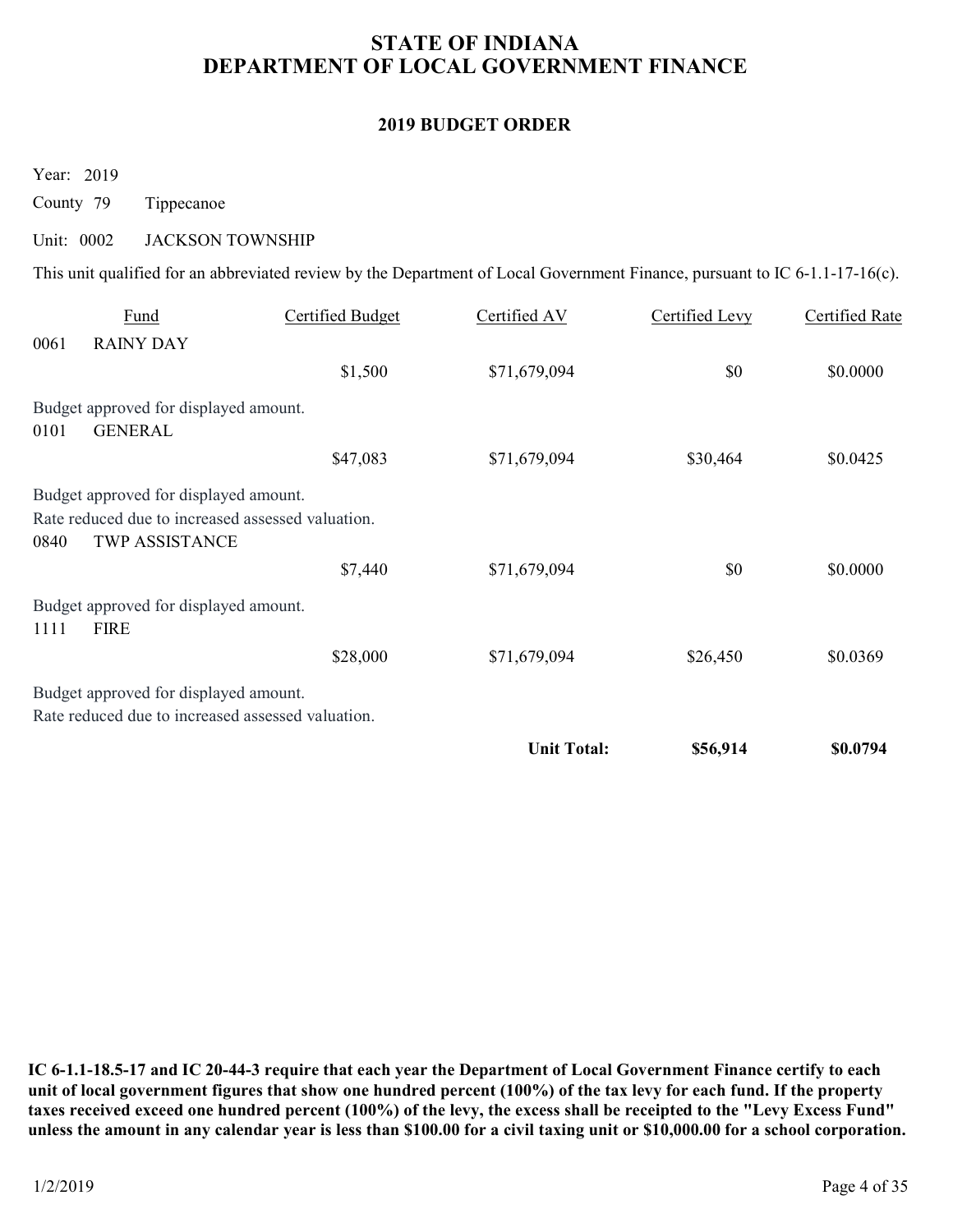# STATE OF INDIANA DEPARTMENT OF LOCAL GOVERNMENT FINANCE STATE OF INDIANA<br>
DEPARTMENT OF LOCAL GOVERNMENT I<br>
2019 BUDGET ORDER<br>
Year: 2019<br>
County 79 Tippecanoe<br>
Unit: 0003 LAURAMIE TOWNSHIP<br>
This unit qualified for an abbreviated review by the Department of Local Government Fin

### 2019 BUDGET ORDER

|                                                                                                                             |                         | <b>2019 BUDGET ORDER</b> |                |                       |
|-----------------------------------------------------------------------------------------------------------------------------|-------------------------|--------------------------|----------------|-----------------------|
| Year: 2019                                                                                                                  |                         |                          |                |                       |
| County 79<br>Tippecanoe                                                                                                     |                         |                          |                |                       |
| Unit: 0003<br><b>LAURAMIE TOWNSHIP</b>                                                                                      |                         |                          |                |                       |
| This unit qualified for an abbreviated review by the Department of Local Government Finance, pursuant to IC 6-1.1-17-16(c). |                         |                          |                |                       |
| Fund<br>0101<br><b>GENERAL</b>                                                                                              | <b>Certified Budget</b> | Certified AV             | Certified Levy | <b>Certified Rate</b> |
|                                                                                                                             | \$51,860                | \$148,414,186            | \$28,050       | \$0.0189              |
| Budget approved for displayed amount.<br>Rate reduced due to increased assessed valuation.<br>TWP ASSISTANCE<br>0840        |                         |                          |                |                       |
|                                                                                                                             | \$8,550                 | \$148,414,186            | \$2,375        | \$0.0016              |
| Budget approved for displayed amount.<br>Rate reduced due to increased assessed valuation.<br><b>FIRE</b><br>1111           |                         |                          |                |                       |
|                                                                                                                             | \$140,000               | \$138,692,548            | \$76,697       | \$0.0553              |
| Budget approved for displayed amount.<br>Rate reduced due to increased assessed valuation.<br>1190<br><b>CUM FIRE(TWP)</b>  |                         |                          |                |                       |
|                                                                                                                             | \$200,000               | \$138,692,548            | \$15,950       | \$0.0115              |
| Budget approved for displayed amount.<br>Rate Approved.<br>1312<br><b>RECREATION</b>                                        |                         |                          |                |                       |
|                                                                                                                             | \$5,220                 | \$148,414,186            | \$4,156        | \$0.0028              |
| Budget approved for displayed amount.<br>Rate reduced due to increased assessed valuation.                                  |                         |                          |                |                       |
|                                                                                                                             |                         | <b>Unit Total:</b>       | \$127,228      | \$0.0901              |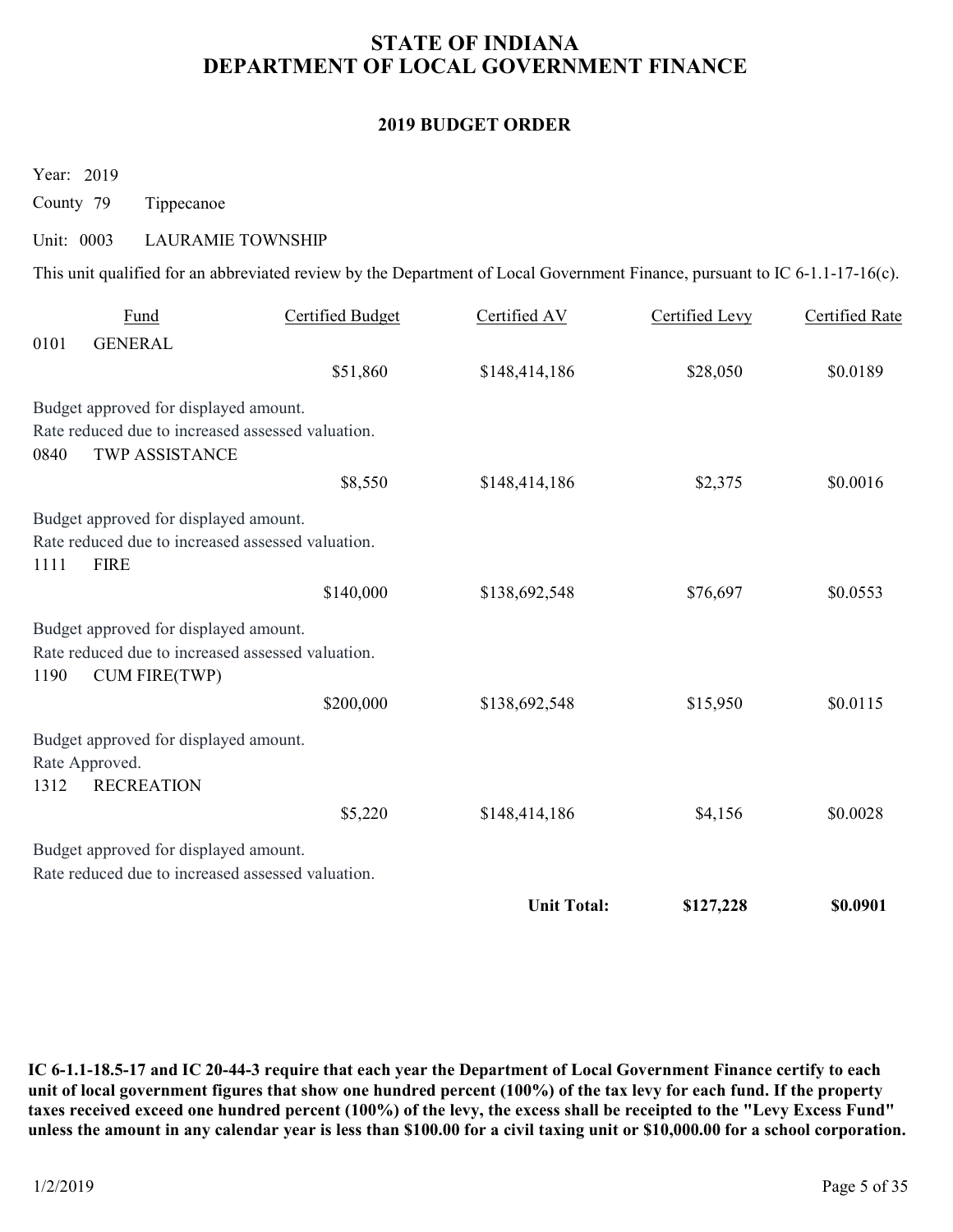# STATE OF INDIANA DEPARTMENT OF LOCAL GOVERNMENT FINANCE STATE OF INDIANA<br>
DEPARTMENT OF LOCAL GOVERNMENT I<br>
2019 BUDGET ORDER<br>
Year: 2019<br>
County 79 Tippecanoe<br>
Unit: 0004 PERRY TOWNSHIP<br>
This unit qualified for an abbreviated review by the Department of Local Government Fina

### 2019 BUDGET ORDER

|                                                                                                                         |                                                                                                                             | <b>STATE OF INDIANA</b><br>DEPARTMENT OF LOCAL GOVERNMENT FINANCE |                       |                       |
|-------------------------------------------------------------------------------------------------------------------------|-----------------------------------------------------------------------------------------------------------------------------|-------------------------------------------------------------------|-----------------------|-----------------------|
|                                                                                                                         |                                                                                                                             | <b>2019 BUDGET ORDER</b>                                          |                       |                       |
| Year: 2019<br>County 79<br>Tippecanoe<br>Unit: 0004<br>PERRY TOWNSHIP                                                   | This unit qualified for an abbreviated review by the Department of Local Government Finance, pursuant to IC 6-1.1-17-16(c). |                                                                   |                       |                       |
| Fund                                                                                                                    | <b>Certified Budget</b>                                                                                                     | Certified AV                                                      | <b>Certified Levy</b> | <b>Certified Rate</b> |
| 0101<br><b>GENERAL</b>                                                                                                  | \$33,570                                                                                                                    | \$369,876,103                                                     | \$9,987               | \$0.0027              |
| Budget approved for displayed amount.<br>Rate reduced due to increased assessed valuation.<br>TWP ASSISTANCE<br>0840    |                                                                                                                             |                                                                   |                       |                       |
|                                                                                                                         | \$4,515                                                                                                                     | \$369,876,103                                                     | \$3,699               | \$0.0010              |
| Budget approved for displayed amount.<br>Rate reduced due to increased assessed valuation.<br><b>RECREATION</b><br>1312 |                                                                                                                             |                                                                   |                       |                       |
|                                                                                                                         | \$1,200                                                                                                                     | \$369,876,103                                                     | $\$0$                 | \$0.0000              |
| Budget approved for displayed amount.                                                                                   |                                                                                                                             |                                                                   |                       |                       |
|                                                                                                                         |                                                                                                                             | <b>Unit Total:</b>                                                | \$13,686              | \$0.0037              |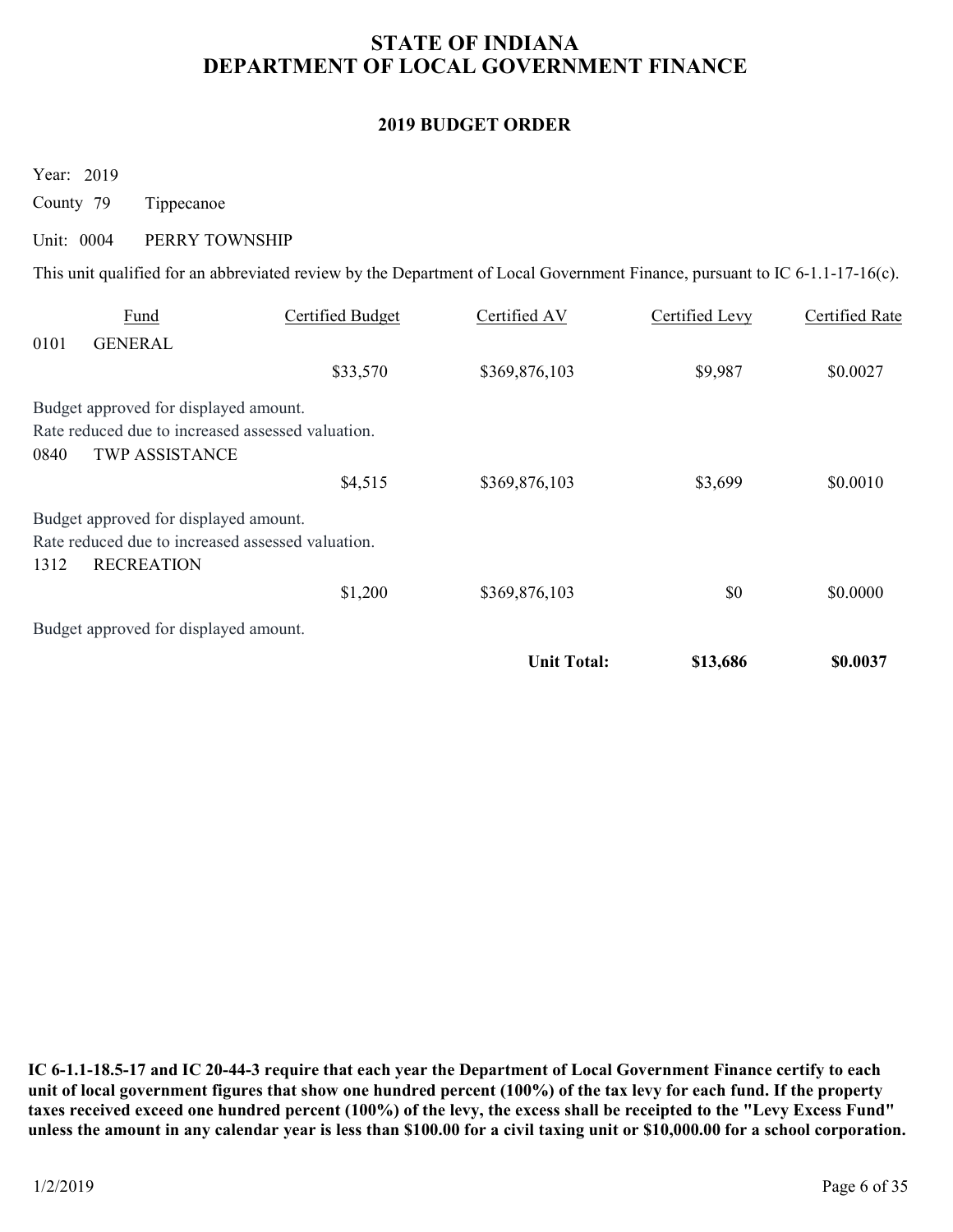# STATE OF INDIANA DEPARTMENT OF LOCAL GOVERNMENT FINANCE STATE OF INDIANA<br>
DEPARTMENT OF LOCAL GOVERNMENT I<br>
2019 BUDGET ORDER<br>
Year: 2019<br>
County 79 Tippecanoe<br>
Unit: 0005 RANDOLPH TOWNSHIP<br>
<u>Fund</u> Certified Budget Certified AV</u>

### 2019 BUDGET ORDER

|            |                                                                                                                    | DEPARTMENT OF LOCAL GOVERNMENT FINANCE                                    | <b>STATE OF INDIANA</b>  |                |                       |
|------------|--------------------------------------------------------------------------------------------------------------------|---------------------------------------------------------------------------|--------------------------|----------------|-----------------------|
|            |                                                                                                                    |                                                                           | <b>2019 BUDGET ORDER</b> |                |                       |
| Year: 2019 |                                                                                                                    |                                                                           |                          |                |                       |
| County 79  | Tippecanoe                                                                                                         |                                                                           |                          |                |                       |
| Unit: 0005 | RANDOLPH TOWNSHIP                                                                                                  |                                                                           |                          |                |                       |
|            | Fund                                                                                                               | <b>Certified Budget</b>                                                   | Certified AV             | Certified Levy | <b>Certified Rate</b> |
| 0061       | <b>RAINY DAY</b>                                                                                                   |                                                                           |                          |                |                       |
|            |                                                                                                                    | \$6,000                                                                   | \$70,093,340             | \$0            | \$0.0000              |
|            | Budget approved for displayed amount.                                                                              |                                                                           |                          |                |                       |
| 0101       | <b>GENERAL</b>                                                                                                     | \$58,570                                                                  | \$70,093,340             | \$36,308       | \$0.0518              |
|            | Budget approved for displayed amount.                                                                              |                                                                           |                          |                |                       |
|            | Rate reduced due to increased assessed valuation.                                                                  |                                                                           |                          |                |                       |
| 0840       | TWP ASSISTANCE                                                                                                     | \$5,000                                                                   | \$70,093,340             | $\$0$          | \$0.0000              |
|            | Budget approved for displayed amount.                                                                              |                                                                           |                          |                |                       |
| 1111       | <b>FIRE</b>                                                                                                        |                                                                           |                          |                |                       |
|            |                                                                                                                    | \$77,500                                                                  | \$70,093,340             | \$46,612       | \$0.0665              |
| 1190       | Budget approved for displayed amount.<br>Rate reduced due to increased assessed valuation.<br><b>CUM FIRE(TWP)</b> |                                                                           |                          |                |                       |
|            |                                                                                                                    | \$20,000                                                                  | \$70,093,340             | \$11,145       | \$0.0159              |
|            | Budget approved for displayed amount.                                                                              |                                                                           |                          |                |                       |
|            |                                                                                                                    | Cum Rate reduced according to calculation described in IC 6-1.1-18.5-9.8. |                          |                |                       |
|            |                                                                                                                    |                                                                           | <b>Unit Total:</b>       | \$94,065       | \$0.1342              |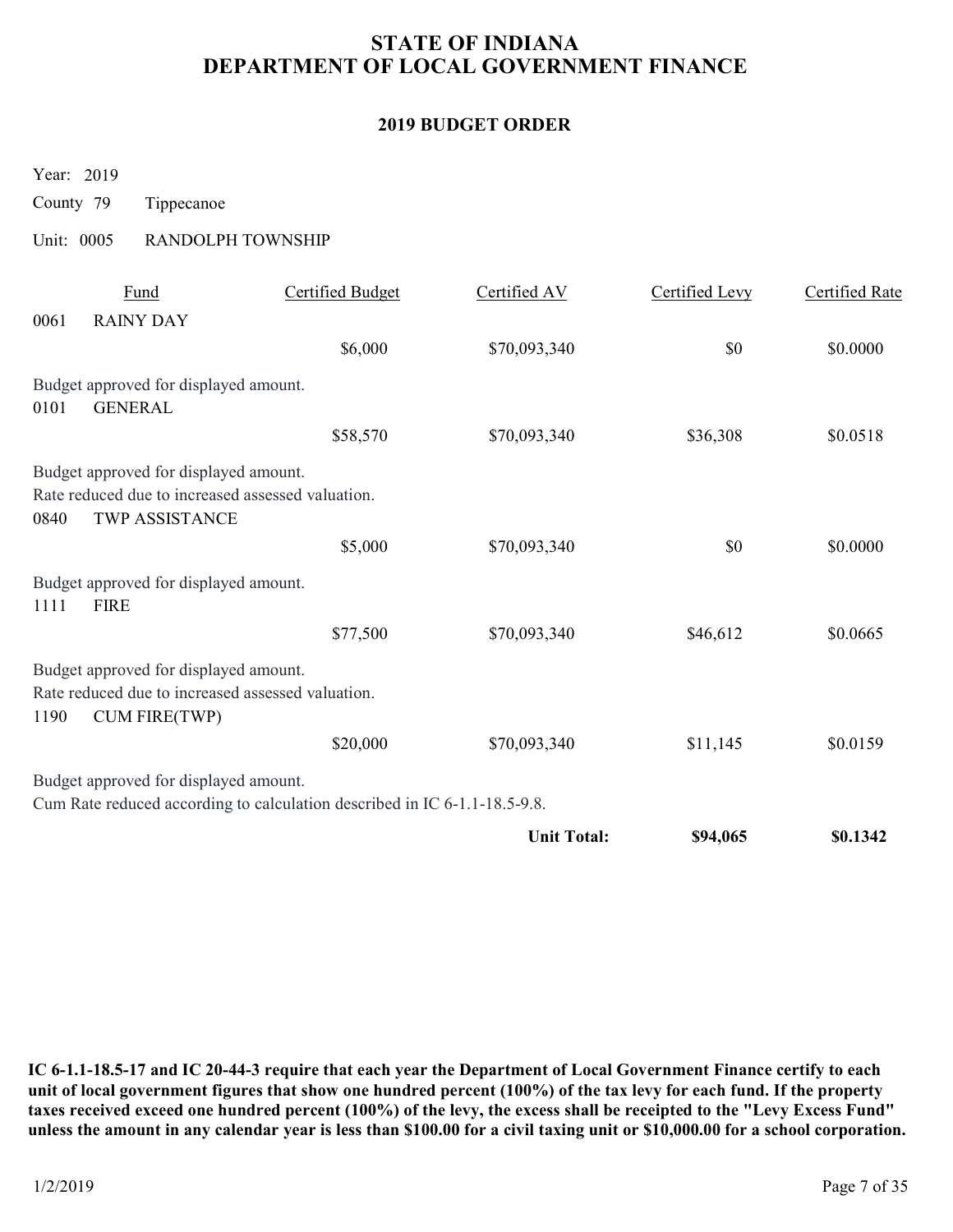# STATE OF INDIANA DEPARTMENT OF LOCAL GOVERNMENT FINANCE STATE OF INDIANA<br>
DEPARTMENT OF LOCAL GOVERNMENT I<br>
2019 BUDGET ORDER<br>
Year: 2019<br>
County 79 Tippecanoe<br>
Unit: 0006 SHEFFIELD TOWNSHIP<br>
This unit qualified for an abbreviated review by the Department of Local Government Fi

### 2019 BUDGET ORDER

|                                                                                                                             |                         | DEPARTMENT OF LOCAL GOVERNMENT FINANCE |                       |                       |
|-----------------------------------------------------------------------------------------------------------------------------|-------------------------|----------------------------------------|-----------------------|-----------------------|
|                                                                                                                             |                         | <b>2019 BUDGET ORDER</b>               |                       |                       |
|                                                                                                                             |                         |                                        |                       |                       |
| Year: 2019                                                                                                                  |                         |                                        |                       |                       |
| County 79<br>Tippecanoe                                                                                                     |                         |                                        |                       |                       |
| Unit: 0006<br>SHEFFIELD TOWNSHIP                                                                                            |                         |                                        |                       |                       |
| This unit qualified for an abbreviated review by the Department of Local Government Finance, pursuant to IC 6-1.1-17-16(c). |                         |                                        |                       |                       |
| Fund                                                                                                                        | <b>Certified Budget</b> | Certified AV                           | <b>Certified Levy</b> | <b>Certified Rate</b> |
| 0061<br><b>RAINY DAY</b>                                                                                                    |                         |                                        |                       |                       |
|                                                                                                                             |                         |                                        |                       |                       |
|                                                                                                                             | \$4,500                 | \$384,808,763                          | \$0                   | \$0.0000              |
| Budget approved for displayed amount.<br><b>GENERAL</b><br>0101                                                             |                         |                                        |                       |                       |
|                                                                                                                             | \$62,789                | \$384,808,763                          | \$32,324              | \$0.0084              |
| Budget approved for displayed amount.<br>Rate reduced due to increased assessed valuation.<br>0840<br>TWP ASSISTANCE        |                         |                                        |                       |                       |
|                                                                                                                             | \$12,250                | \$384,808,763                          | $\$0$                 | \$0.0000              |
| Budget approved for displayed amount.                                                                                       |                         |                                        |                       |                       |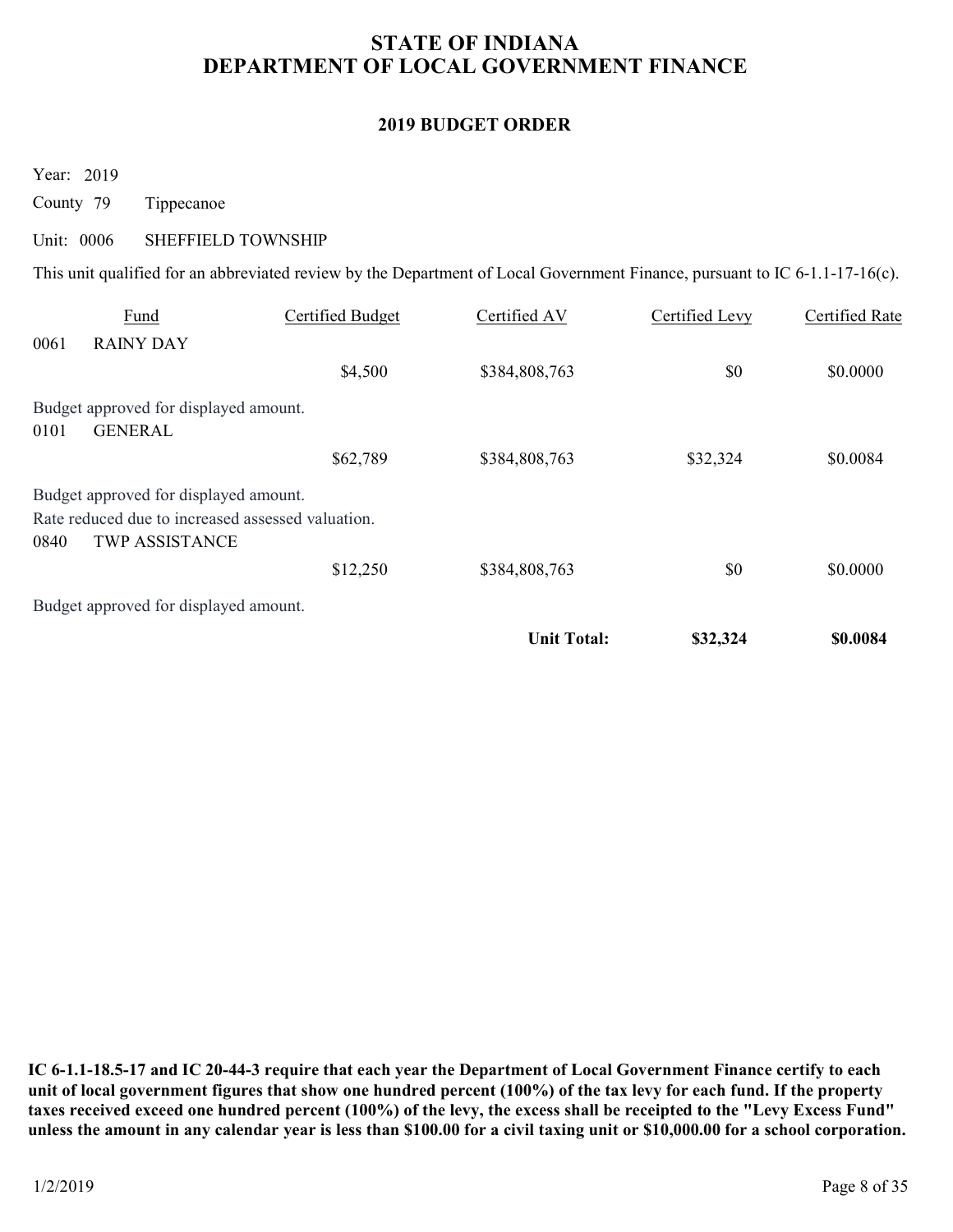# STATE OF INDIANA DEPARTMENT OF LOCAL GOVERNMENT FINANCE STATE OF INDIANA<br>
DEPARTMENT OF LOCAL GOVERNMENT I<br>
2019 BUDGET ORDER<br>
Year: 2019<br>
County 79 Tippecanoe<br>
Unit: 0007 SHELBY TOWNSHIP<br>
This unit qualified for an abbreviated review by the Department of Local Government Fina

### 2019 BUDGET ORDER

|            |                                                                                                                    |                                                                                                                             | <b>2019 BUDGET ORDER</b> |                |                       |
|------------|--------------------------------------------------------------------------------------------------------------------|-----------------------------------------------------------------------------------------------------------------------------|--------------------------|----------------|-----------------------|
| Year: 2019 |                                                                                                                    |                                                                                                                             |                          |                |                       |
| County 79  | Tippecanoe                                                                                                         |                                                                                                                             |                          |                |                       |
| Unit: 0007 | <b>SHELBY TOWNSHIP</b>                                                                                             |                                                                                                                             |                          |                |                       |
|            |                                                                                                                    | This unit qualified for an abbreviated review by the Department of Local Government Finance, pursuant to IC 6-1.1-17-16(c). |                          |                |                       |
| 0061       | Fund<br><b>RAINY DAY</b>                                                                                           | <b>Certified Budget</b>                                                                                                     | Certified AV             | Certified Levy | <b>Certified Rate</b> |
|            |                                                                                                                    | \$5,000                                                                                                                     | \$175,125,730            | \$0            | \$0.0000              |
| 0101       | Budget approved for displayed amount.<br><b>GENERAL</b>                                                            |                                                                                                                             |                          |                |                       |
|            |                                                                                                                    | \$31,339                                                                                                                    | \$175,125,730            | \$12,434       | \$0.0071              |
| 0840       | Budget approved for displayed amount.<br>Rate reduced due to increased assessed valuation.<br>TWP ASSISTANCE       |                                                                                                                             |                          |                |                       |
|            |                                                                                                                    | \$9,050                                                                                                                     | \$175,125,730            | \$0            | \$0.0000              |
| 1111       | Budget approved for displayed amount.<br><b>FIRE</b>                                                               |                                                                                                                             |                          |                |                       |
|            |                                                                                                                    | \$25,000                                                                                                                    | \$162,972,153            | \$28,683       | \$0.0176              |
|            |                                                                                                                    |                                                                                                                             |                          |                |                       |
| 1190       | Budget approved for displayed amount.<br>Rate reduced due to increased assessed valuation.<br><b>CUM FIRE(TWP)</b> |                                                                                                                             |                          |                |                       |
|            |                                                                                                                    | \$120,000                                                                                                                   | \$162,972,153            | \$22,164       | \$0.0136              |
|            | Budget approved for displayed amount.                                                                              | Cum Rate reduced according to calculation described in IC 6-1.1-18.5-9.8.                                                   |                          |                |                       |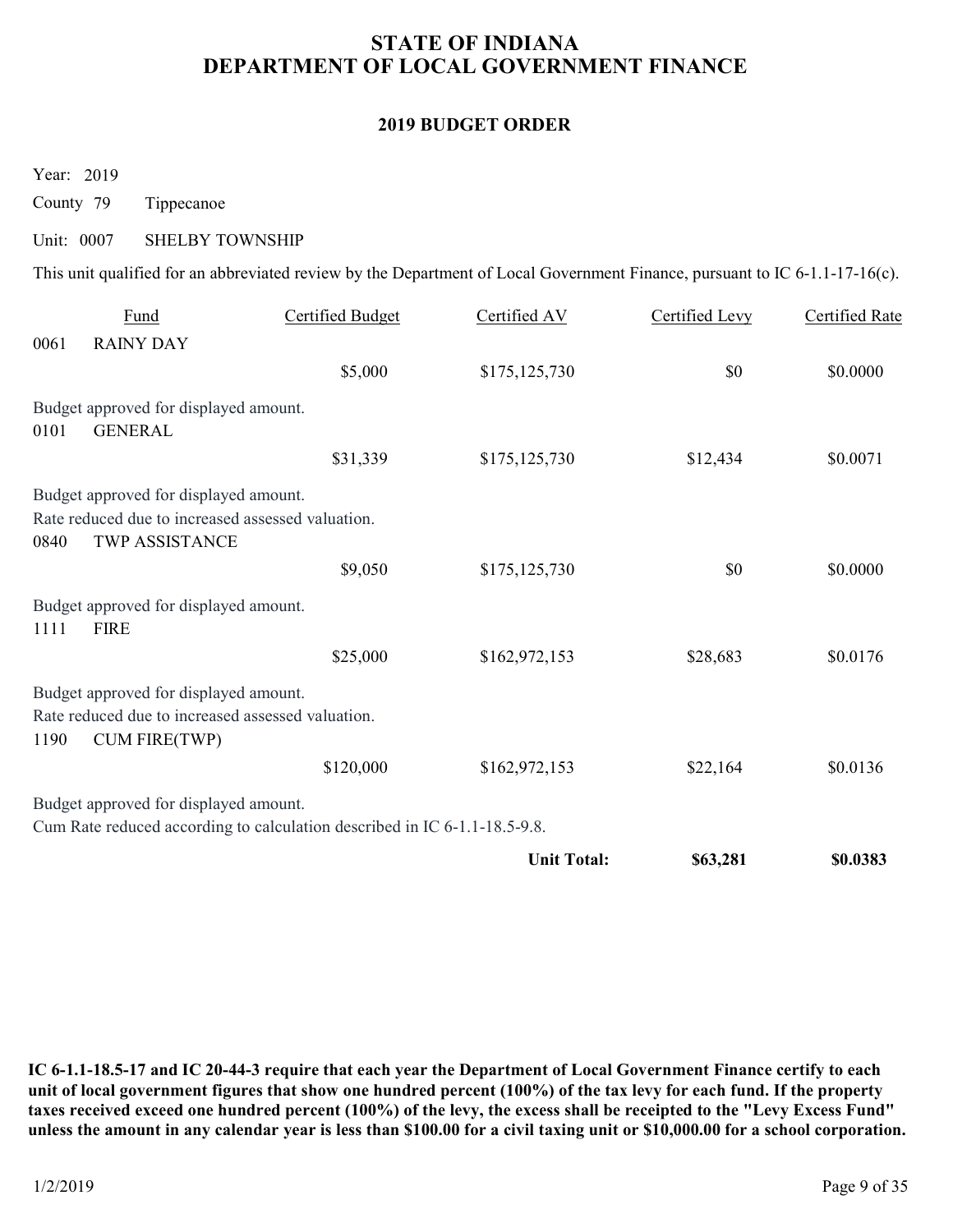# STATE OF INDIANA DEPARTMENT OF LOCAL GOVERNMENT FINANCE STATE OF INDIANA<br>
DEPARTMENT OF LOCAL GOVERNMENT I<br>
2019 BUDGET ORDER<br>
Year: 2019<br>
County 79 Tippecanoe<br>
Unit: 0008 TIPPECANOE TOWNSHIP<br>
<u>Fund</u> Certified Budget Certified AV</u>

### 2019 BUDGET ORDER

|            |                                                                      |                                                                           | <b>STATE OF INDIANA</b><br>DEPARTMENT OF LOCAL GOVERNMENT FINANCE                                 |                |                       |
|------------|----------------------------------------------------------------------|---------------------------------------------------------------------------|---------------------------------------------------------------------------------------------------|----------------|-----------------------|
|            |                                                                      |                                                                           | <b>2019 BUDGET ORDER</b>                                                                          |                |                       |
| Year: 2019 |                                                                      |                                                                           |                                                                                                   |                |                       |
| County 79  | Tippecanoe                                                           |                                                                           |                                                                                                   |                |                       |
| Unit: 0008 | TIPPECANOE TOWNSHIP                                                  |                                                                           |                                                                                                   |                |                       |
|            | Fund                                                                 | <b>Certified Budget</b>                                                   | Certified AV                                                                                      | Certified Levy | <b>Certified Rate</b> |
| 0061       | <b>RAINY DAY</b>                                                     |                                                                           |                                                                                                   |                |                       |
|            |                                                                      | \$4,500                                                                   | \$446,306,967                                                                                     | \$0            | \$0.0000              |
|            | Budget approved for displayed amount.                                |                                                                           |                                                                                                   |                |                       |
| 0101       | <b>GENERAL</b>                                                       | \$84,206                                                                  | \$446,306,967                                                                                     | \$24,101       | \$0.0054              |
|            | Budget approved for displayed amount.                                |                                                                           |                                                                                                   |                |                       |
|            | Rate reduced due to increased assessed valuation.                    |                                                                           |                                                                                                   |                |                       |
| 0840       | TWP ASSISTANCE                                                       |                                                                           |                                                                                                   |                |                       |
|            |                                                                      | \$19,874                                                                  | \$446,306,967                                                                                     | \$14,728       | \$0.0033              |
|            |                                                                      |                                                                           | Budget has been decreased because projected revenues are insufficient to fund the adopted budget. |                |                       |
| 8604       | Rate reduced due to increased assessed valuation.<br>SP FIRE TER GEN |                                                                           |                                                                                                   |                |                       |
|            |                                                                      | \$359,450                                                                 | \$991,830,334                                                                                     | \$261,843      | \$0.0264              |
|            | Budget approved for displayed amount.                                |                                                                           |                                                                                                   |                |                       |
|            | Rate reduced due to increased assessed valuation.                    |                                                                           |                                                                                                   |                |                       |
| 8692       | SP FIRE TER EQU                                                      |                                                                           |                                                                                                   |                |                       |
|            |                                                                      | \$337,387                                                                 | \$991,830,334                                                                                     | \$280,688      | \$0.0283              |
|            |                                                                      | Cum Rate reduced according to calculation described in IC 6-1.1-18.5-9.8. | Budget has been decreased because projected revenues are insufficient to fund the adopted budget. |                |                       |
|            |                                                                      |                                                                           | <b>Unit Total:</b>                                                                                | \$581,360      | \$0.0634              |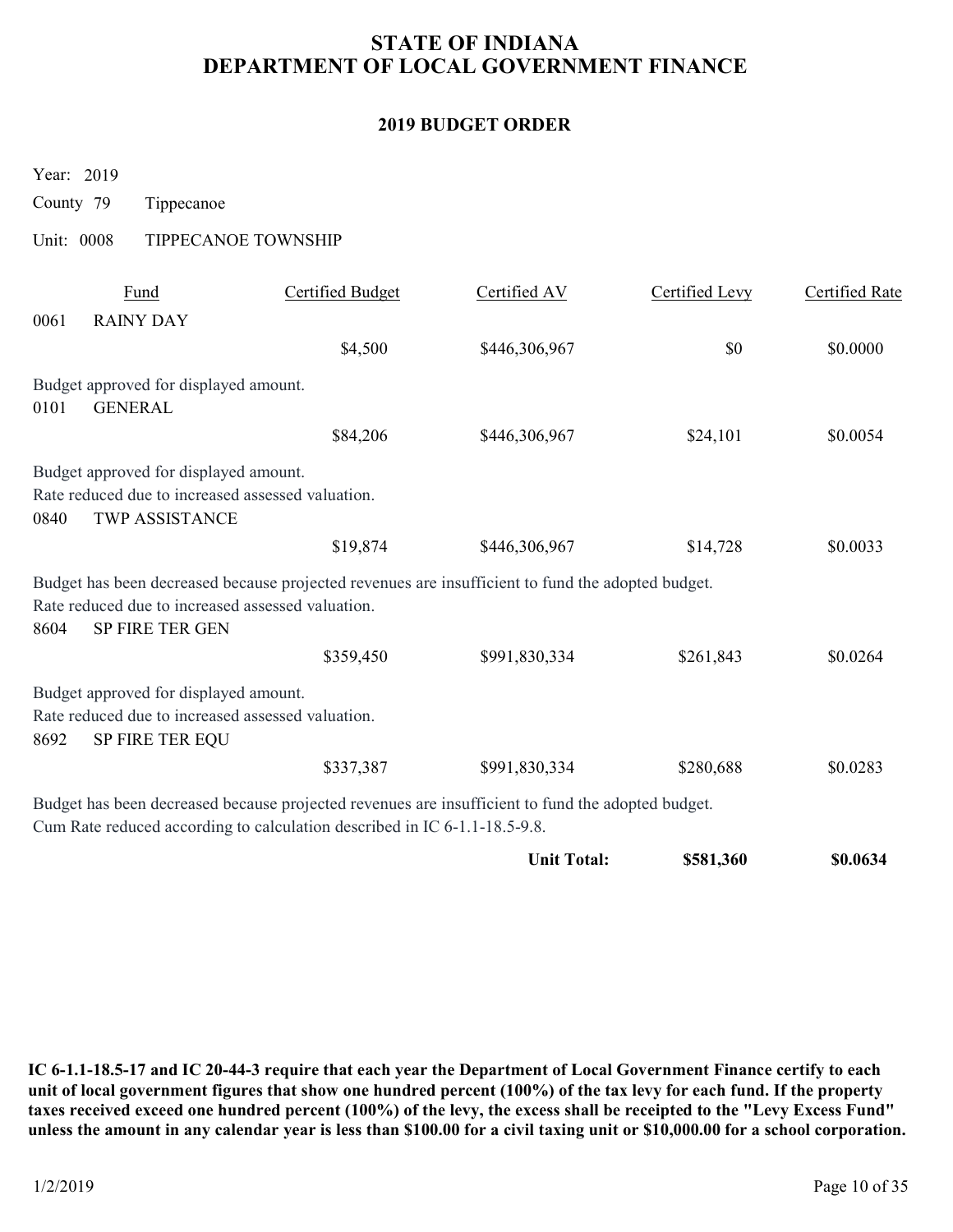# STATE OF INDIANA DEPARTMENT OF LOCAL GOVERNMENT FINANCE STATE OF INDIANA<br>
DEPARTMENT OF LOCAL GOVERNMENT I<br>
2019 BUDGET ORDER<br>
Year: 2019<br>
County 79 Tippecanoe<br>
Unit: 0009 UNION TOWNSHIP<br>
This unit qualified for an abbreviated review by the Department of Local Government Fina

### 2019 BUDGET ORDER

|                                       |                                                         |                                                               | <b>STATE OF INDIANA</b><br>DEPARTMENT OF LOCAL GOVERNMENT FINANCE                                                                                            |                                   |                                   |
|---------------------------------------|---------------------------------------------------------|---------------------------------------------------------------|--------------------------------------------------------------------------------------------------------------------------------------------------------------|-----------------------------------|-----------------------------------|
|                                       |                                                         |                                                               | <b>2019 BUDGET ORDER</b>                                                                                                                                     |                                   |                                   |
| Year: 2019<br>County 79<br>Unit: 0009 | Tippecanoe                                              |                                                               |                                                                                                                                                              |                                   |                                   |
|                                       | <b>UNION TOWNSHIP</b><br><b>Fund</b><br><b>GENERAL</b>  | <b>Certified Budget</b><br>\$102,550                          | This unit qualified for an abbreviated review by the Department of Local Government Finance, pursuant to IC 6-1.1-17-16(c).<br>Certified AV<br>\$172,226,578 | <b>Certified Levy</b><br>\$42,023 | \$0.0244                          |
| 0101<br>0840                          | Budget approved for displayed amount.<br>TWP ASSISTANCE | Rate reduced due to increased assessed valuation.<br>\$30,000 | \$172,226,578                                                                                                                                                | \$5,167                           | <b>Certified Rate</b><br>\$0.0030 |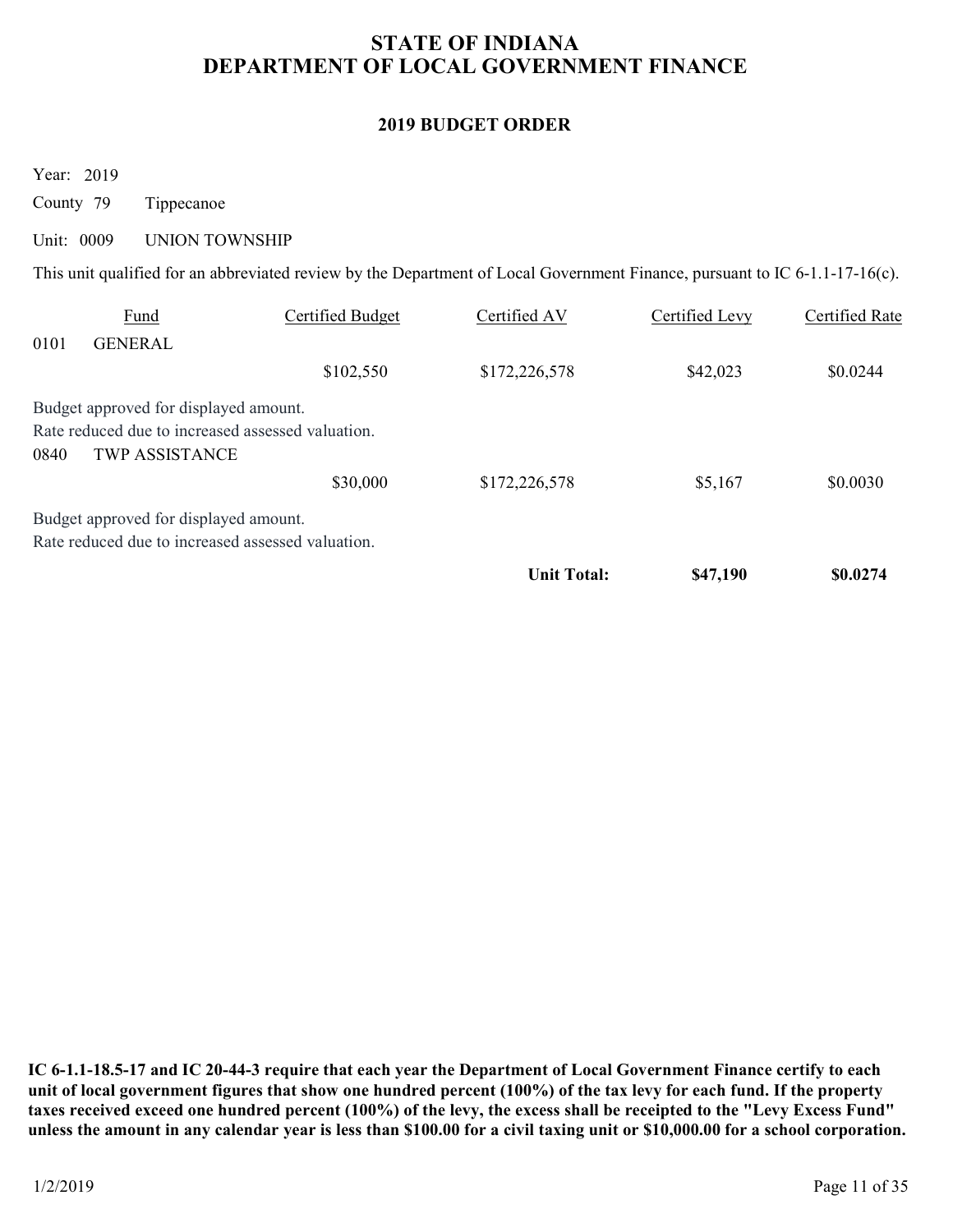# STATE OF INDIANA DEPARTMENT OF LOCAL GOVERNMENT FINANCE STATE OF INDIANA<br>
DEPARTMENT OF LOCAL GOVERNMENT I<br>
2019 BUDGET ORDER<br>
Year: 2019<br>
County 79 Tippecanoe<br>
Unit: 0010 WABASH TOWNSHIP<br>
<u>Fund</u> Certified Budget Certified AV</u>

### 2019 BUDGET ORDER

| DEPARTMENT OF LOCAL GOVERNMENT FINANCE |                                                                                                                     |                                                             |                                                                                                   |                |                       |  |
|----------------------------------------|---------------------------------------------------------------------------------------------------------------------|-------------------------------------------------------------|---------------------------------------------------------------------------------------------------|----------------|-----------------------|--|
|                                        |                                                                                                                     |                                                             | <b>2019 BUDGET ORDER</b>                                                                          |                |                       |  |
| Year: 2019                             |                                                                                                                     |                                                             |                                                                                                   |                |                       |  |
| County 79                              | Tippecanoe                                                                                                          |                                                             |                                                                                                   |                |                       |  |
| Unit: 0010                             | <b>WABASH TOWNSHIP</b>                                                                                              |                                                             |                                                                                                   |                |                       |  |
| 0061                                   | Fund<br><b>RAINY DAY</b>                                                                                            | <b>Certified Budget</b>                                     | Certified AV                                                                                      | Certified Levy | <b>Certified Rate</b> |  |
|                                        |                                                                                                                     | \$50,000                                                    | \$1,928,593,287                                                                                   | \$0            | \$0.0000              |  |
|                                        | Budget approved for displayed amount.                                                                               |                                                             |                                                                                                   |                |                       |  |
| 0101                                   | <b>GENERAL</b>                                                                                                      | \$117,368                                                   | \$1,928,593,287                                                                                   | \$48,215       | \$0.0025              |  |
| 0840                                   | Budget approved for displayed amount.<br>Rate reduced due to increased assessed valuation.<br><b>TWP ASSISTANCE</b> |                                                             |                                                                                                   |                |                       |  |
|                                        |                                                                                                                     | \$14,630                                                    | \$1,928,593,287                                                                                   | \$7,714        | \$0.0004              |  |
| <b>FIRE</b><br>1111                    | Rate reduced due to increased assessed valuation.                                                                   |                                                             | Budget has been decreased because projected revenues are insufficient to fund the adopted budget. |                |                       |  |
|                                        |                                                                                                                     | \$248,227                                                   | \$807,307,507                                                                                     | \$192,946      | \$0.0239              |  |
| 1182                                   | Budget approved for displayed amount.<br>Rate reduced due to increased assessed valuation.<br>FIRE EQUIP DEBT       |                                                             |                                                                                                   |                |                       |  |
|                                        |                                                                                                                     | \$112,182                                                   | \$807,307,507                                                                                     | \$108,987      | \$0.0135              |  |
| 1190                                   | Rate reduced due to increased assessed valuation.<br><b>CUM FIRE(TWP)</b>                                           | Budget has been reduced and approved for the displayed amt. |                                                                                                   |                |                       |  |
|                                        |                                                                                                                     | \$250,000                                                   | \$807,307,507                                                                                     | \$268,833      | \$0.0333              |  |
| Rate Approved.                         | Budget approved for displayed amount.                                                                               |                                                             |                                                                                                   |                |                       |  |
|                                        |                                                                                                                     |                                                             | <b>Unit Total:</b>                                                                                | \$626,695      | \$0.0736              |  |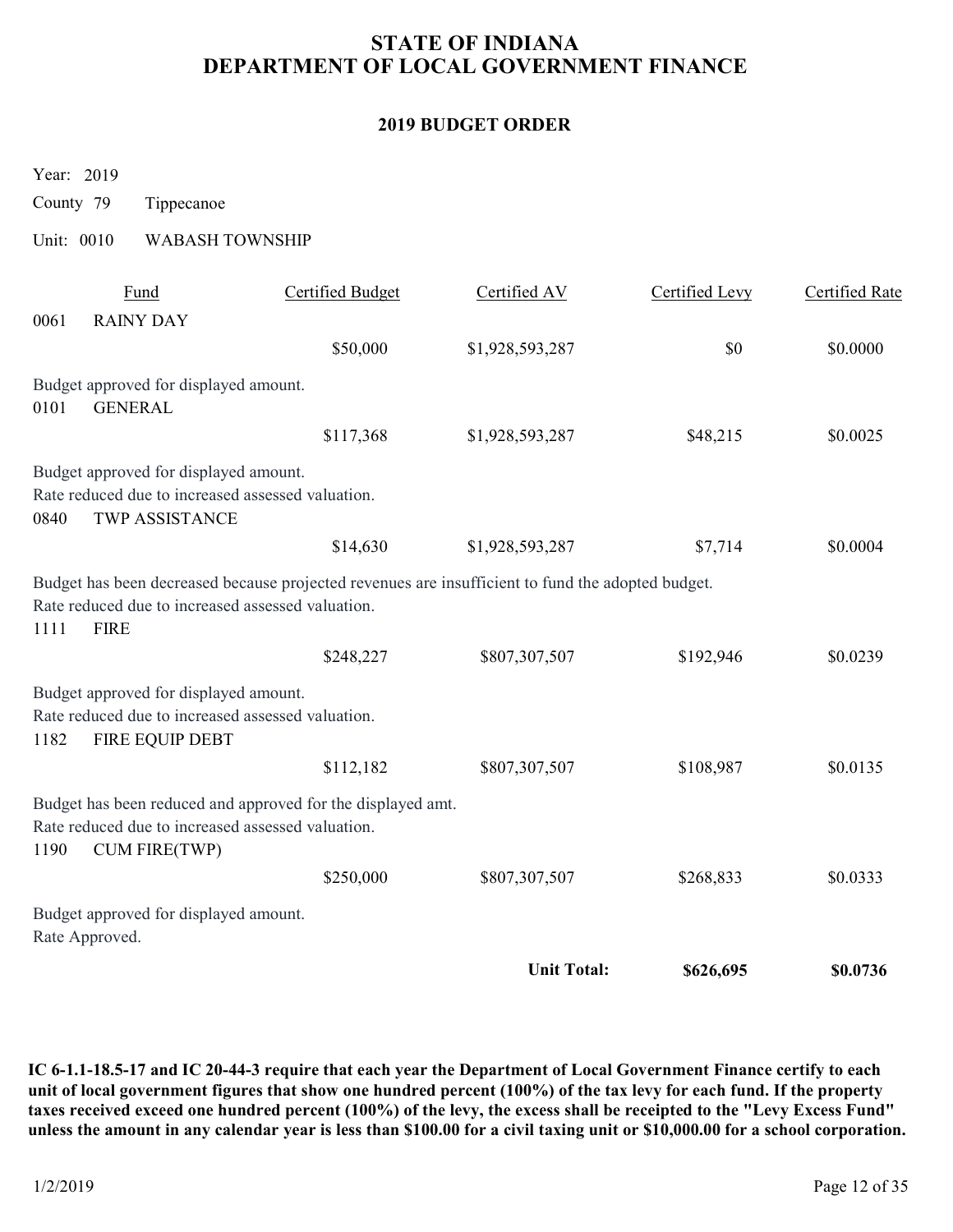# STATE OF INDIANA DEPARTMENT OF LOCAL GOVERNMENT FINANCE STATE OF INDIANA<br>
DEPARTMENT OF LOCAL GOVERNMENT I<br>
2019 BUDGET ORDER<br>
Year: 2019<br>
County 79 Tippecanoe<br>
Unit: 0011 WASHINGTON TOWNSHIP<br>
This unit qualified for an abbreviated review by the Department of Local Government F

### 2019 BUDGET ORDER

|                                                                                                                      |                                                                                                                                                           | DEPARTMENT OF LOCAL GOVERNMENT FINANCE |                       |                       |
|----------------------------------------------------------------------------------------------------------------------|-----------------------------------------------------------------------------------------------------------------------------------------------------------|----------------------------------------|-----------------------|-----------------------|
|                                                                                                                      |                                                                                                                                                           | <b>2019 BUDGET ORDER</b>               |                       |                       |
| Year: 2019<br>County 79<br>Tippecanoe                                                                                |                                                                                                                                                           |                                        |                       |                       |
| Unit: 0011                                                                                                           | <b>WASHINGTON TOWNSHIP</b><br>This unit qualified for an abbreviated review by the Department of Local Government Finance, pursuant to IC 6-1.1-17-16(c). |                                        |                       |                       |
| Fund                                                                                                                 | <b>Certified Budget</b>                                                                                                                                   | Certified AV                           | <b>Certified Levy</b> | <b>Certified Rate</b> |
| 0101<br><b>GENERAL</b>                                                                                               | \$75,800                                                                                                                                                  | \$115,702,301                          | \$44,892              | \$0.0388              |
| Budget approved for displayed amount.<br>Rate reduced due to increased assessed valuation.<br>TWP ASSISTANCE<br>0840 |                                                                                                                                                           |                                        |                       |                       |
|                                                                                                                      | \$9,450                                                                                                                                                   | \$115,702,301                          | \$0                   | \$0.0000              |
| Budget approved for displayed amount.<br>1312<br><b>RECREATION</b>                                                   |                                                                                                                                                           |                                        |                       |                       |
|                                                                                                                      | \$50,000                                                                                                                                                  | \$115,702,301                          | \$35,983              | \$0.0311              |
| Budget approved for displayed amount.<br>Rate reduced due to increased assessed valuation.                           |                                                                                                                                                           |                                        |                       |                       |
|                                                                                                                      |                                                                                                                                                           | <b>Unit Total:</b>                     | \$80,875              | \$0.0699              |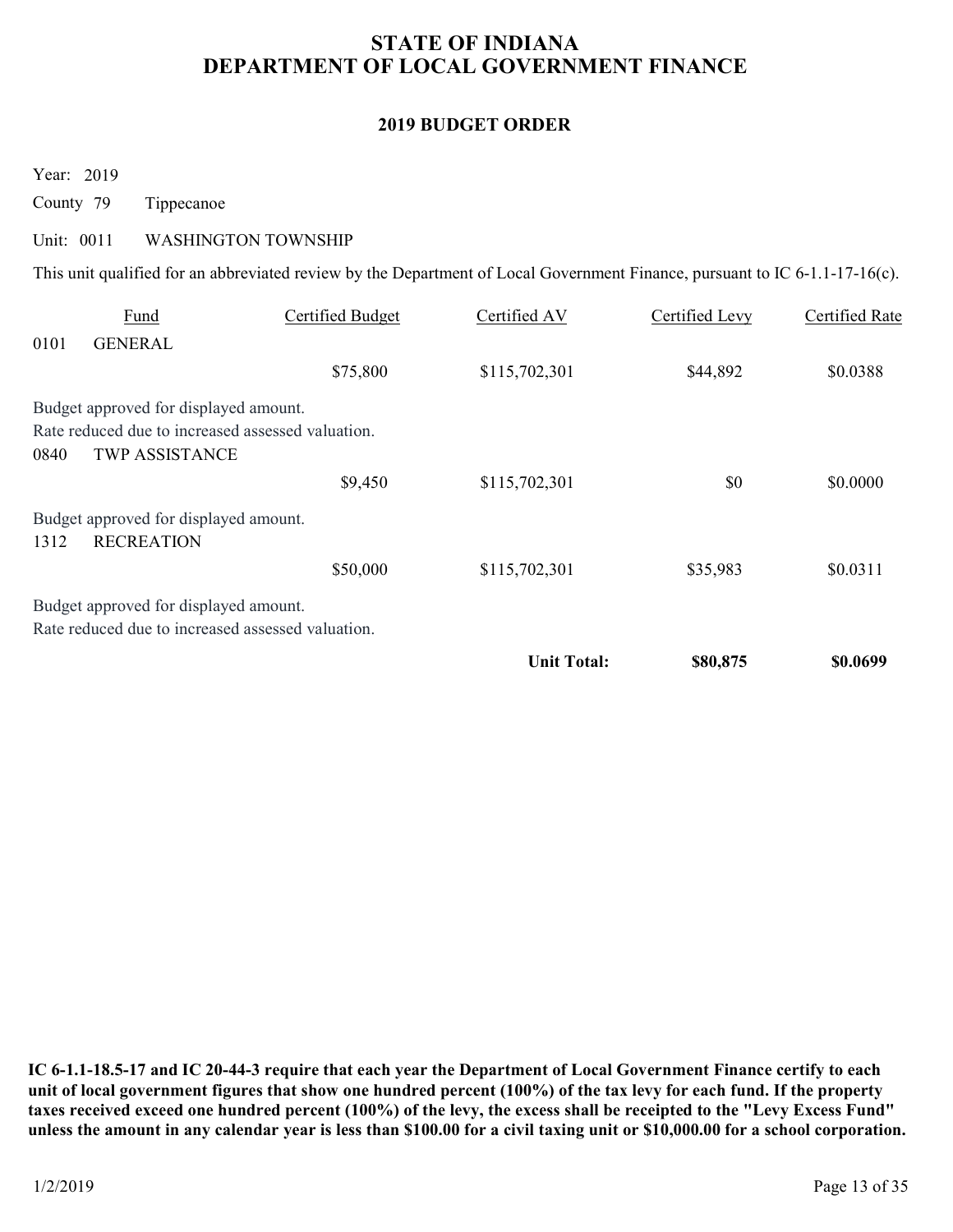# STATE OF INDIANA DEPARTMENT OF LOCAL GOVERNMENT FINANCE STATE OF INDIANA<br>
DEPARTMENT OF LOCAL GOVERNMENT I<br>
2019 BUDGET ORDER<br>
Year: 2019<br>
County 79 Tippecanoe<br>
Unit: 0012 WAYNE TOWNSHIP<br>
<u>Fund</u> Certified Budget Certified AV</u>

### 2019 BUDGET ORDER

| <b>STATE OF INDIANA</b><br>DEPARTMENT OF LOCAL GOVERNMENT FINANCE |                                                          |                                                                                                                  |                          |                |                       |  |
|-------------------------------------------------------------------|----------------------------------------------------------|------------------------------------------------------------------------------------------------------------------|--------------------------|----------------|-----------------------|--|
|                                                                   |                                                          |                                                                                                                  | <b>2019 BUDGET ORDER</b> |                |                       |  |
| Year: 2019<br>County 79                                           | Tippecanoe                                               |                                                                                                                  |                          |                |                       |  |
| Unit: 0012                                                        | <b>WAYNE TOWNSHIP</b>                                    |                                                                                                                  |                          |                |                       |  |
| 0061                                                              | Fund<br><b>RAINY DAY</b>                                 | <b>Certified Budget</b>                                                                                          | Certified AV             | Certified Levy | <b>Certified Rate</b> |  |
|                                                                   |                                                          | \$5,000                                                                                                          | \$92,507,081             | \$0            | \$0.0000              |  |
| 0101                                                              | Budget approved for displayed amount.<br><b>GENERAL</b>  |                                                                                                                  |                          |                |                       |  |
|                                                                   |                                                          | \$29,920                                                                                                         | \$92,507,081             | \$6,753        | \$0.0073              |  |
| 0840                                                              | Budget approved for displayed amount.<br>TWP ASSISTANCE  | Rate reduced due to increased assessed valuation.                                                                |                          |                |                       |  |
|                                                                   |                                                          | \$4,286                                                                                                          | \$92,507,081             | \$0            | \$0.0000              |  |
| 1111<br><b>FIRE</b>                                               |                                                          | Budget has been decreased because projected revenues are insufficient to fund the adopted budget.                |                          |                |                       |  |
|                                                                   |                                                          | \$116,100                                                                                                        | \$92,507,081             | \$56,429       | \$0.0610              |  |
| 1182                                                              | Budget approved for displayed amount.<br>FIRE EQUIP DEBT | Rate reduced due to increased assessed valuation.                                                                |                          |                |                       |  |
|                                                                   |                                                          | \$58,390                                                                                                         | \$92,507,081             | \$57,169       | \$0.0618              |  |
| 1190                                                              | <b>CUM FIRE(TWP)</b>                                     | Budget has been reduced and approved for the displayed amt.<br>Rate reduced due to increased assessed valuation. |                          |                |                       |  |
|                                                                   |                                                          | \$16,000                                                                                                         | \$92,507,081             | \$11,101       | \$0.0120              |  |
|                                                                   | Budget approved for displayed amount.                    | Cum Rate reduced according to calculation described in IC 6-1.1-18.5-9.8.                                        |                          |                |                       |  |
|                                                                   |                                                          |                                                                                                                  | <b>Unit Total:</b>       | \$131,452      | \$0.1421              |  |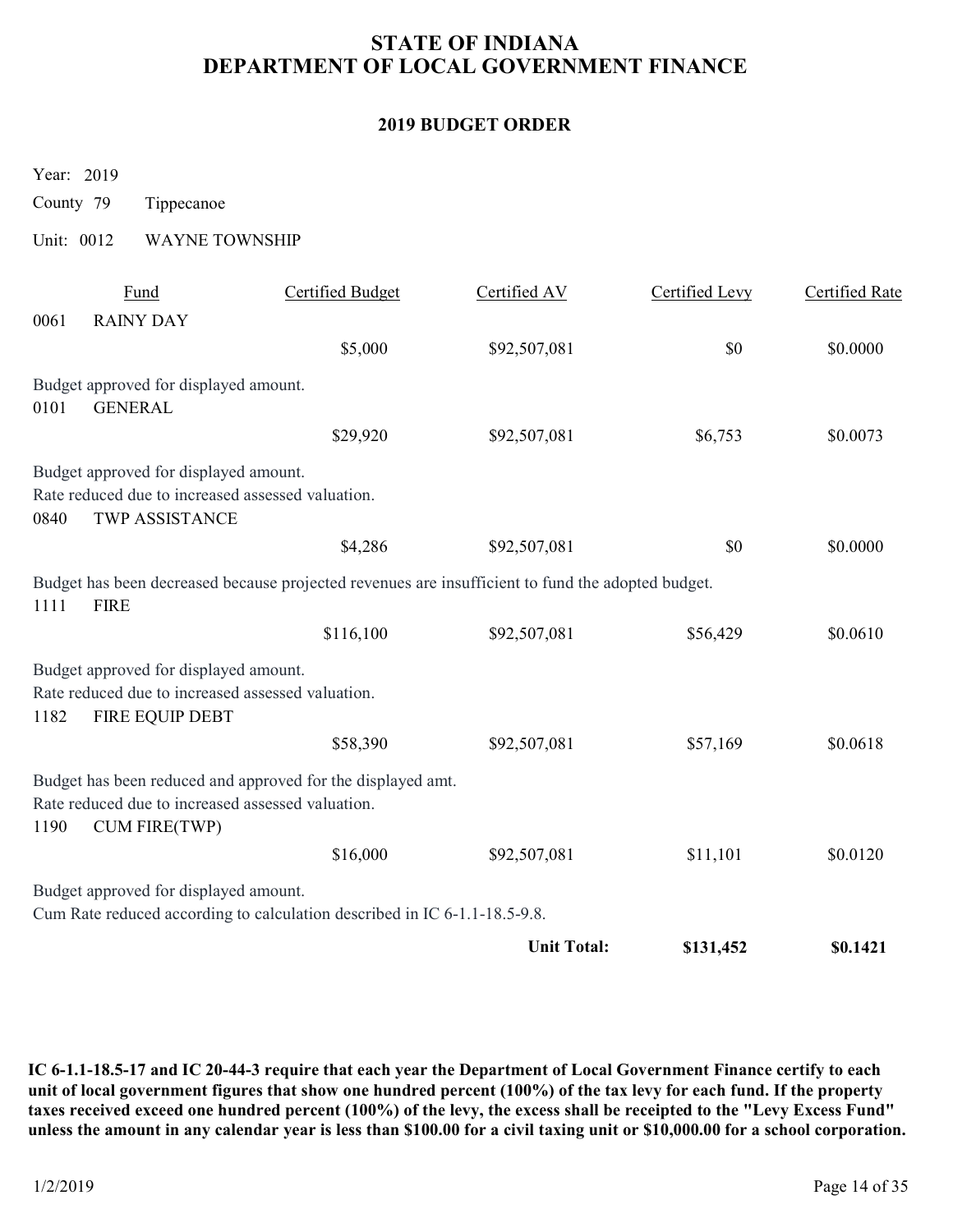# STATE OF INDIANA DEPARTMENT OF LOCAL GOVERNMENT FINANCE STATE OF INDIANA<br>
DEPARTMENT OF LOCAL GOVERNMENT I<br>
2019 BUDGET ORDER<br>
Year: 2019<br>
County 79 Tippecanoe<br>
Unit: 0013 WEA TOWNSHIP<br>
<u>Fund</u> Certified Budget Certified AV</u>

### 2019 BUDGET ORDER

|                          | <b>STATE OF INDIANA</b><br>DEPARTMENT OF LOCAL GOVERNMENT FINANCE                                                  |                         |                 |                |                       |  |
|--------------------------|--------------------------------------------------------------------------------------------------------------------|-------------------------|-----------------|----------------|-----------------------|--|
| <b>2019 BUDGET ORDER</b> |                                                                                                                    |                         |                 |                |                       |  |
| Year: 2019               |                                                                                                                    |                         |                 |                |                       |  |
| County 79                | Tippecanoe                                                                                                         |                         |                 |                |                       |  |
| Unit: 0013               | WEA TOWNSHIP                                                                                                       |                         |                 |                |                       |  |
| 0101                     | Fund<br><b>GENERAL</b>                                                                                             | <b>Certified Budget</b> | Certified AV    | Certified Levy | <b>Certified Rate</b> |  |
|                          |                                                                                                                    | \$73,995                | \$1,172,770,602 | \$55,120       | \$0.0047              |  |
| 0840                     | Budget approved for displayed amount.<br>Rate reduced due to increased assessed valuation.<br>TWP ASSISTANCE       |                         |                 |                |                       |  |
|                          |                                                                                                                    | \$88,594                | \$1,172,770,602 | \$79,748       | \$0.0068              |  |
| 1111<br><b>FIRE</b>      | Budget approved for displayed amount.<br>Rate reduced due to increased assessed valuation.                         |                         |                 |                |                       |  |
|                          |                                                                                                                    | \$293,654               | \$419,238,738   | \$208,781      | \$0.0498              |  |
| 1190                     | Budget approved for displayed amount.<br>Rate reduced due to increased assessed valuation.<br><b>CUM FIRE(TWP)</b> |                         |                 |                |                       |  |
|                          |                                                                                                                    | \$200,000               | \$419,238,738   | \$75,882       | \$0.0181              |  |
| Rate Approved.<br>1312   | Budget approved for displayed amount.<br><b>RECREATION</b>                                                         |                         |                 |                |                       |  |
|                          |                                                                                                                    | \$88,718                | \$1,172,770,602 | \$73,885       | \$0.0063              |  |
|                          | Budget approved for displayed amount.                                                                              |                         |                 |                |                       |  |
|                          | Rate reduced due to increased assessed valuation.                                                                  |                         |                 |                |                       |  |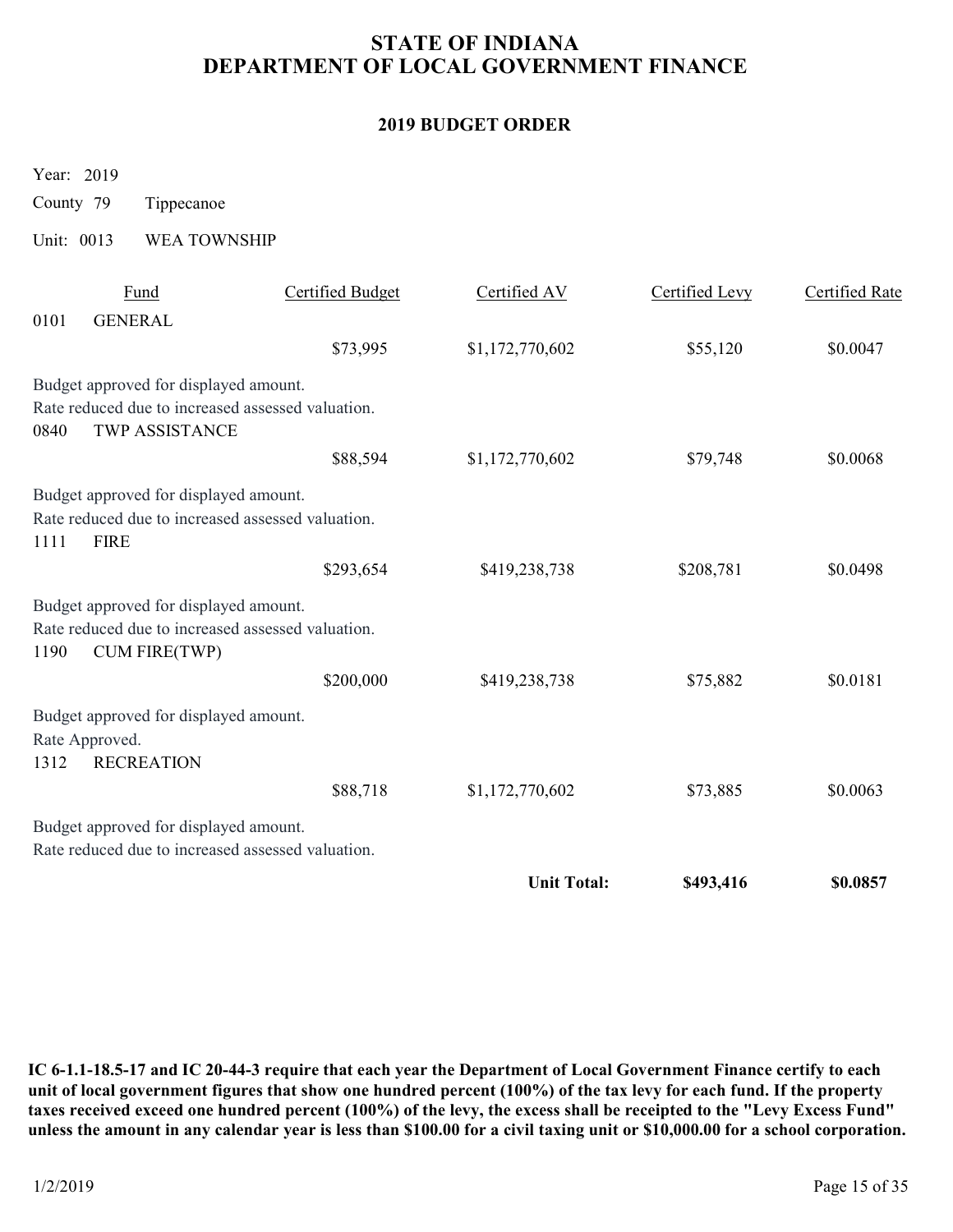# STATE OF INDIANA DEPARTMENT OF LOCAL GOVERNMENT FINANCE STATE OF INDIANA<br>
DEPARTMENT OF LOCAL GOVERNMENT I<br>
2019 BUDGET ORDER<br>
Year: 2019<br>
County 79 Tippecanoe<br>
Unit: 0109 LAFAYETTE CIVIL CITY<br>
<u>Fund</u> Certified Budget Certified AV</u>

### 2019 BUDGET ORDER

|                          | <b>STATE OF INDIANA</b><br>DEPARTMENT OF LOCAL GOVERNMENT FINANCE |                                                                        |                 |                |                       |  |  |  |
|--------------------------|-------------------------------------------------------------------|------------------------------------------------------------------------|-----------------|----------------|-----------------------|--|--|--|
| <b>2019 BUDGET ORDER</b> |                                                                   |                                                                        |                 |                |                       |  |  |  |
| Year: 2019<br>County 79  | Tippecanoe                                                        |                                                                        |                 |                |                       |  |  |  |
| Unit: 0109               |                                                                   | LAFAYETTE CIVIL CITY                                                   |                 |                |                       |  |  |  |
|                          | Fund                                                              | <b>Certified Budget</b>                                                | Certified AV    | Certified Levy | <b>Certified Rate</b> |  |  |  |
| 0101                     | <b>GENERAL</b>                                                    | \$42,102,495                                                           | \$3,224,929,218 | \$26,283,173   | \$0.8150              |  |  |  |
| 0341                     | Budget approved for displayed amount.<br><b>FIRE PENSION</b>      | Unit received an adjustment due to IC 6-1.1-17-16(1). Penalty applied. |                 |                |                       |  |  |  |
|                          |                                                                   | \$2,703,360                                                            | \$3,224,929,218 | \$0            | \$0.0000              |  |  |  |
| 0342                     | Budget approved for displayed amount.<br>POLICE PENSION           |                                                                        |                 |                |                       |  |  |  |
|                          |                                                                   | \$1,612,333                                                            | \$3,224,929,218 | $\$0$          | \$0.0000              |  |  |  |
| 0605                     | Budget approved for displayed amount.<br><b>BAND</b>              |                                                                        |                 |                |                       |  |  |  |
|                          |                                                                   | \$25,000                                                               | \$3,224,929,218 | \$19,350       | \$0.0006              |  |  |  |
| 0706                     | Budget approved for displayed amount.<br>LR &S                    | Rate reduced due to increased assessed valuation.                      |                 |                |                       |  |  |  |
|                          |                                                                   | \$850,000                                                              | \$3,224,929,218 | \$0            | \$0.0000              |  |  |  |
| 0708                     | Budget approved for displayed amount.<br><b>MVH</b>               |                                                                        |                 |                |                       |  |  |  |
|                          |                                                                   | \$6,335,400                                                            | \$3,224,929,218 | \$2,834,713    | \$0.0879              |  |  |  |
|                          | Budget approved for displayed amount.                             |                                                                        |                 |                |                       |  |  |  |
| 1301                     | Rate reduced due to increased assessed valuation.<br>PARK & REC   |                                                                        |                 |                |                       |  |  |  |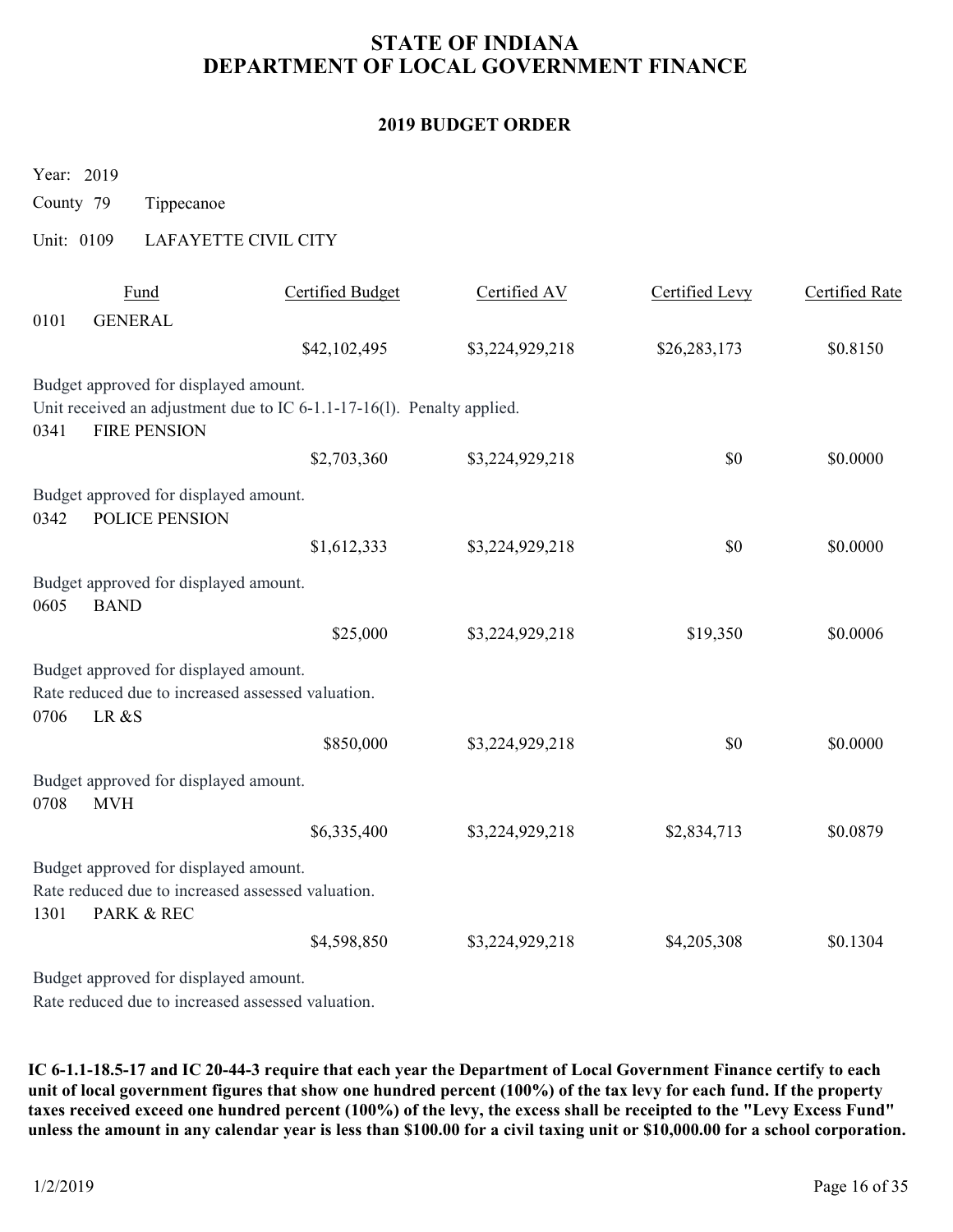### 2019 BUDGET ORDER

|                                       |                                                     |                         | <b>2019 BUDGET ORDER</b>                                                                            |                |                       |
|---------------------------------------|-----------------------------------------------------|-------------------------|-----------------------------------------------------------------------------------------------------|----------------|-----------------------|
| Year: 2019<br>County 79<br>Unit: 0109 | Tippecanoe                                          | LAFAYETTE CIVIL CITY    |                                                                                                     |                |                       |
|                                       |                                                     |                         |                                                                                                     |                |                       |
| 1380                                  | Fund<br>PARK BOND                                   | <b>Certified Budget</b> | Certified AV                                                                                        | Certified Levy | <b>Certified Rate</b> |
|                                       |                                                     | \$469,612               | \$3,224,929,218                                                                                     | \$864,281      | \$0.0268              |
| 2379                                  | Budget approved for displayed amount.<br><b>CCI</b> |                         | Rate and/or levy increased to provide necessary funds for debt obligations in current year.         |                |                       |
|                                       |                                                     | \$140,000               | \$3,224,929,218                                                                                     | \$0            | \$0.0000              |
| 2391                                  | Budget approved for displayed amount.<br><b>CCD</b> |                         |                                                                                                     |                |                       |
|                                       |                                                     | \$655,000               | \$3,224,929,218                                                                                     | \$644,986      | \$0.0200              |
|                                       |                                                     |                         |                                                                                                     |                |                       |
| 2430                                  | Budget approved for displayed amount.<br>REDEV-GEN  |                         | Cumulative fund rate cannot be increased over previous years rate until the fund is re-established. |                |                       |
|                                       |                                                     | \$536,861               | \$3,224,929,218                                                                                     | \$396,666      | \$0.0123              |
|                                       | Rate reduced due to increased assessed valuation.   |                         | Budget has been decreased because projected revenues are insufficient to fund the adopted budget.   |                |                       |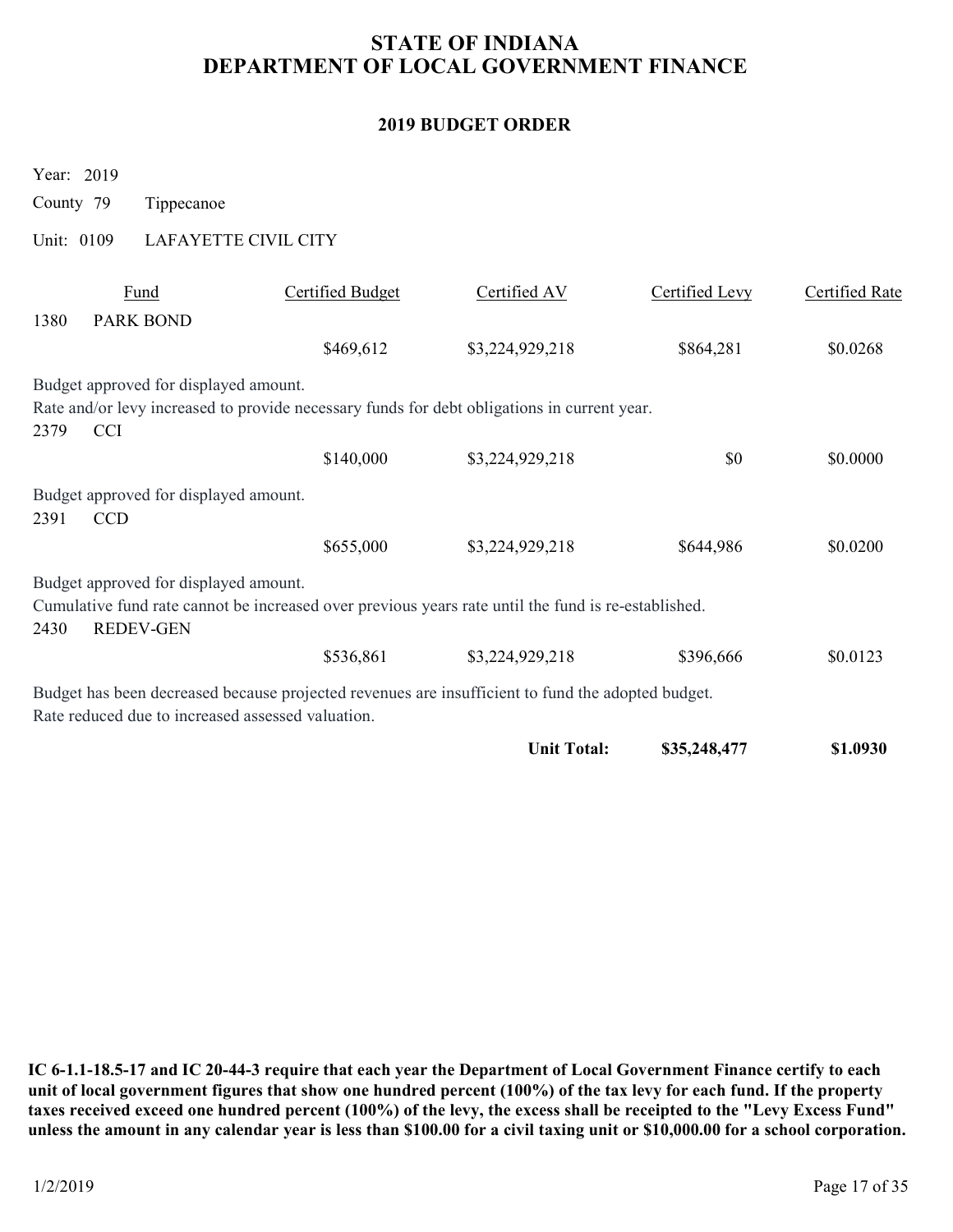### 2019 BUDGET ORDER

|                                                                                                                                                                                              |                                                                                                   | <b>STATE OF INDIANA</b><br>DEPARTMENT OF LOCAL GOVERNMENT FINANCE |                |                       |  |  |  |  |  |
|----------------------------------------------------------------------------------------------------------------------------------------------------------------------------------------------|---------------------------------------------------------------------------------------------------|-------------------------------------------------------------------|----------------|-----------------------|--|--|--|--|--|
| <b>2019 BUDGET ORDER</b>                                                                                                                                                                     |                                                                                                   |                                                                   |                |                       |  |  |  |  |  |
| Year: 2019                                                                                                                                                                                   |                                                                                                   |                                                                   |                |                       |  |  |  |  |  |
| County 79<br>Tippecanoe                                                                                                                                                                      |                                                                                                   |                                                                   |                |                       |  |  |  |  |  |
| Unit: 0302                                                                                                                                                                                   | WEST LAFAYETTE CIVIL CITY                                                                         |                                                                   |                |                       |  |  |  |  |  |
| Fund<br>0101<br><b>GENERAL</b>                                                                                                                                                               | <b>Certified Budget</b>                                                                           | Certified AV                                                      | Certified Levy | <b>Certified Rate</b> |  |  |  |  |  |
|                                                                                                                                                                                              | \$13,863,291                                                                                      | \$1,167,002,222                                                   | \$8,781,692    | \$0.7525              |  |  |  |  |  |
| Budget has been decreased because projected revenues are insufficient to fund the adopted budget.<br>Rate reduced to remain within statutory levy limitation.<br><b>FIRE PENSION</b><br>0341 |                                                                                                   |                                                                   |                |                       |  |  |  |  |  |
|                                                                                                                                                                                              | \$677,014                                                                                         | \$1,167,002,222                                                   | \$0            | \$0.0000              |  |  |  |  |  |
| Budget approved for displayed amount.<br>POLICE PENSION<br>0342                                                                                                                              |                                                                                                   |                                                                   |                |                       |  |  |  |  |  |
|                                                                                                                                                                                              | \$781,919                                                                                         | \$1,167,002,222                                                   | $\$0$          | \$0.0000              |  |  |  |  |  |
| Budget approved for displayed amount.<br>0706 LR &S                                                                                                                                          |                                                                                                   |                                                                   |                |                       |  |  |  |  |  |
|                                                                                                                                                                                              | \$329,600                                                                                         | \$1,167,002,222                                                   | \$0            | \$0.0000              |  |  |  |  |  |
| Budget approved for displayed amount.<br>0708<br><b>MVH</b>                                                                                                                                  |                                                                                                   |                                                                   |                |                       |  |  |  |  |  |
|                                                                                                                                                                                              | \$2,185,256                                                                                       | \$1,167,002,222                                                   | \$0            | \$0.0000              |  |  |  |  |  |
| Budget approved for displayed amount.<br><b>CUM FIRE SPEC</b><br>1191                                                                                                                        |                                                                                                   |                                                                   |                |                       |  |  |  |  |  |
|                                                                                                                                                                                              | \$40,425                                                                                          | \$1,167,002,222                                                   | \$29,175       | \$0.0025              |  |  |  |  |  |
|                                                                                                                                                                                              | Budget has been decreased because projected revenues are insufficient to fund the adopted budget. |                                                                   |                |                       |  |  |  |  |  |
| Cum Rate reduced according to calculation described in IC 6-1.1-18.5-9.8.<br>PARK & REC<br>1301                                                                                              |                                                                                                   |                                                                   |                |                       |  |  |  |  |  |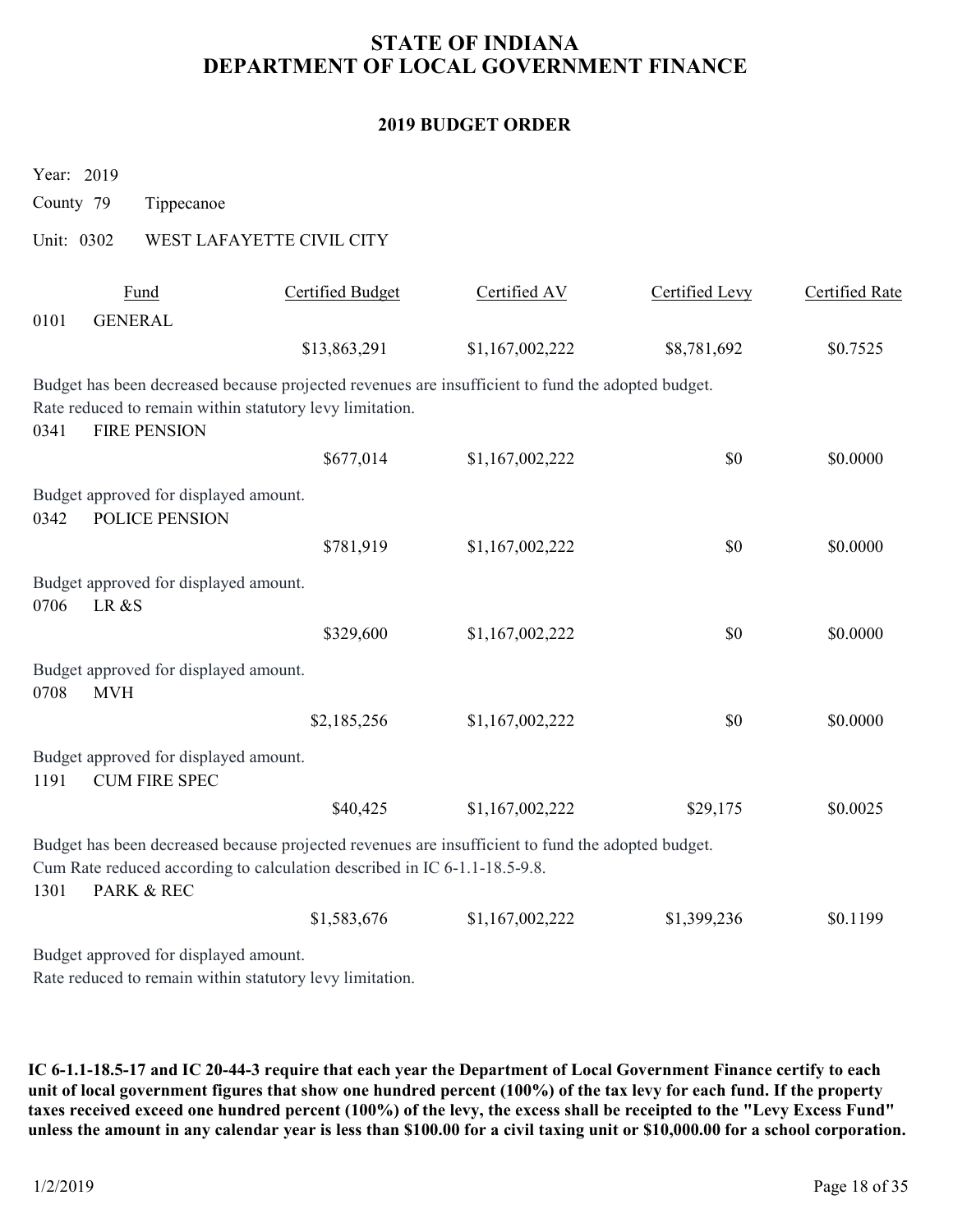# STATE OF INDIANA DEPARTMENT OF LOCAL GOVERNMENT FINANCE STATE OF INDIANA<br>
DEPARTMENT OF LOCAL GOVERNMENT I<br>
2019 BUDGET ORDER<br>
Year: 2019<br>
County 79 Tippecanoe<br>
Unit: 0302 WEST LAFAYETTE CIVIL CITY<br>
<u>Fund</u> Certified Budget Certified AV</u>

### 2019 BUDGET ORDER

|                                                     | DEPARTMENT OF LOCAL GOVERNMENT FINANCE                                                                                                                                         | <b>STATE OF INDIANA</b>  |                |                       |
|-----------------------------------------------------|--------------------------------------------------------------------------------------------------------------------------------------------------------------------------------|--------------------------|----------------|-----------------------|
|                                                     |                                                                                                                                                                                | <b>2019 BUDGET ORDER</b> |                |                       |
| Year: 2019<br>County 79<br>Tippecanoe<br>Unit: 0302 | WEST LAFAYETTE CIVIL CITY                                                                                                                                                      |                          |                |                       |
| Fund<br>2391<br>CCD                                 | <b>Certified Budget</b>                                                                                                                                                        | Certified AV             | Certified Levy | <b>Certified Rate</b> |
|                                                     | \$507,527                                                                                                                                                                      | \$1,167,002,222          | \$583,501      | \$0.0500              |
|                                                     | Budget has been decreased because projected revenues are insufficient to fund the adopted budget.<br>Cum Rate reduced according to calculation described in IC 6-1.1-18.5-9.8. |                          |                |                       |
|                                                     |                                                                                                                                                                                | <b>Unit Total:</b>       | \$10,793,604   | \$0.9249              |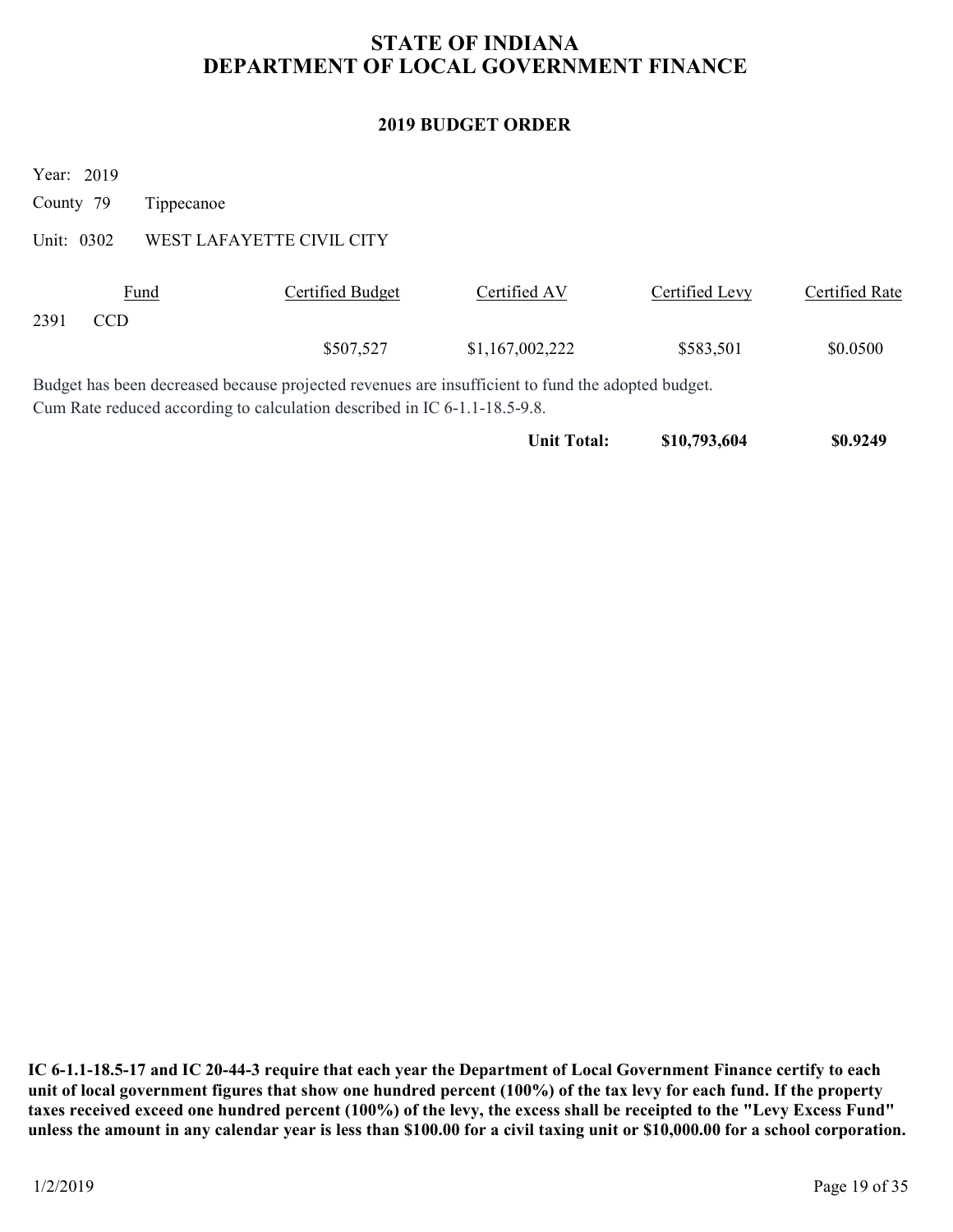# STATE OF INDIANA DEPARTMENT OF LOCAL GOVERNMENT FINANCE STATE OF INDIANA<br>
DEPARTMENT OF LOCAL GOVERNMENT I<br>
2019 BUDGET ORDER<br>
Year: 2019<br>
County 79 Tippecanoe<br>
Unit: 0534 OTTERBEIN CIVIL TOWN<br>
<u>Fund</u> Certified Budget Certified AV</u>

### 2019 BUDGET ORDER

|                                     |                          |                                                                           | <b>2019 BUDGET ORDER</b> |                       |                       |
|-------------------------------------|--------------------------|---------------------------------------------------------------------------|--------------------------|-----------------------|-----------------------|
| Year: 2019                          |                          |                                                                           |                          |                       |                       |
| County 79                           | Tippecanoe               |                                                                           |                          |                       |                       |
| Unit: 0534                          | OTTERBEIN CIVIL TOWN     |                                                                           |                          |                       |                       |
| 0061                                | Fund<br><b>RAINY DAY</b> | <b>Certified Budget</b>                                                   | Certified AV             | <b>Certified Levy</b> | <b>Certified Rate</b> |
|                                     |                          | \$0                                                                       | \$12,153,577             | \$0\$                 | \$0.0000              |
| 0101                                | <b>GENERAL</b>           |                                                                           |                          |                       |                       |
|                                     |                          | \$0                                                                       | \$12,153,577             | \$138,235             | \$1.1374              |
| LR &S<br>0706                       |                          | Rate reduced due to increased assessed valuation.                         |                          |                       |                       |
|                                     |                          | \$0                                                                       | \$12,153,577             | \$0                   | \$0.0000              |
| 0708 MVH                            |                          |                                                                           |                          |                       |                       |
|                                     |                          | $\$0$                                                                     | \$12,153,577             | $\$0$                 | \$0.0000              |
| <b>CCI</b><br>2379                  |                          |                                                                           |                          |                       |                       |
|                                     |                          | $\$0$                                                                     | \$12,153,577             | $\$0$                 | \$0.0000              |
| $\ensuremath{\textup{CCD}}$<br>2391 |                          | $\$0$                                                                     | \$12,153,577             | \$4,582               | \$0.0377              |
|                                     |                          | Cum Rate reduced according to calculation described in IC 6-1.1-18.5-9.8. |                          |                       |                       |
|                                     |                          |                                                                           | <b>Unit Total:</b>       | \$142,817             | \$1.1751              |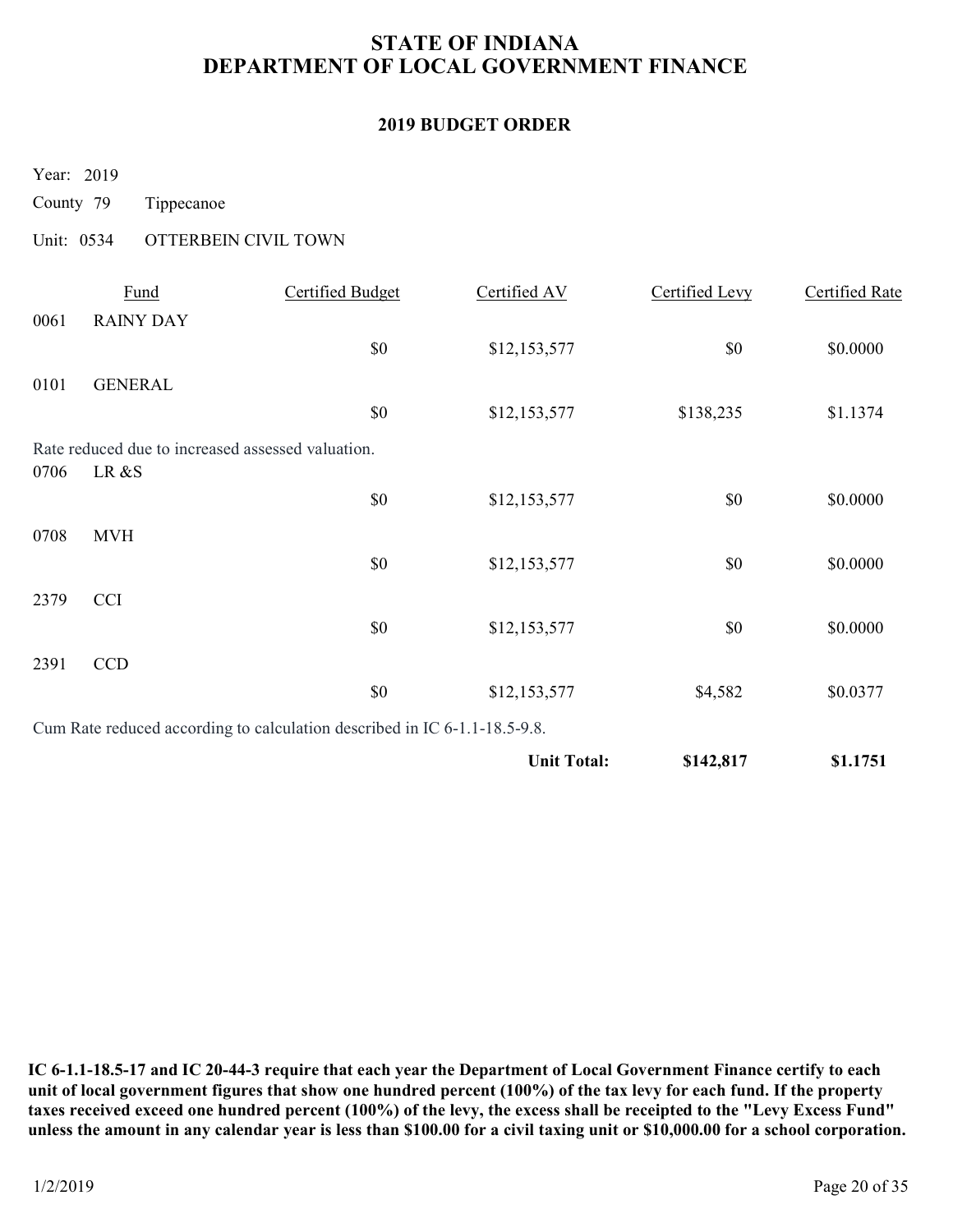# STATE OF INDIANA DEPARTMENT OF LOCAL GOVERNMENT FINANCE STATE OF INDIANA<br>
DEPARTMENT OF LOCAL GOVERNMENT I<br>
2019 BUDGET ORDER<br>
Year: 2019<br>
County 79 Tippecanoe<br>
Unit: 0890 BATTLE GROUND CIVIL TOWN<br>
This unit qualified for an abbreviated review by the Department of Local Governm

### 2019 BUDGET ORDER

|                          | DEPARTMENT OF LOCAL GOVERNMENT FINANCE                                                                   |                          |                                                                                                                             |                       |                       |  |  |
|--------------------------|----------------------------------------------------------------------------------------------------------|--------------------------|-----------------------------------------------------------------------------------------------------------------------------|-----------------------|-----------------------|--|--|
| <b>2019 BUDGET ORDER</b> |                                                                                                          |                          |                                                                                                                             |                       |                       |  |  |
| Year: 2019               |                                                                                                          |                          |                                                                                                                             |                       |                       |  |  |
| County 79                | Tippecanoe                                                                                               |                          |                                                                                                                             |                       |                       |  |  |
| Unit: 0890               |                                                                                                          | BATTLE GROUND CIVIL TOWN |                                                                                                                             |                       |                       |  |  |
|                          |                                                                                                          |                          | This unit qualified for an abbreviated review by the Department of Local Government Finance, pursuant to IC 6-1.1-17-16(c). |                       |                       |  |  |
| 0061                     | Fund<br><b>RAINY DAY</b>                                                                                 | <b>Certified Budget</b>  | Certified AV                                                                                                                | <b>Certified Levy</b> | <b>Certified Rate</b> |  |  |
|                          |                                                                                                          | \$120,000                | \$65,215,605                                                                                                                | \$0                   | \$0.0000              |  |  |
| 0101                     | Budget approved for displayed amount.<br><b>GENERAL</b>                                                  |                          |                                                                                                                             |                       |                       |  |  |
|                          |                                                                                                          | \$443,600                | \$65,215,605                                                                                                                | \$311,405             | \$0.4775              |  |  |
| 0706                     | Budget approved for displayed amount.<br>Rate reduced due to increased assessed valuation.<br>LR &S      |                          |                                                                                                                             |                       |                       |  |  |
|                          |                                                                                                          | \$30,000                 | \$65,215,605                                                                                                                | \$0                   | \$0.0000              |  |  |
| 0708                     | Budget approved for displayed amount.<br><b>MVH</b>                                                      |                          |                                                                                                                             |                       |                       |  |  |
|                          |                                                                                                          | \$163,250                | \$65,215,605                                                                                                                | \$79,954              | \$0.1226              |  |  |
| 2379                     | Budget approved for displayed amount.<br>Rate reduced due to increased assessed valuation.<br><b>CCI</b> |                          |                                                                                                                             |                       |                       |  |  |
|                          |                                                                                                          | \$7,900                  | \$65,215,605                                                                                                                | \$0                   | \$0.0000              |  |  |
| 2391                     | Budget approved for displayed amount.<br>CCD                                                             |                          |                                                                                                                             |                       |                       |  |  |
|                          |                                                                                                          | \$40,000                 | \$65,215,605                                                                                                                | \$32,608              | \$0.0500              |  |  |
|                          |                                                                                                          |                          |                                                                                                                             |                       |                       |  |  |
| Rate Approved.           | Budget approved for displayed amount.                                                                    |                          |                                                                                                                             |                       |                       |  |  |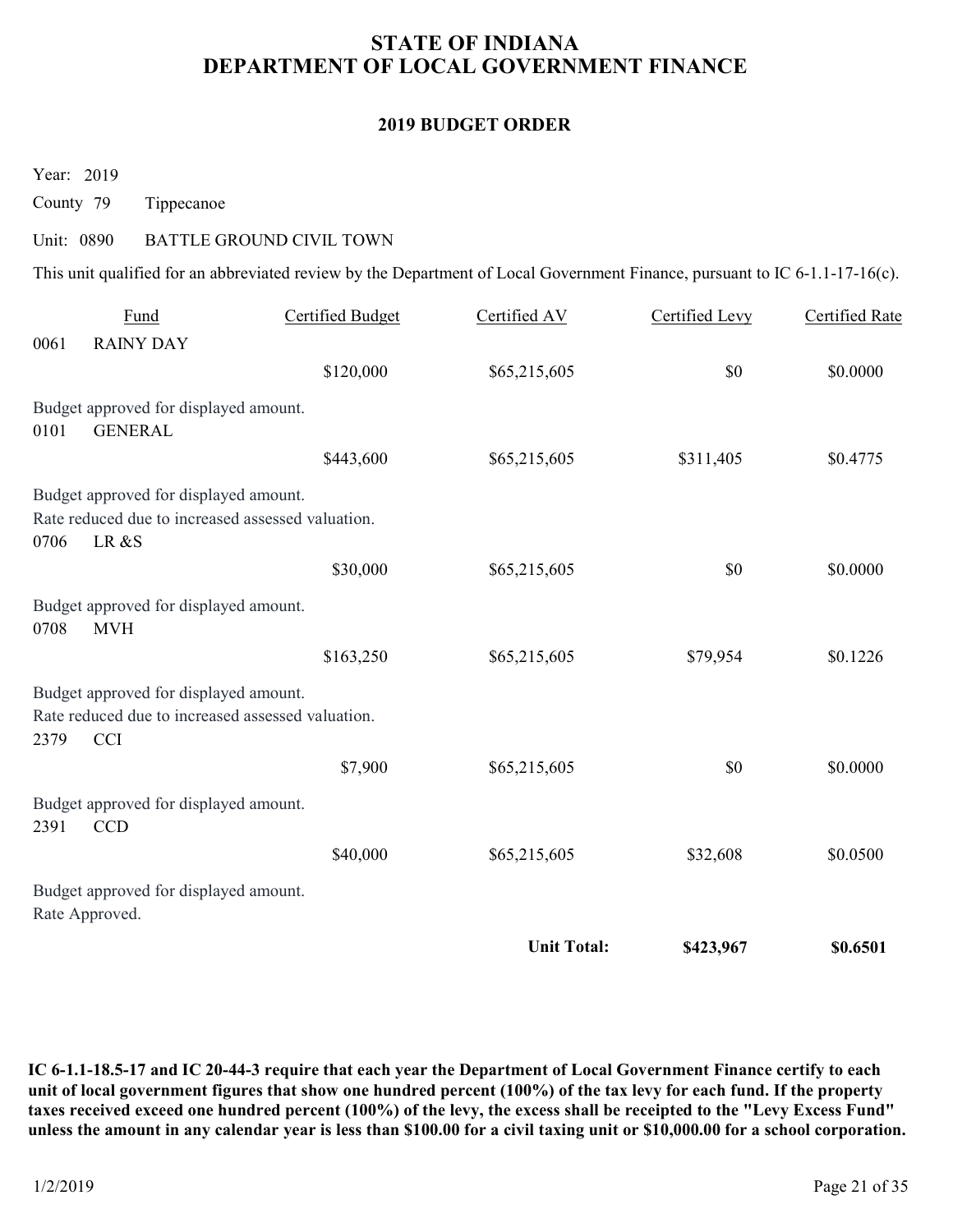# STATE OF INDIANA DEPARTMENT OF LOCAL GOVERNMENT FINANCE STATE OF INDIANA<br>
DEPARTMENT OF LOCAL GOVERNMENT I<br>
2019 BUDGET ORDER<br>
Year: 2019<br>
County 79 Tippecanoe<br>
Unit: 0891 CLARKS HILL CIVIL TOWN<br>
This unit qualified for an abbreviated review by the Department of Local Governmen

### 2019 BUDGET ORDER

| <b>2019 BUDGET ORDER</b>                                                                                                                                                                                                           |                                                                                                                             |                            |                       |                       |  |  |  |
|------------------------------------------------------------------------------------------------------------------------------------------------------------------------------------------------------------------------------------|-----------------------------------------------------------------------------------------------------------------------------|----------------------------|-----------------------|-----------------------|--|--|--|
| Year: 2019                                                                                                                                                                                                                         |                                                                                                                             |                            |                       |                       |  |  |  |
| County 79<br>Tippecanoe                                                                                                                                                                                                            |                                                                                                                             |                            |                       |                       |  |  |  |
| Unit: 0891                                                                                                                                                                                                                         | <b>CLARKS HILL CIVIL TOWN</b>                                                                                               |                            |                       |                       |  |  |  |
|                                                                                                                                                                                                                                    | This unit qualified for an abbreviated review by the Department of Local Government Finance, pursuant to IC 6-1.1-17-16(c). |                            |                       |                       |  |  |  |
| <b>Fund</b>                                                                                                                                                                                                                        | <b>Certified Budget</b>                                                                                                     | Certified AV               | <b>Certified Levy</b> | <b>Certified Rate</b> |  |  |  |
| 0101<br><b>GENERAL</b>                                                                                                                                                                                                             | \$116,425                                                                                                                   | \$9,721,638                | \$85,531              | \$0.8798              |  |  |  |
| Budget approved for displayed amount.<br>Rate reduced due to increased assessed valuation.<br>LR &S<br>0706<br>Budget approved for displayed amount.<br>0708<br>MVH<br>Budget approved for displayed amount.<br>2379<br><b>CCI</b> | \$17,500<br>\$33,900                                                                                                        | \$9,721,638<br>\$9,721,638 | \$0<br>$\$0$          | \$0.0000<br>\$0.0000  |  |  |  |
|                                                                                                                                                                                                                                    |                                                                                                                             | \$9,721,638                | $\$0$                 | \$0.0000              |  |  |  |
|                                                                                                                                                                                                                                    | \$500                                                                                                                       |                            |                       |                       |  |  |  |
| CCD                                                                                                                                                                                                                                |                                                                                                                             |                            |                       |                       |  |  |  |
| Budget approved for displayed amount.<br>2391<br>Budget approved for displayed amount.<br>Rate Approved.                                                                                                                           | \$2,500                                                                                                                     | \$9,721,638                | \$1,118               | \$0.0115              |  |  |  |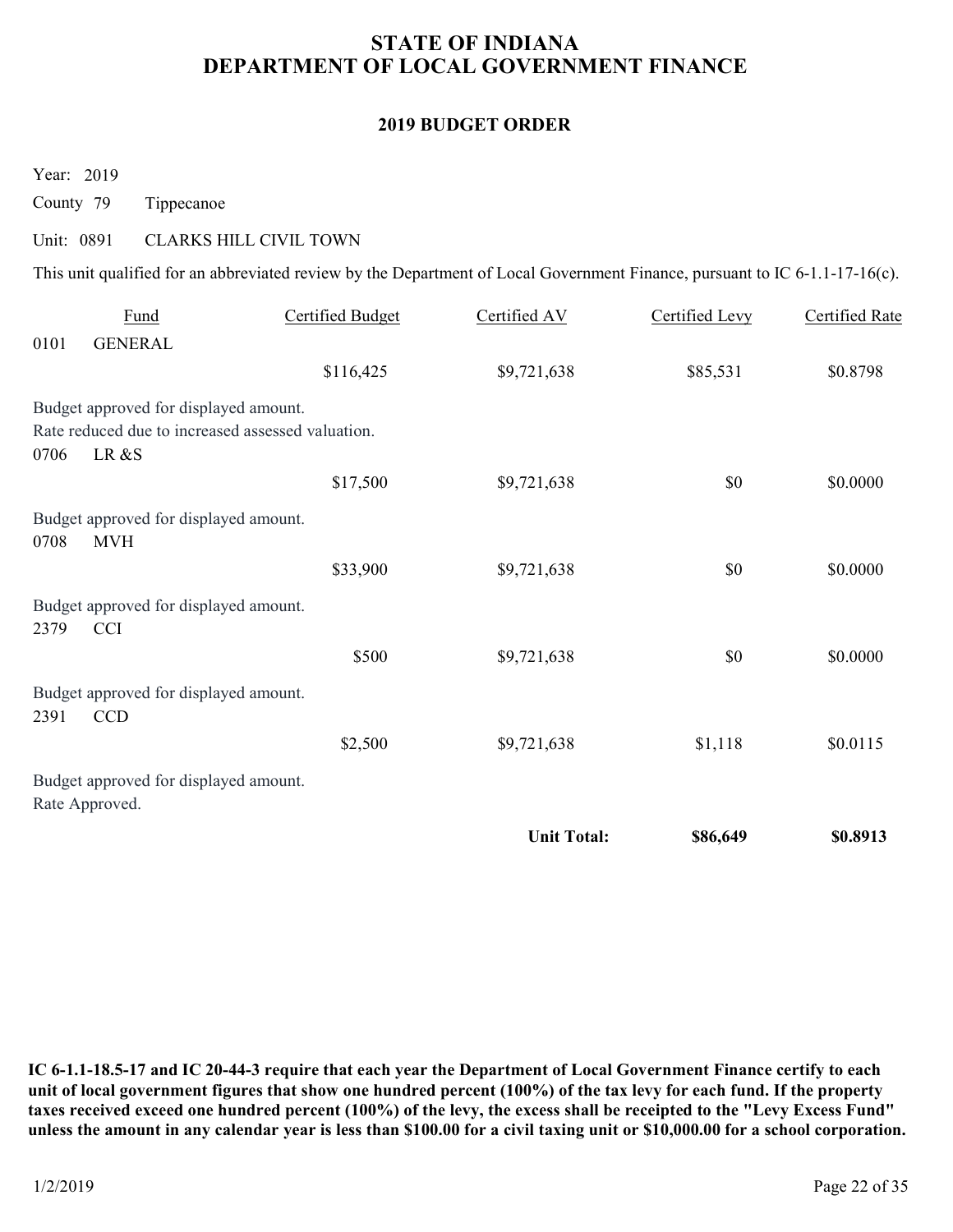# STATE OF INDIANA DEPARTMENT OF LOCAL GOVERNMENT FINANCE STATE OF INDIANA<br>
DEPARTMENT OF LOCAL GOVERNMENT I<br>
2019 BUDGET ORDER<br>
Year: 2019<br>
County 79 Tippecanoe<br>
Unit: 0957 DAYTON CIVIL TOWN<br>
<u>Fund</u> Certified Budget Certified AV</u>

### 2019 BUDGET ORDER

| <b>STATE OF INDIANA</b><br>DEPARTMENT OF LOCAL GOVERNMENT FINANCE |                                                                                                   |                          |                |                       |  |  |  |
|-------------------------------------------------------------------|---------------------------------------------------------------------------------------------------|--------------------------|----------------|-----------------------|--|--|--|
|                                                                   |                                                                                                   | <b>2019 BUDGET ORDER</b> |                |                       |  |  |  |
| Year: 2019<br>County 79<br>Tippecanoe<br>Unit: 0957               | DAYTON CIVIL TOWN                                                                                 |                          |                |                       |  |  |  |
| Fund                                                              | <b>Certified Budget</b>                                                                           | Certified AV             | Certified Levy | <b>Certified Rate</b> |  |  |  |
| 0101<br><b>GENERAL</b>                                            | \$327,967                                                                                         | \$52,500,573             | \$234,048      | \$0.4458              |  |  |  |
| Budget reduced due to advertising constraints.<br>LR &S<br>0706   | Rate reduced due to increased assessed valuation.                                                 |                          |                |                       |  |  |  |
|                                                                   | \$21,630                                                                                          | \$52,500,573             | \$0            | \$0.0000              |  |  |  |
| Budget approved for displayed amount.<br><b>MVH</b><br>0708       |                                                                                                   |                          |                |                       |  |  |  |
|                                                                   | \$158,763                                                                                         | \$52,500,573             | $\$0$          | \$0.0000              |  |  |  |
| Budget approved for displayed amount.<br>2379<br><b>CCI</b>       |                                                                                                   |                          |                |                       |  |  |  |
|                                                                   | \$10,724                                                                                          | \$52,500,573             | \$0            | \$0.0000              |  |  |  |
| 2391<br>$\ensuremath{\textup{CCD}}$                               | Budget has been decreased because projected revenues are insufficient to fund the adopted budget. |                          |                |                       |  |  |  |
|                                                                   | \$10,800                                                                                          | \$52,500,573             | \$9,398        | \$0.0179              |  |  |  |
| Budget approved for displayed amount.                             |                                                                                                   |                          |                |                       |  |  |  |
| Rate Approved.                                                    |                                                                                                   |                          |                |                       |  |  |  |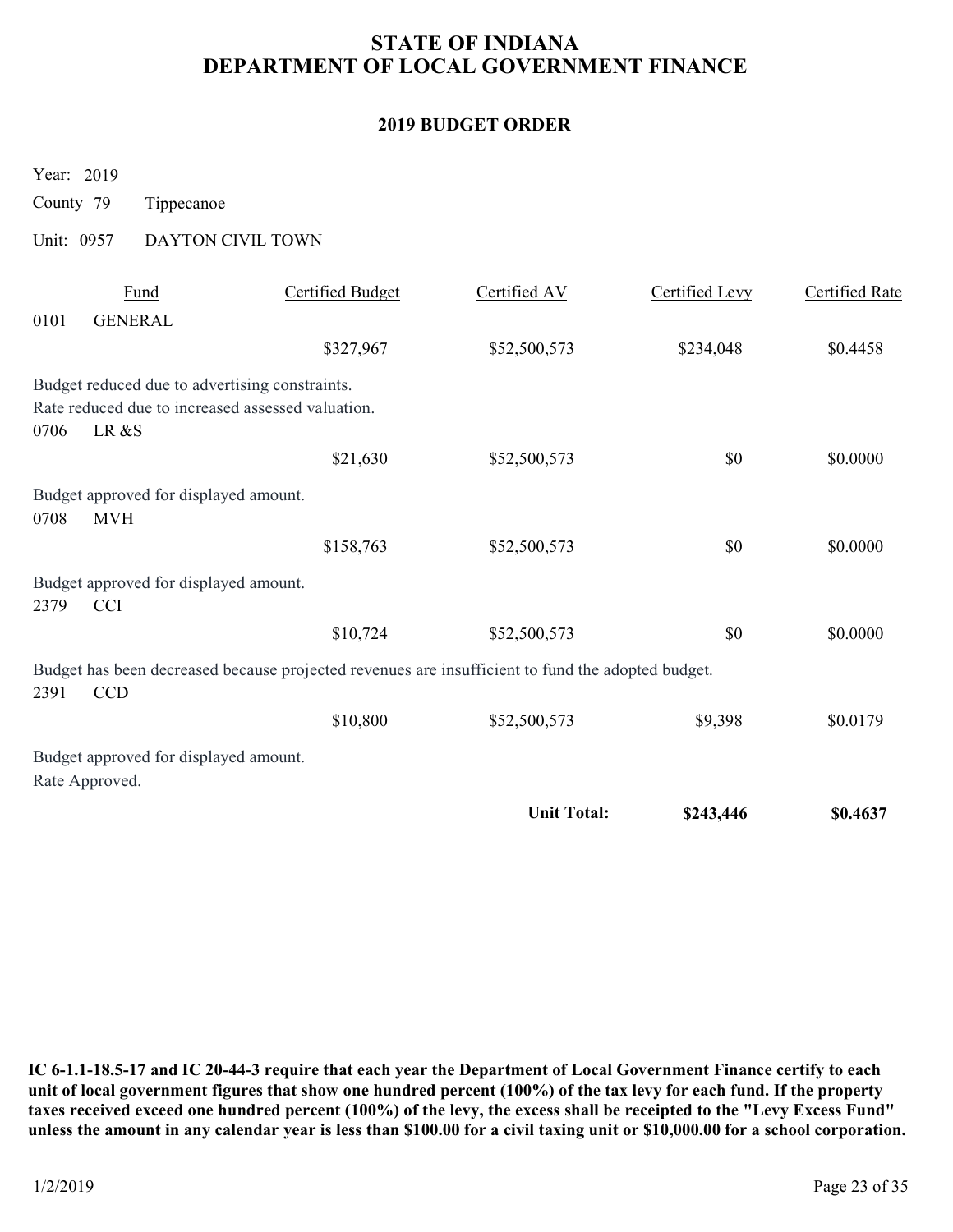# STATE OF INDIANA DEPARTMENT OF LOCAL GOVERNMENT FINANCE STATE OF INDIANA<br>
DEPARTMENT OF LOCAL GOVERNMENT I<br>
2019 BUDGET ORDER<br>
Year: 2019<br>
County 79 Tippecanoe<br>
Unit: 0964 SHADELAND CIVIL TOWN<br>
This unit qualified for an abbreviated review by the Department of Local Government

### 2019 BUDGET ORDER

|                                       |                                                                                                                                                                   | <b>STATE OF INDIANA</b><br>DEPARTMENT OF LOCAL GOVERNMENT FINANCE |                |                       |  |  |  |  |  |
|---------------------------------------|-------------------------------------------------------------------------------------------------------------------------------------------------------------------|-------------------------------------------------------------------|----------------|-----------------------|--|--|--|--|--|
| <b>2019 BUDGET ORDER</b>              |                                                                                                                                                                   |                                                                   |                |                       |  |  |  |  |  |
| Year: 2019<br>County 79<br>Unit: 0964 | Tippecanoe<br>SHADELAND CIVIL TOWN<br>This unit qualified for an abbreviated review by the Department of Local Government Finance, pursuant to IC 6-1.1-17-16(c). |                                                                   |                |                       |  |  |  |  |  |
| <b>Fund</b>                           | <b>Certified Budget</b>                                                                                                                                           | Certified AV                                                      | Certified Levy | <b>Certified Rate</b> |  |  |  |  |  |
| 0101<br><b>GENERAL</b>                |                                                                                                                                                                   |                                                                   |                |                       |  |  |  |  |  |
|                                       | \$401,120                                                                                                                                                         | \$172,226,578                                                     | \$290,202      | \$0.1685              |  |  |  |  |  |
| LR &S<br>0706                         | Budget approved for displayed amount.<br>Rate reduced due to increased assessed valuation.                                                                        |                                                                   |                |                       |  |  |  |  |  |
|                                       | \$50,000                                                                                                                                                          | \$172,226,578                                                     | \$0            | \$0.0000              |  |  |  |  |  |
| 0708<br><b>MVH</b>                    | Budget approved for displayed amount.                                                                                                                             |                                                                   |                |                       |  |  |  |  |  |
|                                       | \$424,500                                                                                                                                                         | \$172,226,578                                                     | \$96,619       | \$0.0561              |  |  |  |  |  |
|                                       | Budget approved for displayed amount.<br>Rate reduced due to increased assessed valuation.                                                                        |                                                                   |                |                       |  |  |  |  |  |
|                                       |                                                                                                                                                                   |                                                                   |                |                       |  |  |  |  |  |
| <b>CCI</b><br>2379                    | \$25,000                                                                                                                                                          | \$172,226,578                                                     | $\$0$          | \$0.0000              |  |  |  |  |  |
| 2391<br><b>CCD</b>                    | Budget approved for displayed amount.                                                                                                                             |                                                                   |                |                       |  |  |  |  |  |
|                                       | $\$0$                                                                                                                                                             | \$172,226,578                                                     | \$80,085       | \$0.0465              |  |  |  |  |  |
| Rate Approved.                        |                                                                                                                                                                   |                                                                   |                |                       |  |  |  |  |  |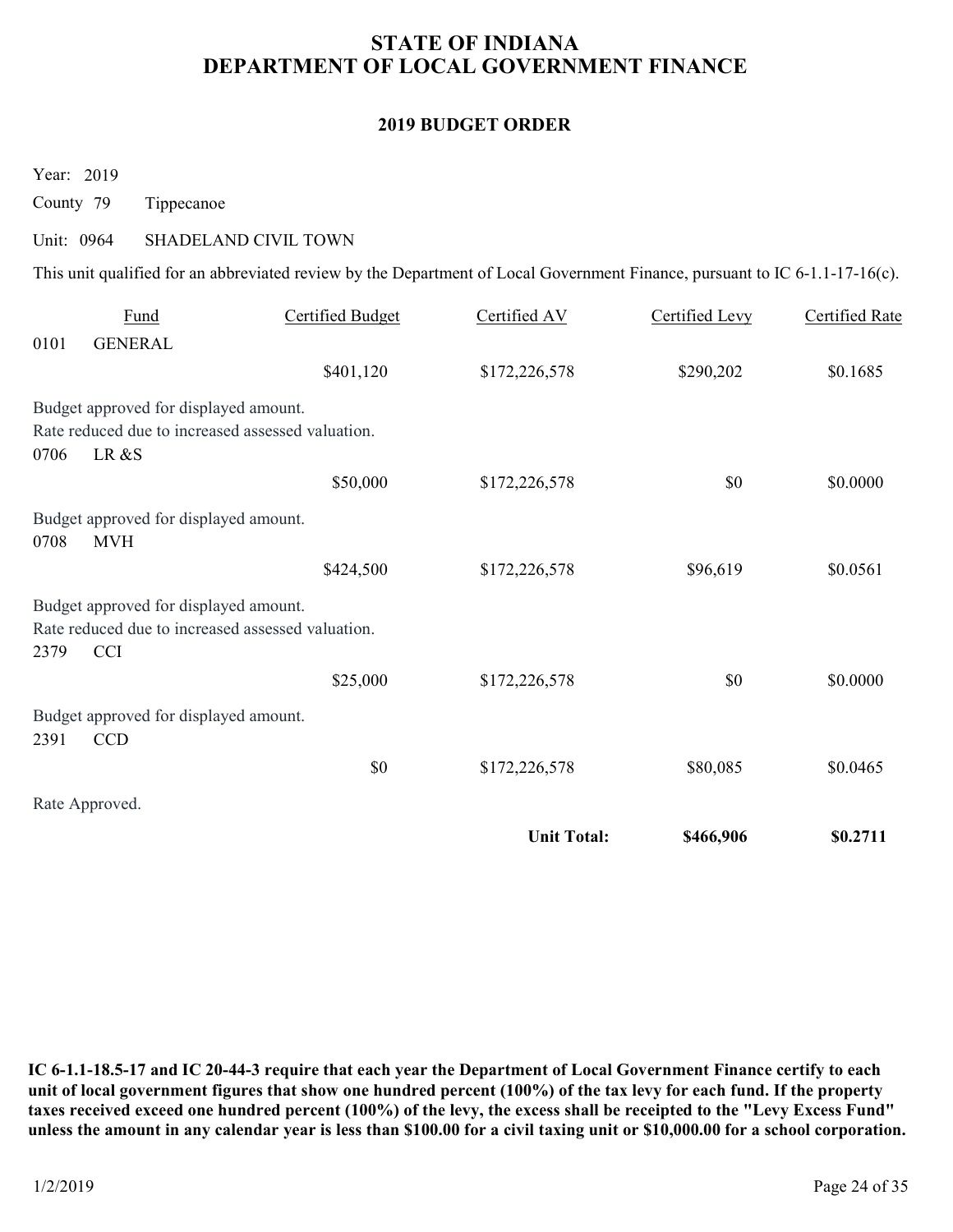# STATE OF INDIANA DEPARTMENT OF LOCAL GOVERNMENT FINANCE STATE OF INDIANA<br>
DEPARTMENT OF LOCAL GOVERNMENT I<br>
2019 BUDGET ORDER<br>
Year: 2019<br>
County 79 Tippecanoe<br>
Unit: 0395 BENTON COMMUNITY SCHOOL CORPORATION<br>
<u>Fund</u> Certified Budget Certified AV

### 2019 BUDGET ORDER

| <b>2019 BUDGET ORDER</b><br>Year: 2019<br>County 79<br>Tippecanoe<br>Unit: 0395<br>BENTON COMMUNITY SCHOOL CORPORATION<br>Fund<br><b>Certified Budget</b><br>Certified AV<br><b>Certified Levy</b><br><b>Certified Rate</b><br><b>RAINY DAY</b><br>0061<br>\$0<br>\$0<br>\$148,320,861<br>\$0.0000<br><b>DEBT SERVICE</b><br>0180<br>\$0<br>\$148,320,861<br>\$286,556<br>\$0.1932<br>Rate reduced due to reduction of operating balance according to IC 6-1.1-17-22.<br><b>SCH PENSION DEB</b><br>0186<br>\$0<br>\$148,320,861<br>\$12,311<br>\$0.0083<br>Rate reduced per unit request.<br><b>EDUCATION</b><br>3101<br>$\$0$<br>\$148,320,861<br>$\$0$<br>\$0.0000<br>Fund is not allowed to have a rate or a levy.<br><b>OPERATIONS</b><br>3300<br>$\$0$<br>\$148,320,861<br>\$604,704<br>\$0.4077<br>Rate adjusted for school pension levy. | <b>Unit Total:</b><br>\$0.6092<br>\$903,571 | <b>STATE OF INDIANA</b><br>DEPARTMENT OF LOCAL GOVERNMENT FINANCE |  |  |  |  |  |  |  |
|-------------------------------------------------------------------------------------------------------------------------------------------------------------------------------------------------------------------------------------------------------------------------------------------------------------------------------------------------------------------------------------------------------------------------------------------------------------------------------------------------------------------------------------------------------------------------------------------------------------------------------------------------------------------------------------------------------------------------------------------------------------------------------------------------------------------------------------------------|---------------------------------------------|-------------------------------------------------------------------|--|--|--|--|--|--|--|
|                                                                                                                                                                                                                                                                                                                                                                                                                                                                                                                                                                                                                                                                                                                                                                                                                                                 |                                             |                                                                   |  |  |  |  |  |  |  |
|                                                                                                                                                                                                                                                                                                                                                                                                                                                                                                                                                                                                                                                                                                                                                                                                                                                 |                                             |                                                                   |  |  |  |  |  |  |  |
|                                                                                                                                                                                                                                                                                                                                                                                                                                                                                                                                                                                                                                                                                                                                                                                                                                                 |                                             |                                                                   |  |  |  |  |  |  |  |
|                                                                                                                                                                                                                                                                                                                                                                                                                                                                                                                                                                                                                                                                                                                                                                                                                                                 |                                             |                                                                   |  |  |  |  |  |  |  |
|                                                                                                                                                                                                                                                                                                                                                                                                                                                                                                                                                                                                                                                                                                                                                                                                                                                 |                                             |                                                                   |  |  |  |  |  |  |  |
|                                                                                                                                                                                                                                                                                                                                                                                                                                                                                                                                                                                                                                                                                                                                                                                                                                                 |                                             |                                                                   |  |  |  |  |  |  |  |
|                                                                                                                                                                                                                                                                                                                                                                                                                                                                                                                                                                                                                                                                                                                                                                                                                                                 |                                             |                                                                   |  |  |  |  |  |  |  |
|                                                                                                                                                                                                                                                                                                                                                                                                                                                                                                                                                                                                                                                                                                                                                                                                                                                 |                                             |                                                                   |  |  |  |  |  |  |  |
|                                                                                                                                                                                                                                                                                                                                                                                                                                                                                                                                                                                                                                                                                                                                                                                                                                                 |                                             |                                                                   |  |  |  |  |  |  |  |
|                                                                                                                                                                                                                                                                                                                                                                                                                                                                                                                                                                                                                                                                                                                                                                                                                                                 |                                             |                                                                   |  |  |  |  |  |  |  |
|                                                                                                                                                                                                                                                                                                                                                                                                                                                                                                                                                                                                                                                                                                                                                                                                                                                 |                                             |                                                                   |  |  |  |  |  |  |  |
|                                                                                                                                                                                                                                                                                                                                                                                                                                                                                                                                                                                                                                                                                                                                                                                                                                                 |                                             |                                                                   |  |  |  |  |  |  |  |
|                                                                                                                                                                                                                                                                                                                                                                                                                                                                                                                                                                                                                                                                                                                                                                                                                                                 |                                             |                                                                   |  |  |  |  |  |  |  |
|                                                                                                                                                                                                                                                                                                                                                                                                                                                                                                                                                                                                                                                                                                                                                                                                                                                 |                                             |                                                                   |  |  |  |  |  |  |  |
|                                                                                                                                                                                                                                                                                                                                                                                                                                                                                                                                                                                                                                                                                                                                                                                                                                                 |                                             |                                                                   |  |  |  |  |  |  |  |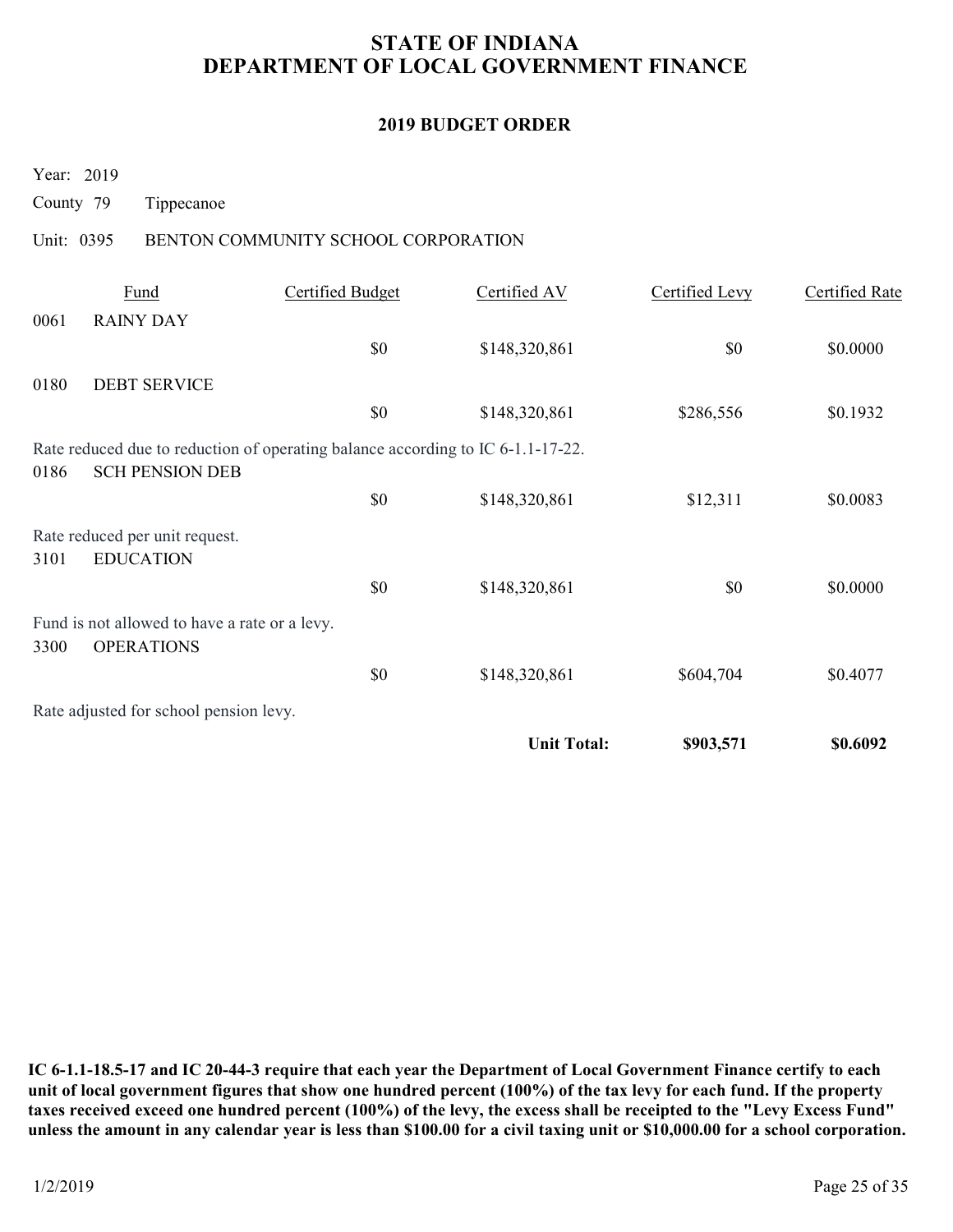### 2019 BUDGET ORDER

| <b>STATE OF INDIANA</b><br>DEPARTMENT OF LOCAL GOVERNMENT FINANCE                                                                                             |                              |                          |                |                       |  |  |  |
|---------------------------------------------------------------------------------------------------------------------------------------------------------------|------------------------------|--------------------------|----------------|-----------------------|--|--|--|
|                                                                                                                                                               |                              | <b>2019 BUDGET ORDER</b> |                |                       |  |  |  |
| Year: 2019<br>County 79<br>Tippecanoe<br>Unit: 7855                                                                                                           | LAFAYETTE SCHOOL CORPORATION |                          |                |                       |  |  |  |
|                                                                                                                                                               |                              |                          |                |                       |  |  |  |
| Fund<br>0180<br><b>DEBT SERVICE</b>                                                                                                                           | <b>Certified Budget</b>      | Certified AV             | Certified Levy | <b>Certified Rate</b> |  |  |  |
|                                                                                                                                                               | \$11,507,864                 | \$2,238,508,815          | \$10,809,759   | \$0.4829              |  |  |  |
| Budget approved for displayed amount.<br>Rate reduced due to underestimate of miscellaneous revenue.<br>3101<br><b>EDUCATION</b>                              |                              |                          |                |                       |  |  |  |
|                                                                                                                                                               | \$52,258,747                 | \$2,238,508,815          | \$0            | \$0.0000              |  |  |  |
| Budget has been decreased because projected revenues are insufficient to fund the adopted budget.<br><b>OPERATIONS</b><br>3300                                |                              |                          |                |                       |  |  |  |
|                                                                                                                                                               | \$18,977,131                 | \$2,238,508,815          | \$11,519,366   | \$0.5146              |  |  |  |
| Budget has been decreased because projected revenues are insufficient to fund the adopted budget.<br>Rate reduced to remain within statutory levy limitation. |                              |                          |                |                       |  |  |  |
|                                                                                                                                                               |                              | <b>Unit Total:</b>       | \$22,329,125   | \$0.9975              |  |  |  |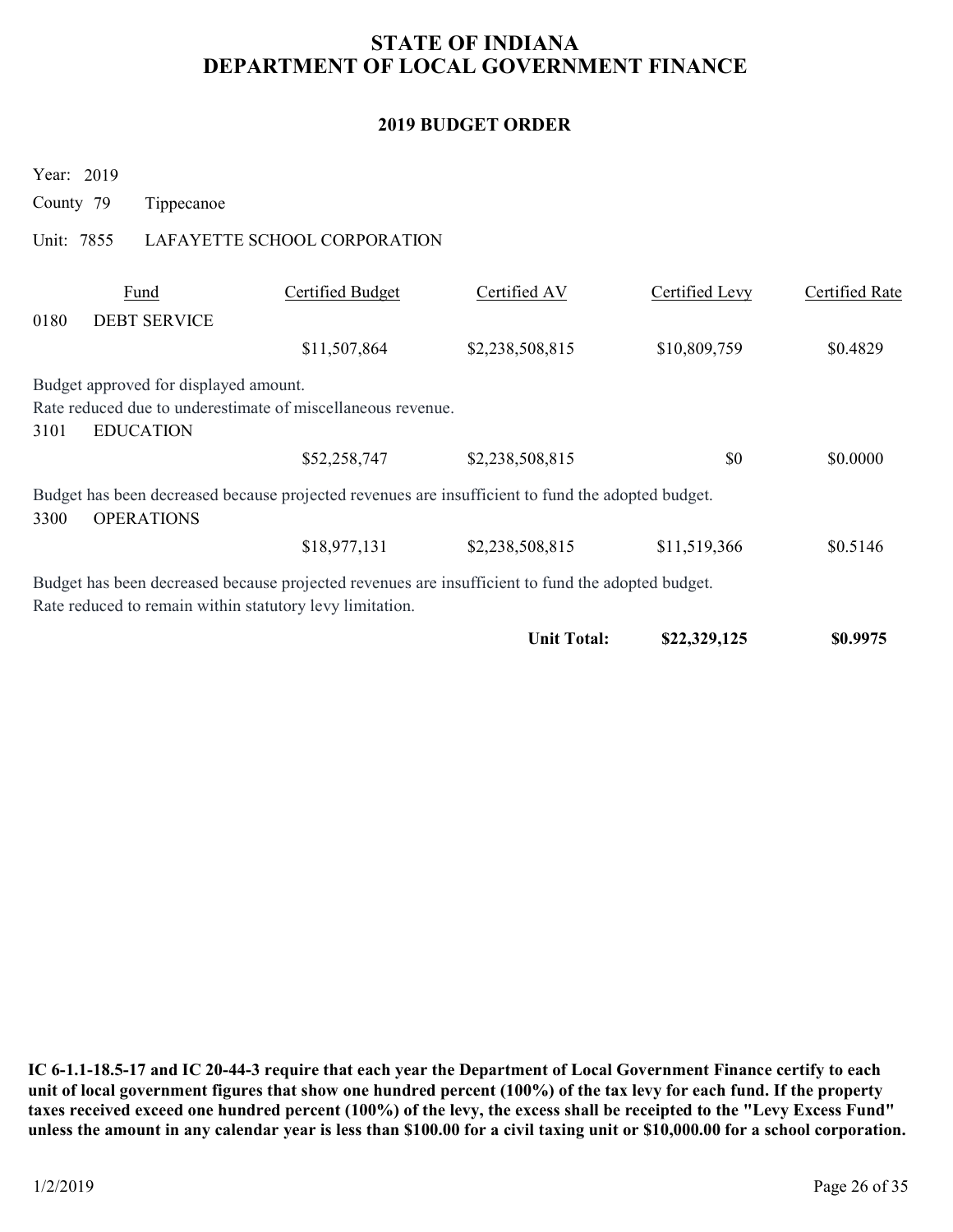### 2019 BUDGET ORDER

| <b>STATE OF INDIANA</b><br>DEPARTMENT OF LOCAL GOVERNMENT FINANCE  |                                                                                                                                                |                          |                |                       |  |  |  |
|--------------------------------------------------------------------|------------------------------------------------------------------------------------------------------------------------------------------------|--------------------------|----------------|-----------------------|--|--|--|
|                                                                    |                                                                                                                                                | <b>2019 BUDGET ORDER</b> |                |                       |  |  |  |
| Year: 2019<br>County 79<br>Tippecanoe                              |                                                                                                                                                |                          |                |                       |  |  |  |
| Unit: 7865                                                         | TIPPECANOE SCHOOL CORPORATION                                                                                                                  |                          |                |                       |  |  |  |
| Fund<br><b>RAINY DAY</b><br>0061                                   | <b>Certified Budget</b>                                                                                                                        | Certified AV             | Certified Levy | <b>Certified Rate</b> |  |  |  |
|                                                                    | \$3,799,878                                                                                                                                    | \$4,311,620,516          | \$0            | \$0.0000              |  |  |  |
| <b>DEBT SERVICE</b><br>0180                                        | Budget has been decreased because projected revenues are insufficient to fund the adopted budget.                                              |                          |                |                       |  |  |  |
|                                                                    | \$22,907,846                                                                                                                                   | \$4,311,620,516          | \$16,565,246   | \$0.3842              |  |  |  |
| <b>EDUCATION</b><br>3101                                           | Budget has been reduced and approved for the displayed amt.<br>Rate reduced due to reduction of operating balance according to IC 6-1.1-17-22. |                          |                |                       |  |  |  |
|                                                                    | \$84,543,242                                                                                                                                   | \$4,311,620,516          | \$0            | \$0.0000              |  |  |  |
| Budget approved for displayed amount.<br><b>OPERATIONS</b><br>3300 |                                                                                                                                                |                          |                |                       |  |  |  |
|                                                                    | \$36,163,028                                                                                                                                   | \$4,311,620,516          | \$20,350,849   | \$0.4720              |  |  |  |
| Rate reduced to remain within statutory levy limitation.           | Budget has been decreased because projected revenues are insufficient to fund the adopted budget.                                              |                          |                |                       |  |  |  |
|                                                                    |                                                                                                                                                | <b>Unit Total:</b>       | \$36,916,095   | \$0.8562              |  |  |  |

IC 6-1.1-18.5-17 and IC 20-44-3 require that each year the Department of Local Government Finance certify to each unit of local government figures that show one hundred percent (100%) of the tax levy for each fund. If the property taxes received exceed one hundred percent (100%) of the levy, the excess shall be receipted to the "Levy Excess Fund" unless the amount in any calendar year is less than \$100.00 for a civil taxing unit or \$10,000.00 for a school corporation.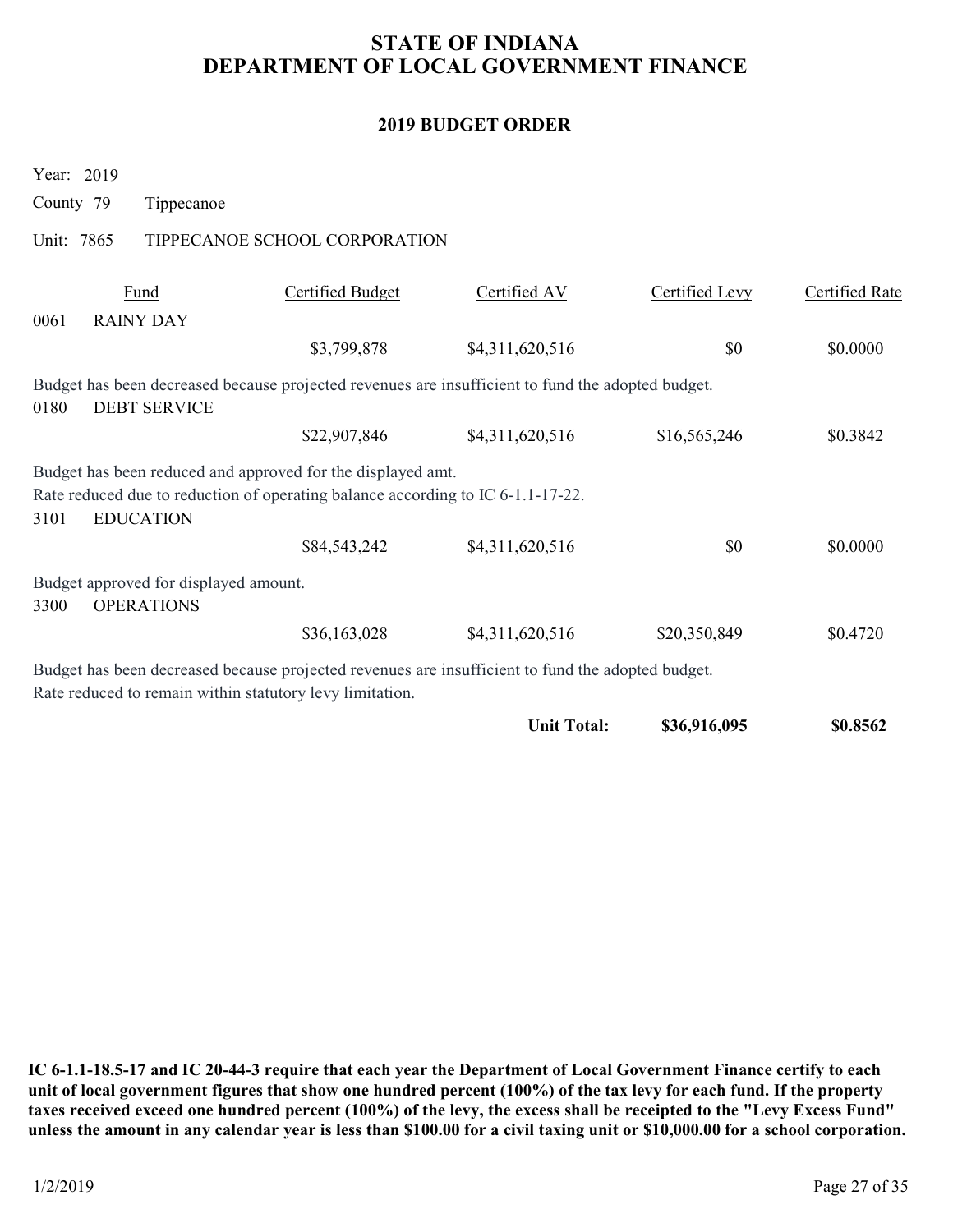# STATE OF INDIANA DEPARTMENT OF LOCAL GOVERNMENT FINANCE STATE OF INDIANA<br>
DEPARTMENT OF LOCAL GOVERNMENT I<br>
2019 BUDGET ORDER<br>
Year: 2019<br>
County 79 Tippecanoe<br>
Unit: 7875 WEST LAFAYETTE COMMUNITY SCHOOL CORP<br>
Fund Certified Budget Certified AV

### 2019 BUDGET ORDER

|                                                                                                                                                               | <b>STATE OF INDIANA</b><br>DEPARTMENT OF LOCAL GOVERNMENT FINANCE |                 |                |                       |  |  |  |  |
|---------------------------------------------------------------------------------------------------------------------------------------------------------------|-------------------------------------------------------------------|-----------------|----------------|-----------------------|--|--|--|--|
| <b>2019 BUDGET ORDER</b>                                                                                                                                      |                                                                   |                 |                |                       |  |  |  |  |
| Year: 2019<br>County 79<br>Tippecanoe                                                                                                                         |                                                                   |                 |                |                       |  |  |  |  |
| Unit: 7875                                                                                                                                                    | WEST LAFAYETTE COMMUNITY SCHOOL CORP                              |                 |                |                       |  |  |  |  |
| Fund                                                                                                                                                          | <b>Certified Budget</b>                                           | Certified AV    | Certified Levy | <b>Certified Rate</b> |  |  |  |  |
| 0022<br><b>REF SCH POST09</b>                                                                                                                                 |                                                                   |                 |                |                       |  |  |  |  |
|                                                                                                                                                               | \$7,380,000                                                       | \$1,346,506,186 | \$4,982,073    | \$0.3700              |  |  |  |  |
| Budget approved for displayed amount.<br>Rate reduced to remain within statutory levy limitation.<br><b>RAINY DAY</b><br>0061                                 |                                                                   |                 |                |                       |  |  |  |  |
|                                                                                                                                                               | \$1,330,000                                                       | \$933,608,045   | \$0            | \$0.0000              |  |  |  |  |
| Budget approved for displayed amount.                                                                                                                         |                                                                   |                 |                |                       |  |  |  |  |
| <b>DEBT SERVICE</b><br>0180                                                                                                                                   |                                                                   |                 |                |                       |  |  |  |  |
|                                                                                                                                                               | \$6,015,169                                                       | \$933,608,045   | \$5,018,143    | \$0.5375              |  |  |  |  |
| Budget approved for displayed amount.<br>Rate reduced due to reduction of operating balance according to IC 6-1.1-17-22.<br><b>EDUCATION</b><br>3101          |                                                                   |                 |                |                       |  |  |  |  |
|                                                                                                                                                               | \$14,425,000                                                      | \$933,608,045   | $\$0$          | \$0.0000              |  |  |  |  |
| Budget approved for displayed amount.<br><b>OPERATIONS</b><br>3300                                                                                            |                                                                   |                 |                |                       |  |  |  |  |
|                                                                                                                                                               | \$8,747,223                                                       | \$933,608,045   | \$3,442,213    | \$0.3687              |  |  |  |  |
| Budget has been decreased because projected revenues are insufficient to fund the adopted budget.<br>Rate reduced to remain within statutory levy limitation. |                                                                   |                 |                |                       |  |  |  |  |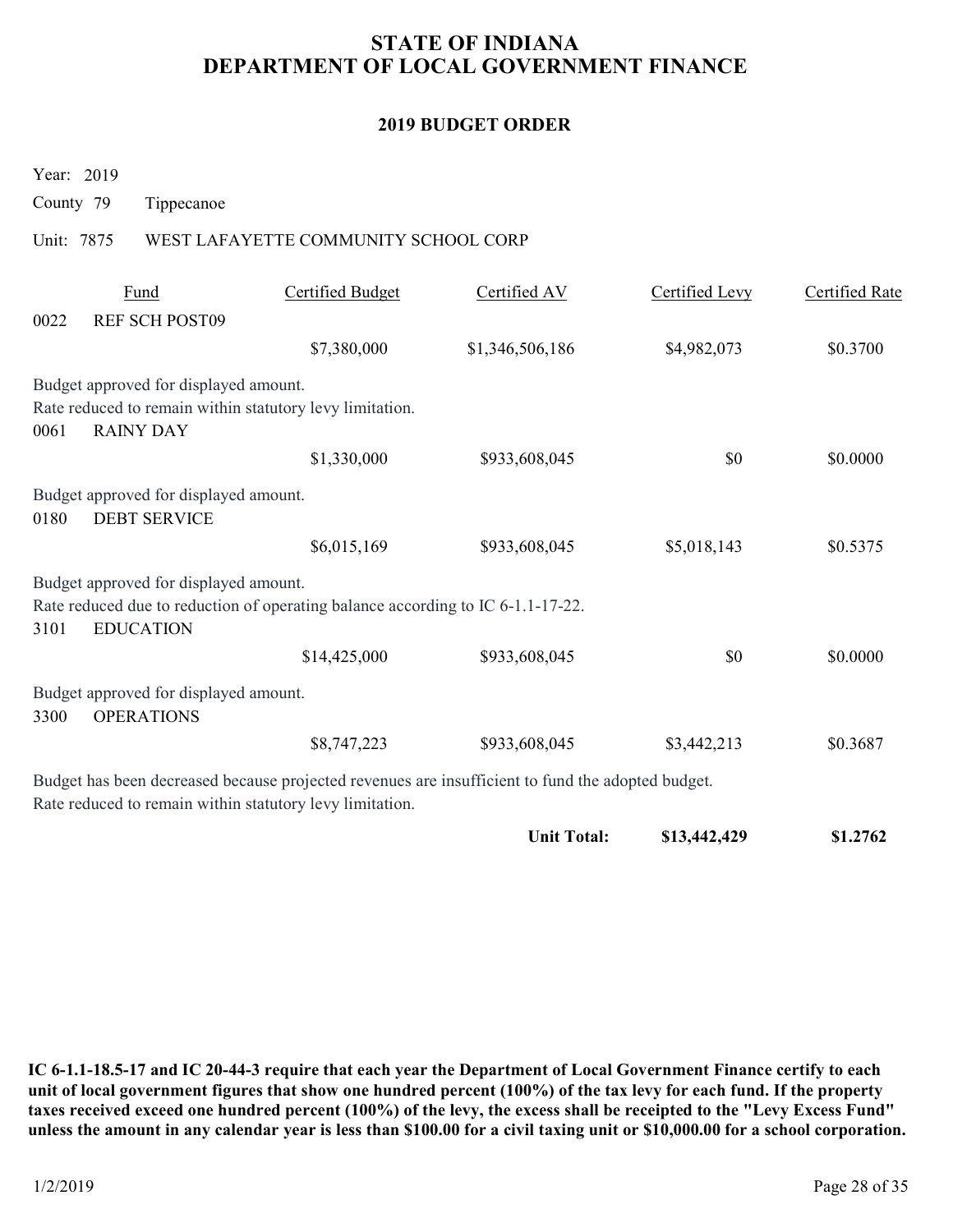# STATE OF INDIANA DEPARTMENT OF LOCAL GOVERNMENT FINANCE STATE OF INDIANA<br>
DEPARTMENT OF LOCAL GOVERNMENT I<br>
2019 BUDGET ORDER<br>
Year: 2019<br>
County 79 Tippecanoe<br>
Unit: 0009 OTTERBEIN PUBLIC LIBRARY<br>
<u>Fund</u> Certified Budget Certified AV</u>

### 2019 BUDGET ORDER

| <b>STATE OF INDIANA</b><br>DEPARTMENT OF LOCAL GOVERNMENT FINANCE                |                          |                          |                       |                       |  |  |
|----------------------------------------------------------------------------------|--------------------------|--------------------------|-----------------------|-----------------------|--|--|
|                                                                                  |                          | <b>2019 BUDGET ORDER</b> |                       |                       |  |  |
| Year: 2019<br>County 79<br>Tippecanoe                                            |                          |                          |                       |                       |  |  |
| Unit: 0009                                                                       | OTTERBEIN PUBLIC LIBRARY |                          |                       |                       |  |  |
| Fund<br><b>RAINY DAY</b><br>0061                                                 | <b>Certified Budget</b>  | Certified AV             | <b>Certified Levy</b> | <b>Certified Rate</b> |  |  |
|                                                                                  | $\$0$                    | \$12,153,577             | \$0                   | \$0.0000              |  |  |
| 0101<br><b>GENERAL</b>                                                           | \$0                      | \$12,153,577             | \$10,598              | \$0.0872              |  |  |
| Rate reduced due to increased assessed valuation.<br><b>DEBT SERVICE</b><br>0180 |                          |                          |                       |                       |  |  |
| Rate reduced due to increased assessed valuation.<br>2011<br><b>LIRF</b>         | \$0                      | \$12,153,577             | \$10,282              | \$0.0846              |  |  |
|                                                                                  | $\$0$                    | \$12,153,577             | $\$0$                 | \$0.0000              |  |  |
|                                                                                  |                          | <b>Unit Total:</b>       | \$20,880              | \$0.1718              |  |  |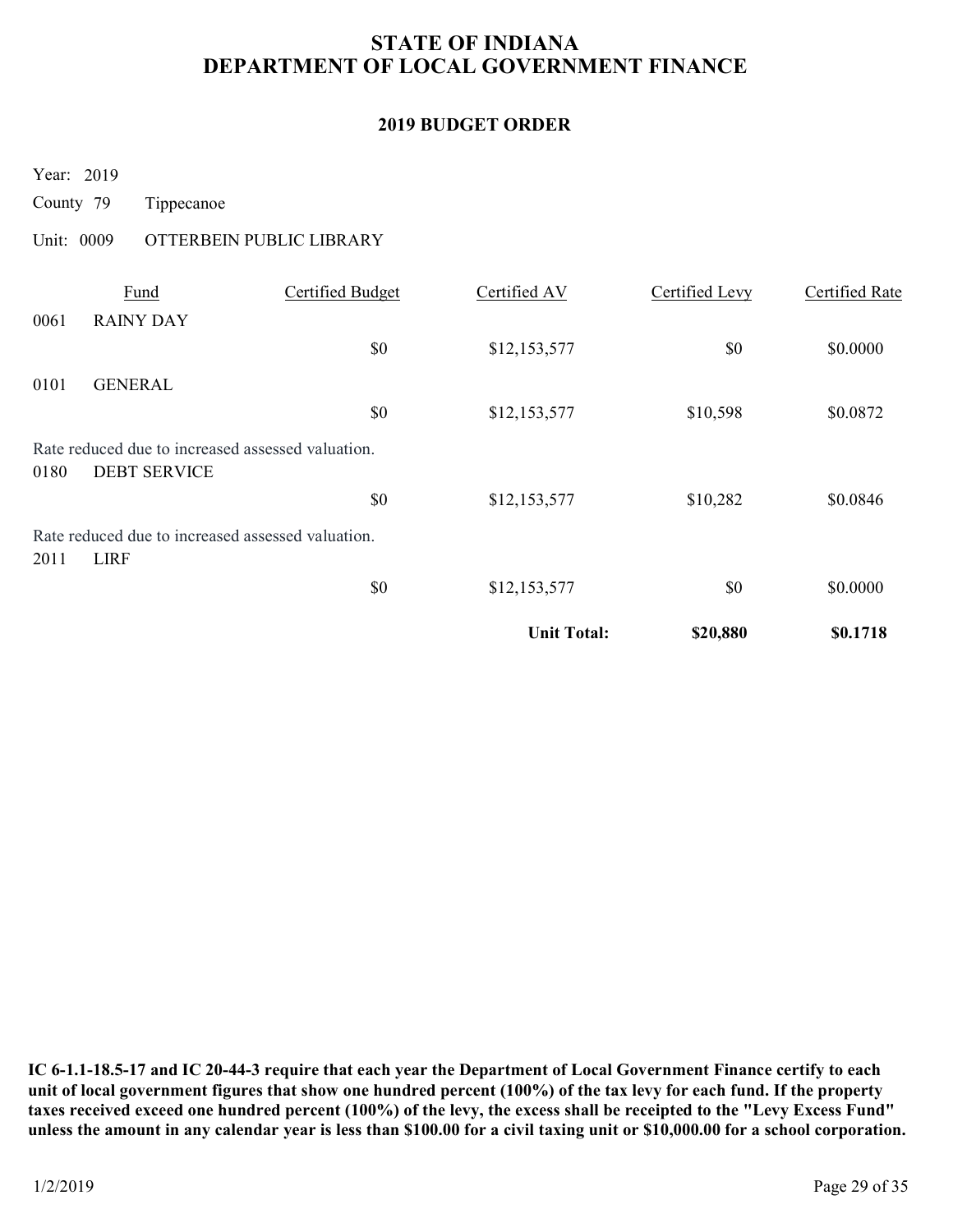# STATE OF INDIANA DEPARTMENT OF LOCAL GOVERNMENT FINANCE STATE OF INDIANA<br>
DEPARTMENT OF LOCAL GOVERNMENT I<br>
2019 BUDGET ORDER<br>
Year: 2019<br>
County 79 Tippecanoe<br>
Unit: 0221 WEST LAFAYETTE PUBLIC LIBRARY<br>
<u>Fund</u> Certified Budget Certified AV</u>

### 2019 BUDGET ORDER

|                                                                                                                             |                               |                          | DEPARTMENT OF LOCAL GOVERNMENT FINANCE |                       |
|-----------------------------------------------------------------------------------------------------------------------------|-------------------------------|--------------------------|----------------------------------------|-----------------------|
|                                                                                                                             |                               | <b>2019 BUDGET ORDER</b> |                                        |                       |
| Year: 2019<br>County 79<br>Tippecanoe                                                                                       |                               |                          |                                        |                       |
| Unit: 0221                                                                                                                  | WEST LAFAYETTE PUBLIC LIBRARY |                          |                                        |                       |
| Fund<br>0061<br><b>RAINY DAY</b>                                                                                            | <b>Certified Budget</b>       | Certified AV             | Certified Levy                         | <b>Certified Rate</b> |
|                                                                                                                             | \$126,370                     | \$812,727,732            | \$0                                    | \$0.0000              |
| Budget has been decreased because projected revenues are insufficient to fund the adopted budget.<br><b>GENERAL</b><br>0101 |                               |                          |                                        |                       |
|                                                                                                                             | \$1,153,760                   | \$812,727,732            | \$785,908                              | \$0.0967              |
| Budget approved for displayed amount.<br>Rate reduced due to increased assessed valuation.<br><b>DEBT SERVICE</b><br>0180   |                               |                          |                                        |                       |
|                                                                                                                             | \$891,000                     | \$812,727,732            | \$888,311                              | \$0.1093              |
| Budget has been reduced and approved for the displayed amt.<br>Rate reduced due to overestimate of necessary expenditures.  |                               |                          |                                        |                       |
|                                                                                                                             |                               | <b>Unit Total:</b>       | \$1,674,219                            | \$0.2060              |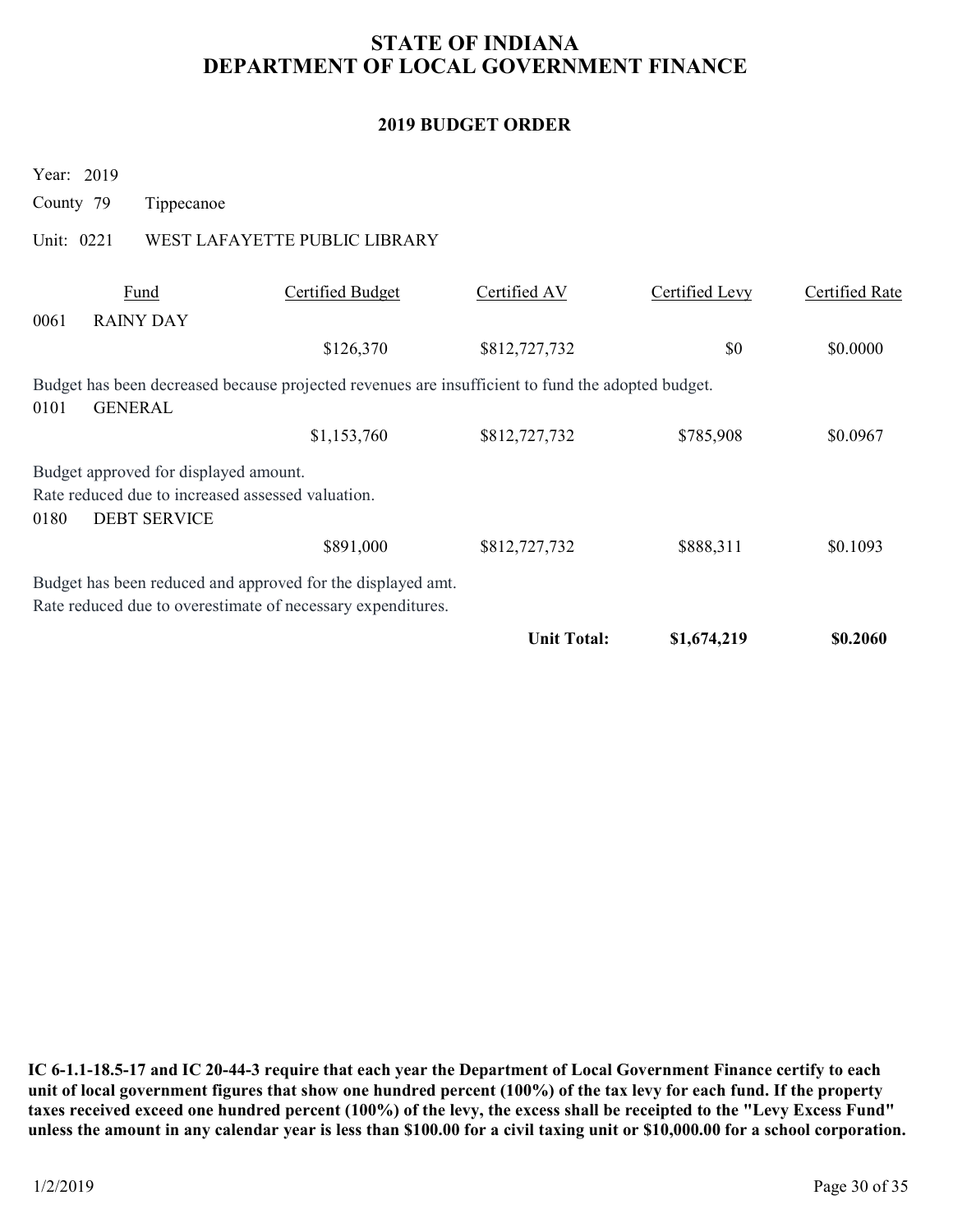# STATE OF INDIANA DEPARTMENT OF LOCAL GOVERNMENT FINANCE STATE OF INDIANA<br>
DEPARTMENT OF LOCAL GOVERNMENT I<br>
2019 BUDGET ORDER<br>
Year: 2019<br>
County 79 Tippecanoe<br>
Unit: 0280 TIPPECANOE COUNTY PUBLIC LIBRARY<br>
<u>Fund</u> Certified Budget Certified AV

### 2019 BUDGET ORDER

| <b>STATE OF INDIANA</b><br>DEPARTMENT OF LOCAL GOVERNMENT FINANCE |                                                                                                                   |                                                             |                          |                |                                   |  |  |  |
|-------------------------------------------------------------------|-------------------------------------------------------------------------------------------------------------------|-------------------------------------------------------------|--------------------------|----------------|-----------------------------------|--|--|--|
|                                                                   |                                                                                                                   |                                                             | <b>2019 BUDGET ORDER</b> |                |                                   |  |  |  |
| County 79                                                         | Year: 2019<br>Tippecanoe                                                                                          |                                                             |                          |                |                                   |  |  |  |
|                                                                   | Unit: 0280                                                                                                        | TIPPECANOE COUNTY PUBLIC LIBRARY                            |                          |                |                                   |  |  |  |
| 0101                                                              | Fund<br><b>GENERAL</b>                                                                                            | <b>Certified Budget</b>                                     | Certified AV             | Certified Levy | <b>Certified Rate</b><br>\$0.0562 |  |  |  |
| 0180                                                              | Budget approved for displayed amount.<br>Rate reduced due to increased assessed valuation.<br><b>DEBT SERVICE</b> | \$5,750,159                                                 | \$6,807,176,928          | \$3,825,633    |                                   |  |  |  |
|                                                                   |                                                                                                                   | \$750,501                                                   | \$6,807,176,928          | \$483,310      | \$0.0071                          |  |  |  |
|                                                                   | Rate reduced due to increased assessed valuation.                                                                 | Budget has been reduced and approved for the displayed amt. |                          |                |                                   |  |  |  |
|                                                                   |                                                                                                                   |                                                             | <b>Unit Total:</b>       | \$4,308,943    | \$0.0633                          |  |  |  |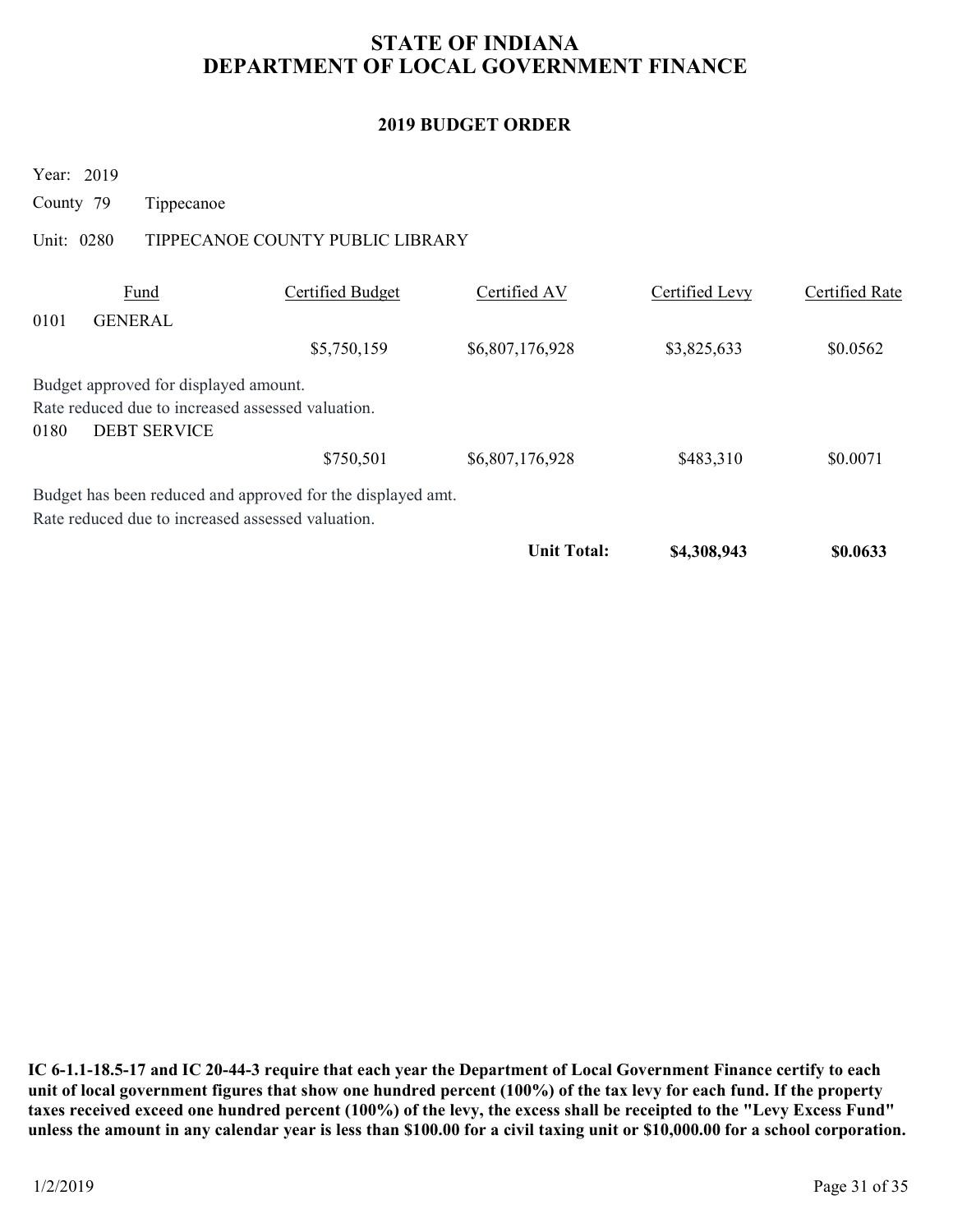# STATE OF INDIANA DEPARTMENT OF LOCAL GOVERNMENT FINANCE STATE OF INDIANA<br>
DEPARTMENT OF LOCAL GOVERNMENT I<br>
2019 BUDGET ORDER<br>
Year: 2019<br>
County 79 Tippecanoe<br>
Unit: 0330 TIPPECANOE COUNTY SOLID WASTE MGMT DIST<br>
This unit qualified for an abbreviated review by the Department o

### 2019 BUDGET ORDER

| <b>STATE OF INDIANA</b><br>DEPARTMENT OF LOCAL GOVERNMENT FINANCE |                                                                                            |                                         |                                                                                                                             |                |                       |  |  |
|-------------------------------------------------------------------|--------------------------------------------------------------------------------------------|-----------------------------------------|-----------------------------------------------------------------------------------------------------------------------------|----------------|-----------------------|--|--|
|                                                                   |                                                                                            |                                         | <b>2019 BUDGET ORDER</b>                                                                                                    |                |                       |  |  |
| Year: 2019<br>County 79                                           | Tippecanoe                                                                                 |                                         |                                                                                                                             |                |                       |  |  |
| Unit: 0330                                                        |                                                                                            | TIPPECANOE COUNTY SOLID WASTE MGMT DIST | This unit qualified for an abbreviated review by the Department of Local Government Finance, pursuant to IC 6-1.1-17-16(c). |                |                       |  |  |
| 0101                                                              | Fund<br><b>GENERAL</b>                                                                     | <b>Certified Budget</b>                 | Certified AV                                                                                                                | Certified Levy | <b>Certified Rate</b> |  |  |
|                                                                   |                                                                                            | \$246,000                               | \$7,632,058,237                                                                                                             | \$236,594      | \$0.0031              |  |  |
|                                                                   | Budget approved for displayed amount.<br>Rate reduced due to increased assessed valuation. |                                         | <b>Unit Total:</b>                                                                                                          | \$236,594      | \$0.0031              |  |  |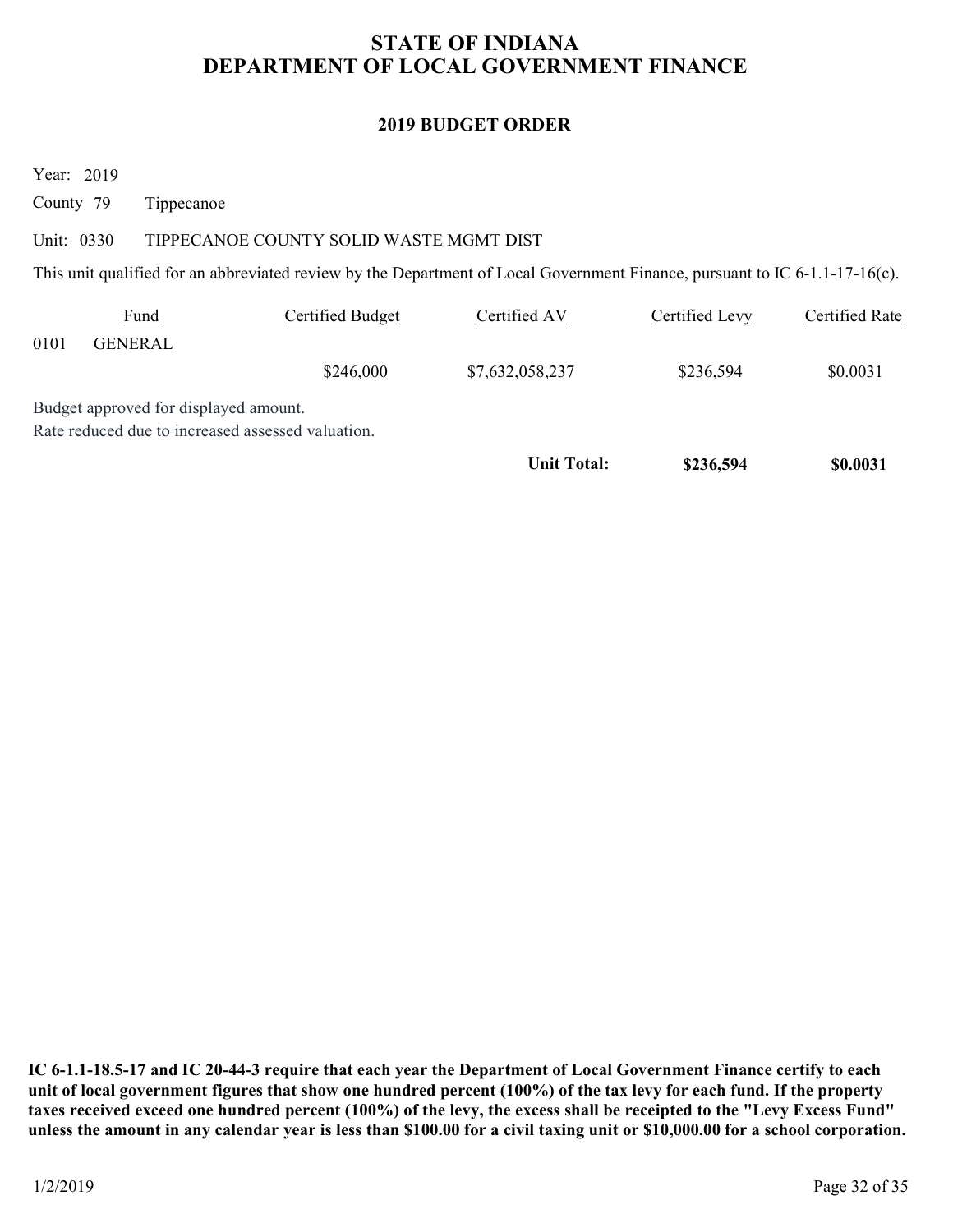# STATE OF INDIANA DEPARTMENT OF LOCAL GOVERNMENT FINANCE STATE OF INDIANA<br>
DEPARTMENT OF LOCAL GOVERNMENT I<br>
2019 BUDGET ORDER<br>
Year: 2019<br>
County 79 Tippecanoe<br>
Unit: 0868 GREATER LAFAYETTE PUBLIC TRANSPORTATION<br>
This unit qualified for an abbreviated review by the Department o

### 2019 BUDGET ORDER

| <b>STATE OF INDIANA</b><br>DEPARTMENT OF LOCAL GOVERNMENT FINANCE |                                                                                                             |                                         |                                                                                                                             |                |                       |  |  |
|-------------------------------------------------------------------|-------------------------------------------------------------------------------------------------------------|-----------------------------------------|-----------------------------------------------------------------------------------------------------------------------------|----------------|-----------------------|--|--|
|                                                                   |                                                                                                             |                                         | <b>2019 BUDGET ORDER</b>                                                                                                    |                |                       |  |  |
| County 79                                                         | Year: 2019<br>Tippecanoe                                                                                    |                                         |                                                                                                                             |                |                       |  |  |
|                                                                   | Unit: 0868                                                                                                  |                                         |                                                                                                                             |                |                       |  |  |
|                                                                   |                                                                                                             | GREATER LAFAYETTE PUBLIC TRANSPORTATION |                                                                                                                             |                |                       |  |  |
|                                                                   |                                                                                                             |                                         | This unit qualified for an abbreviated review by the Department of Local Government Finance, pursuant to IC 6-1.1-17-16(c). |                |                       |  |  |
|                                                                   | <b>Fund</b>                                                                                                 | <b>Certified Budget</b>                 | Certified AV                                                                                                                | Certified Levy | <b>Certified Rate</b> |  |  |
|                                                                   | <b>SPEC TRAN GEN</b>                                                                                        | \$12,362,442                            | \$5,554,328,760                                                                                                             | \$1,655,190    | \$0.0298              |  |  |
| 8001<br>8090                                                      | Budget approved for displayed amount.<br>Rate reduced due to increased assessed valuation.<br>SPEC TRAN CUM |                                         |                                                                                                                             |                |                       |  |  |
|                                                                   |                                                                                                             | \$1,386,327                             | \$5,554,328,760                                                                                                             | \$1,099,757    | \$0.0198              |  |  |
|                                                                   | Budget approved for displayed amount.<br>Rate Approved.                                                     |                                         |                                                                                                                             |                |                       |  |  |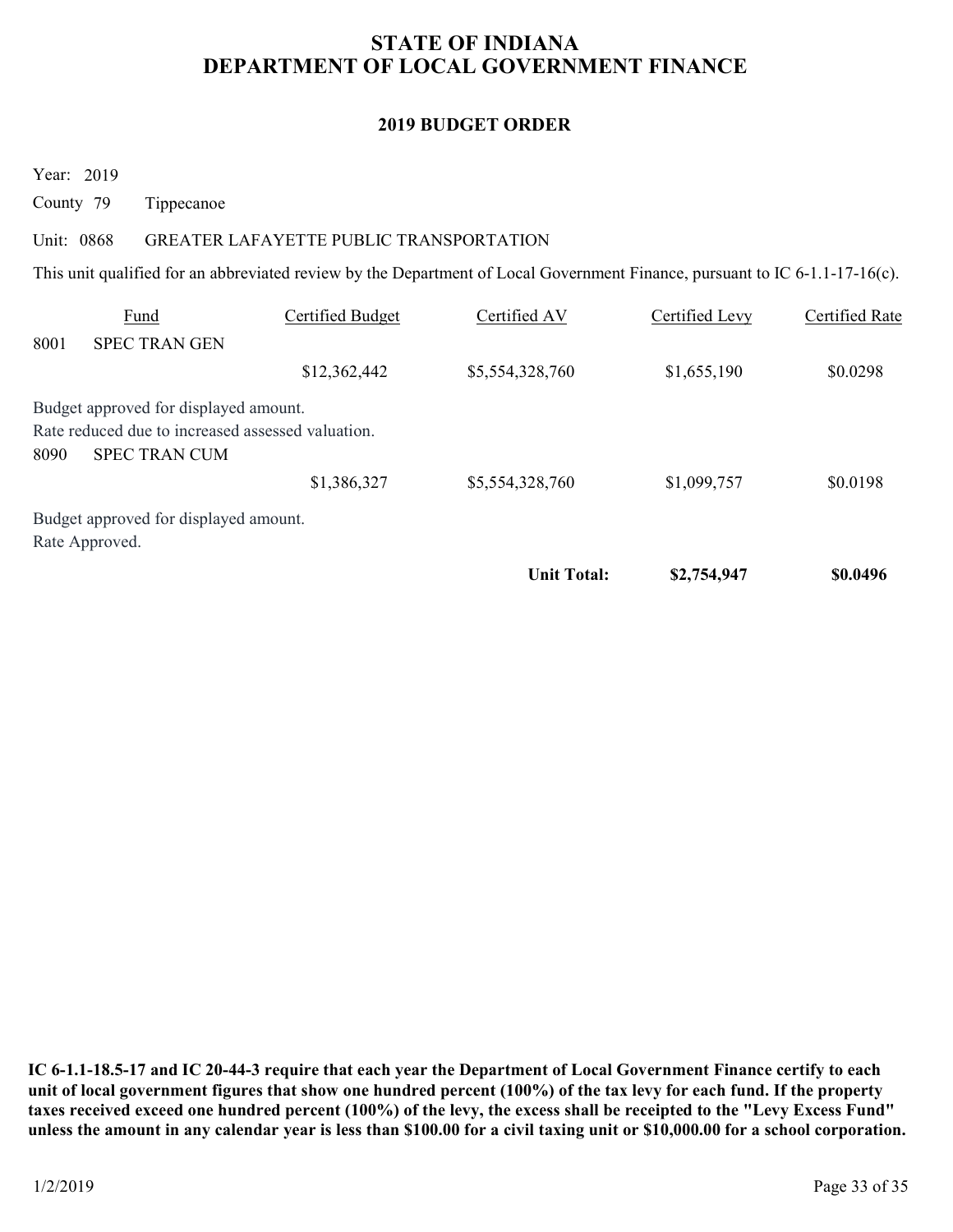# STATE OF INDIANA DEPARTMENT OF LOCAL GOVERNMENT FINANCE STATE OF INDIANA<br>
DEPARTMENT OF LOCAL GOVERNMENT I<br>
2019 BUDGET ORDER<br>
Year: 2019<br>
County 79 Tippecanoe<br>
Unit: 0040 BATTLE GROUND CONSERVANCY DISTRICT<br>
This unit qualified for an abbreviated review by the Department of Loc

### 2019 BUDGET ORDER

| <b>STATE OF INDIANA</b><br>DEPARTMENT OF LOCAL GOVERNMENT FINANCE |                                       |                                    |                                                                                                                             |                |                       |  |  |
|-------------------------------------------------------------------|---------------------------------------|------------------------------------|-----------------------------------------------------------------------------------------------------------------------------|----------------|-----------------------|--|--|
|                                                                   |                                       |                                    | <b>2019 BUDGET ORDER</b>                                                                                                    |                |                       |  |  |
| Year: 2019<br>County 79<br>Unit: 0040                             | Tippecanoe                            | BATTLE GROUND CONSERVANCY DISTRICT |                                                                                                                             |                |                       |  |  |
|                                                                   |                                       |                                    | This unit qualified for an abbreviated review by the Department of Local Government Finance, pursuant to IC 6-1.1-17-16(c). |                |                       |  |  |
|                                                                   | Fund                                  | <b>Certified Budget</b>            | Certified AV                                                                                                                | Certified Levy | <b>Certified Rate</b> |  |  |
| 0101                                                              | <b>GENERAL</b>                        | \$493,040                          | \$142,834,100                                                                                                               | \$86,700       | \$0.0607              |  |  |
| Rate Approved.                                                    | Budget approved for displayed amount. |                                    |                                                                                                                             |                |                       |  |  |
|                                                                   |                                       |                                    |                                                                                                                             | \$86,700       | \$0.0607              |  |  |